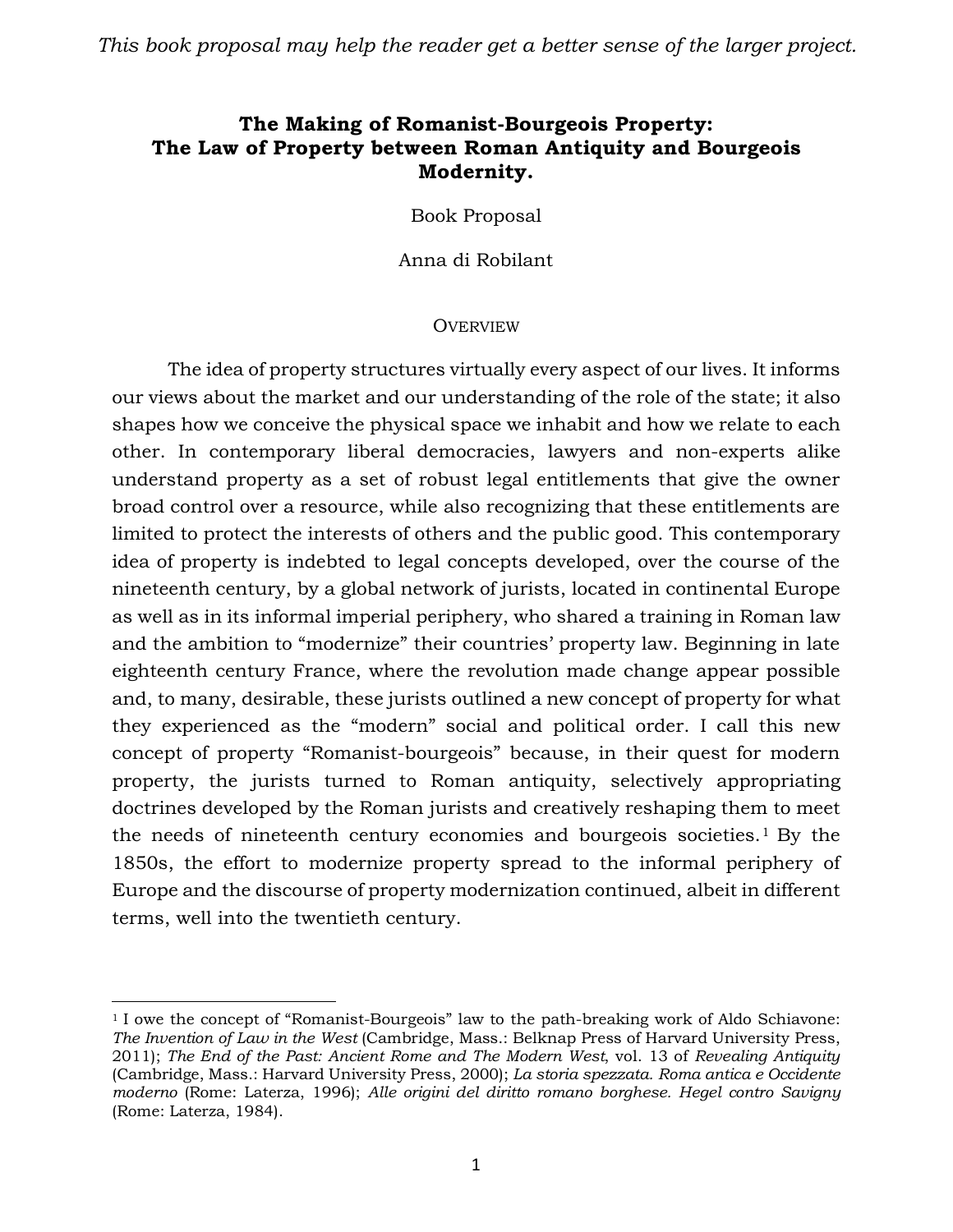For over two centuries, Romanist-bourgeois property has occupied a central place in the social and political imaginary of the West. Yet the work of its creators is largely underappreciated. Historians of property have delved deep into the more rousing writings of publicists and the normatively ambitious theories of philosophers and economists, leaving the technicalities of property law to the competence of doctrinal lawyers. But the jurists were not mere technicians. An ambitious professional group, the jurists aspired to be the conceptual architects of modern property and the movers and shakers in the real-world life of property. Further, they presented themselves as both *scientists* and *philosophers* of property. *The Making of Romanist-Bourgeois Property* provides the first, broadscale, comprehensive account of the jurists' complex cultural and political project of selective and creative revival of Roman property. The book retrieves the history of modern property from the narrow purview of doctrinal studies and restores it to its central place in the intellectual history of modernity.

The jurists who are the main characters of this book were scholars of Roman law and of private law, two powerful groups in universities across nineteenth century Europe. They presented themselves as the ideal candidates to lead the ambitious project of modernizing the law of property. Shaping modern property was not only a matter of fine legal craftsmanship; it also required a grasp of the institutional reality and sensitivity to political and economic needs. Further, modern property had to appeal to the larger intellectual and ideological movements of the time. Roman law and private law professors could plausibly claim to have familiarity with all these dimensions. They cast themselves as "scientists" with a solid command of the law and intellectuals steeped in the larger conversations of their time. Their prestigious academic jobs and, often, judicial appointments, brought them close to the levers of institutional and political power and, yet, did not place them obviously on the forefront of partisan politics.

The jurists experienced a sense of unprecedented and seemingly incessant change that demanded an overhaul of the legal system. This period saw the beginning of the gradual and uneven transition towards a capitalist mode of production, the slow ascendance of a new class (the bourgeoisie), as well as the proliferation of ambitious disciplinary reform agendas, from political economy to the new science of public administration advocated by the German "Cameralists." Because of property's centrality to questions of constitutional political economy,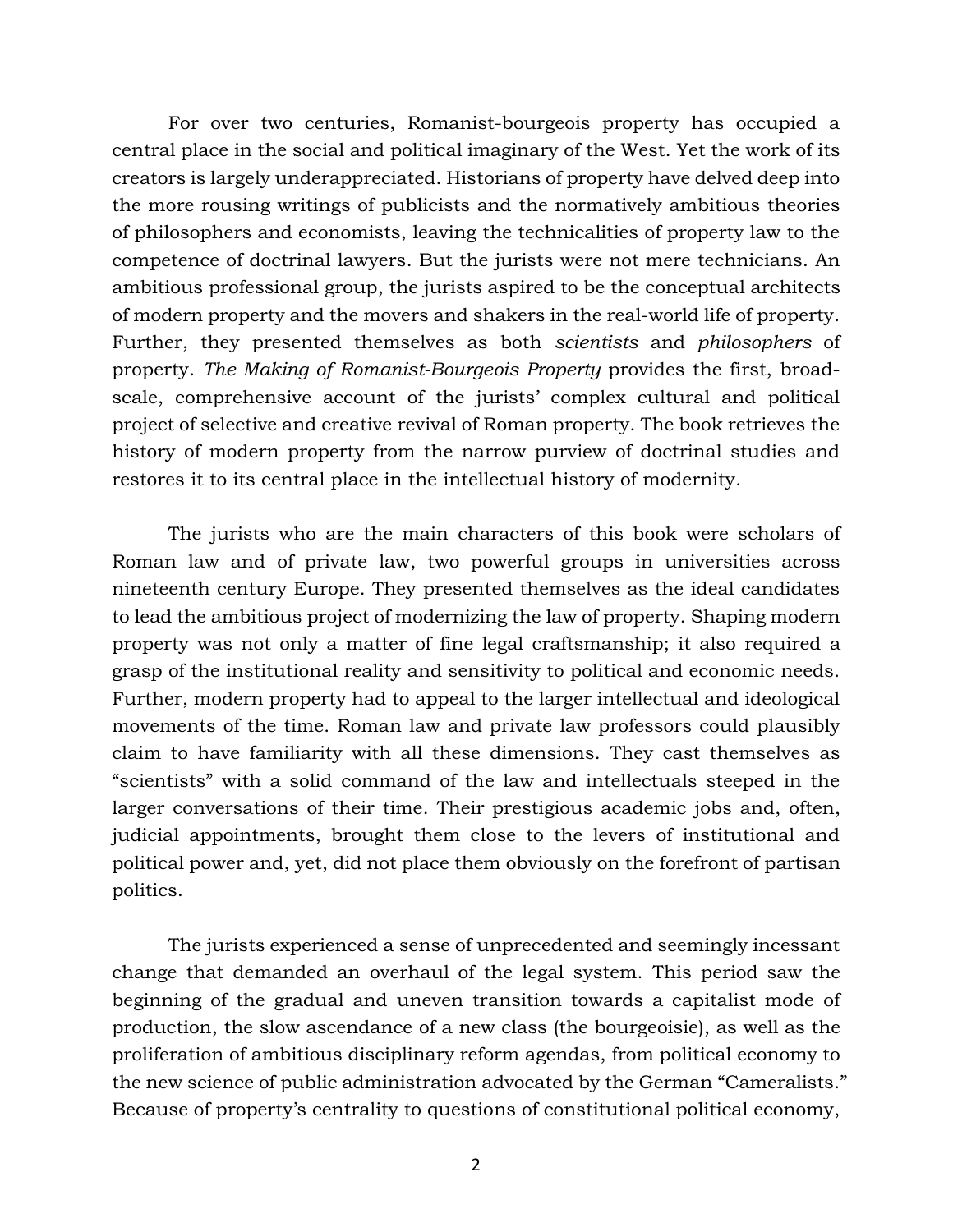the reform of property law appeared particularly urgent. In this initial, early nineteenth century phase, modernizing property was by no means a coherent project shared by a supranational, cosmopolitan class of elite legal academics. Rather, reforming property law was a vague and ill-defined ambition, felt with varying intensity and different sensibilities. The first generation of property modernizers rode the wave of vocal, if often half-hearted and disingenuous, antifeudal rhetoric that spread throughout the European continent in the wake of French revolution. Accordingly, the reformers sought to repudiate the feudal property regime, which consisted of limited ownership entitlements split between a "superior" and an "inferior" owner, and to replace it with the concept that property is the owner's exclusive and "absolute" right. Even though property could never be "absolute" in the sense of free of limits, "absolute" became the jurists' *mantra*. Absolute property, the jurists argued, would anchor the new liberal order of equal citizens and free owners and support the prescriptions for economic growth offered by the different schools of economic thought and the many societies for "agricultural improvement."

By the late nineteenth century, the jurists' ideas about modernizing property changed dramatically. European nations were confronting the negative spill-over effects of industrialization and enormous social and economic inequalities, while, at the periphery of Europe, the newly independent nations of Latin America were facing struggles over land that pitted the landed elites against the emergent class of politically active subalterns. Ideas about "absolute" property lingered and never completely disappeared, but a new generation of jurists argued that, in modern society, property has a "social function." Accordingly, modernizing property entailed a set of further reforms limiting ownership entitlements to protect the interests of neighbors and the public and to expand access to critical resources such as agricultural land, water, or housing.

Whether they thought of modern property as "absolute" or as "social," the jurists turned to Roman law for inspiration. It was not a surprising choice. Neo-Romanism had always been an irresistible temptation for lawyers in continental Europe and there had been two previous waves of neo-Roman renascence, a medieval and an early modern one. Yet, this third wave was unprecedented in scope and ambition. *The Making of Romanist-Bourgeois Property* explores the complexities and contradictions of this nineteenth century Romanist renascence.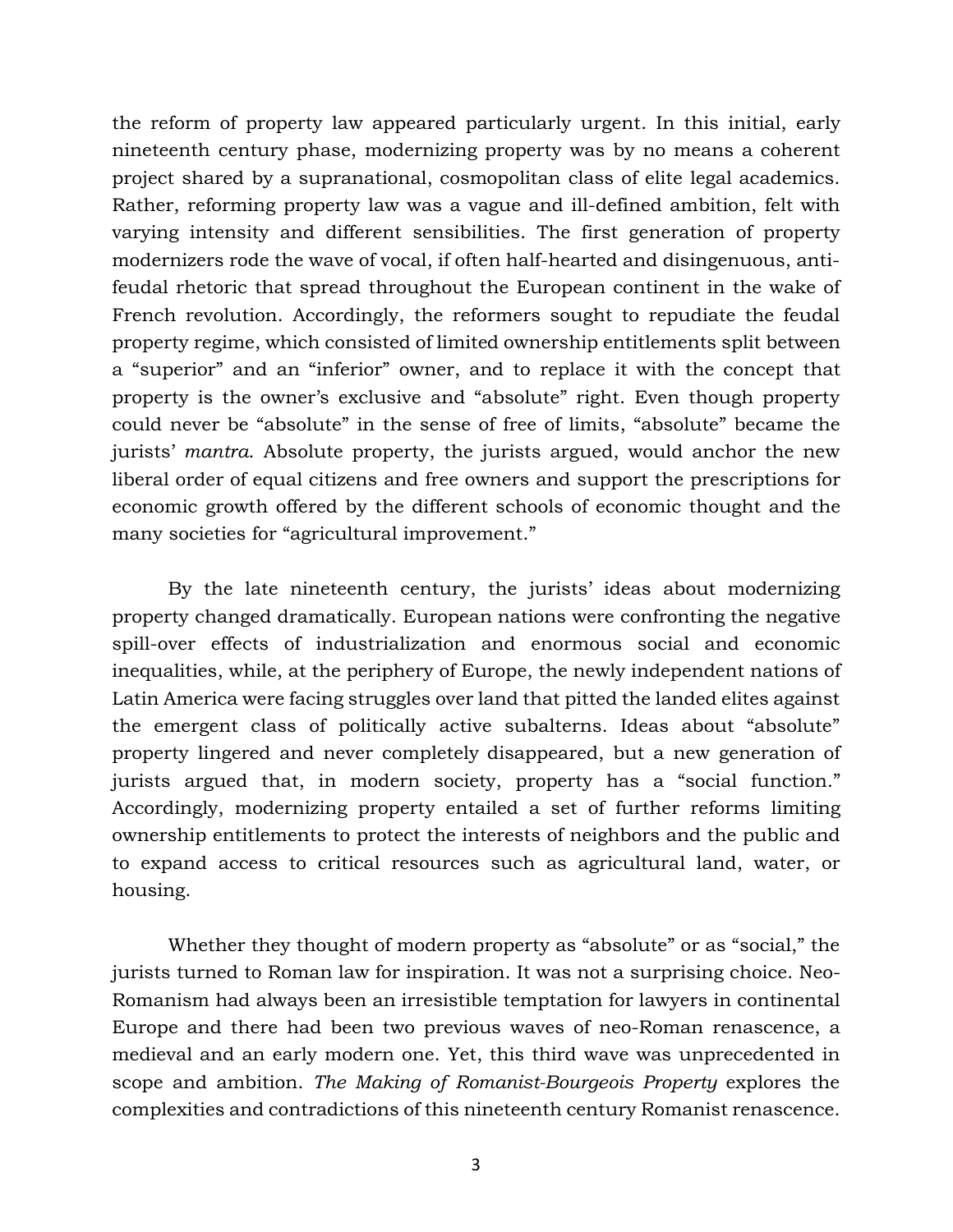The jurists approached Roman law with a combination of sincere scholarly devotion and instrumental spirit. In Roman antiquity, they found a rich inventory of property concepts and doctrines, a method for legal analysis that satisfied their quest for scientific rigor, and the professional role model of a juristic class with both intellectual prestige and temporal power.

The liberal proponents of absolute property selected from the Roman inventory those property doctrines that conferred upon owners the broadest control over the resources they owned. Most notably, they retrieved the notion of *dominium ex Iure Quiritium*, the supreme form of ownership available to Roman citizens, and proposed it as the blueprint for modern property. Later in the century, as a new generation of jurists started thinking of property modernization as the full realization of property's "social function," they also turned to Roman law. The "social" jurists retrieved the Roman doctrines that spoke to the pluralistic and limited nature of property that the liberal proponents of "absolute" property had overlooked. Inspired by these overlooked Roman "social" doctrines, the critics proposed an alternative concept of property as a variable, limited set of entitlements regulating relations among individuals with regards to specific types of resources. This notion that the scope and shape of the owner's entitlements varies depending on the resources owned, on their specific characteristics as well as on the distinct values and interests they implicate, is the most significant, and underappreciated, legacy of the social jurists.

The making of modern property was local in its practical dimension, but universal in its aspirations. Obviously, modern property had to fit the needs and the institutional set up of different nations, and, yet, many among the jurists who set out to modernize property believed they were embarking on a shared, and to some degree global, project. No book has charted the global ambitions and scope of these originators of the discourse of modern property. *The Making of Romanist-Bourgeois Property* argues that the invention and later critique of Romanist-bourgeois property are neither products of Europe conceived as a homogenous legal space, with its own values and traditions, nor the product of any territorially defined legal space. Romanist-bourgeois property was shaped, and later taken apart and reshaped, by a loose network of jurists, located both at the core and at the informal periphery of Europe, who shared a civil law training based on Roman law and common methodological beliefs. For the jurists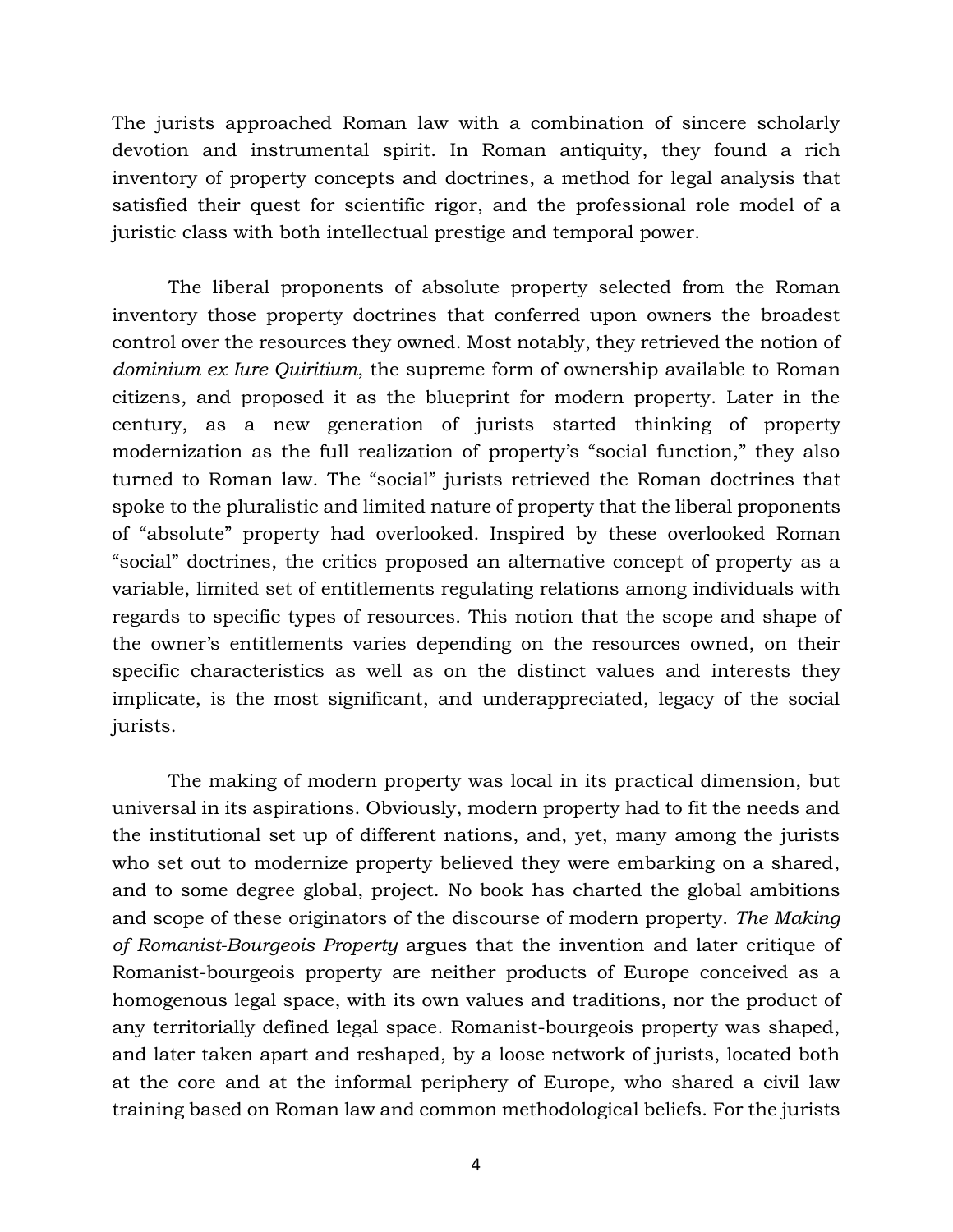who were part of this network, Europe was a cultural reference point, a reference used strategically by some and critically by others. Leadership in property innovation changed over time. The general outlines of modern "absolute" *dominium* were shaped in France and Germany, the two most influential legal cultures of continental Europe. However, the social critique of "absolute" property was developed simultaneously and independently in different locales and debates. The "social function" doctrine was carried to its full potential by only a handful of Latin American jurists, inspired by the idea of a post-colonial alternative republican modernity. For all the zeal of their onslaught on modern "absolute" *dominium,* the social critics' effort was piecemeal and incomplete. The social jurists were able to mitigate the most obvious injustices and inefficiencies of "absolute" property, but never succeeded in fully undermining its appeal. Ultimately, these "social correctives" made Romanist-bourgeois property more viable, thereby reinforcing it, rather than eroding it. More generally, the book demonstrates that modern property was the work of numerous intellectuals of different perspectives, rooted in different societies, who, over the course of a century, gradually entrenched two opposite ideas of property, endlessly struggling to reconcile them.

Scholars of property law have long been baffled by the powerful impact and impressive duration of the Romanist-bourgeois concept of property. The tension between the idea that property should grant the greatest possible latitude and security to individual action and the notion that property entails a "social obligation" is still central to contemporary debates about housing, eminent domain, and natural resources. *The Making of Romanist-Bourgeois Property* argues that, while the material interests of the rising capitalist elites played an obvious role in entrenching a robust Roman-inspired idea of property, its avowed scientific and diverse ideological foundations were also key to its success. There is little doubt that Romanist-bourgeois property doctrines structured property relations that, in the long term, proved critical to the development of capitalism. And yet the relationship between modern Romanist property, the conscious aims of the capitalist bourgeoisie, and the effective establishment of capitalism is neither direct and immediate nor understandable in a purely voluntarist fashion. Rather it is slow and indirect.

Science and ideology played a greater role than is often acknowledged. The jurists' claim—to have developed a science of property that relied on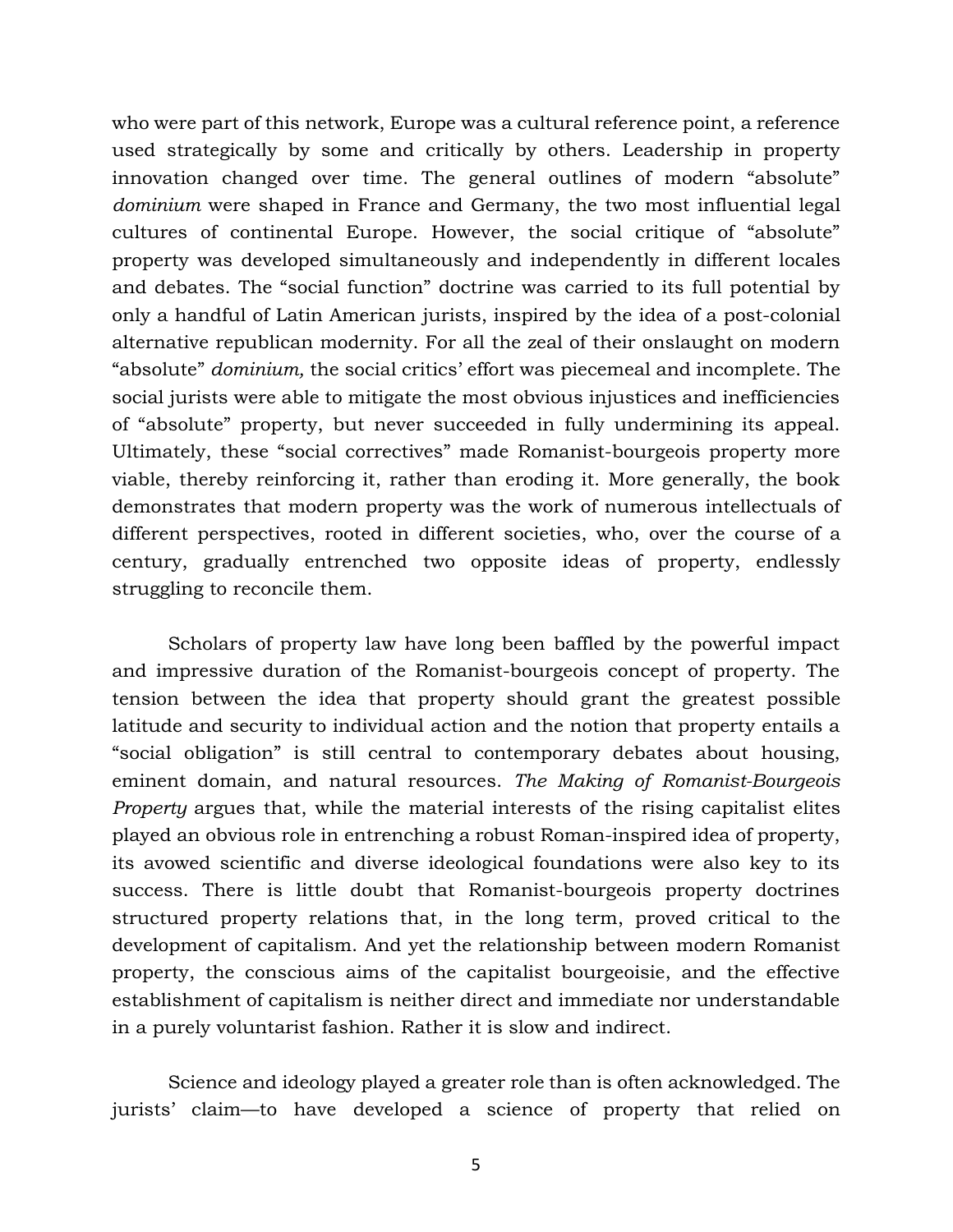methodologies imported from physiology, organic biology, or Leibnizian geometry, untainted by power and politics and conducive to an organized body of specialized knowledge—spoke powerfully to the pervasive infatuation with science of large segments of the nineteenth century intellectual elites. But science alone would not have done the trick. Alongside the ambition to develop a science of property, the jurists also aspired to be prominent participants in the larger public conversations about the role of property in modern society. In the prefaces to their treatises and monographs, they were eager to rise above the technical, disciplinary discourse of property and to engage philosophers and political theorists on their own terrain. Addressing present and future moderns, the jurists justified Romanist-bourgeois property with a variety of arguments, old and new, that were not necessarily consistent nor coherent. They marshaled long held natural law ideas about liberty and labor but also new, and less obvious, arguments about democracy, civic virtue, and equality. These latter arguments were often half-hearted and imperfect and yet they proved persuasive to the segment of the public opinion still committed to revolutionary ideas.

#### DISCIPLINARY CONTEXT AND CONTRIBUTIONS OF THE BOOK

*The Making of Romanist-Bourgeois Property* fills a surprising gap in the literature: the lack of a broad-scale account of how jurists in so-called "civil law" (i.e. Roman law-based) legal systems conceptualized modern property and shaped its fundamental legal doctrines. "Civilian" property theory has exerted a lasting and profound influence well beyond Roman law-based legal systems, shaping the property consciousness of the West. However, the millenary and complicated history of civilian property is not well known outside Europe and Latin America and has been explored only piecemeal. Legal historians have related isolated episodes in the history of civilian property or have studied distinct national property systems, but have not offered a big-picture account of the development of modern civilian property. To be sure, there are a variety of now classic, broad-scale intellectual histories of private law in Europe.2 But

<sup>2</sup> Franz Wieacker, *Privatrechtsgeschichte der Neuzeit unter besonderer Berücksichtigung der deutschen Entwicklung*, 2nd ed. (Göttingen: Vandenhoeck & Ruprecht, 1967); Id., *A History of Private Law in Europe*, trans. Tony Weir,forward by Reinhard Zimmermann (Oxford, U.K. and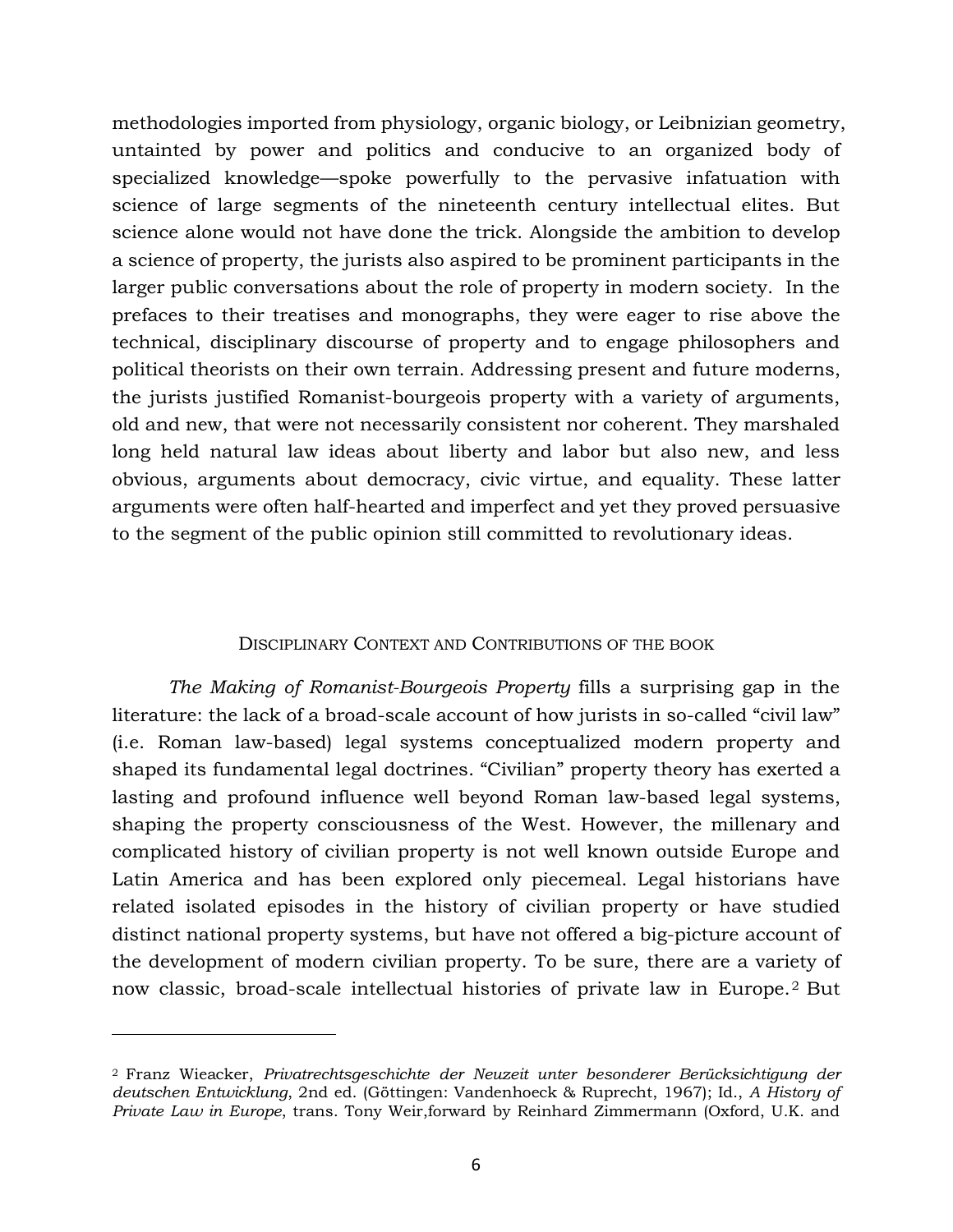these "classic" histories do not focus specifically on property; rather, they look at private law as a unitary and coherent field that regulates "private" interactions between individuals. Yet, property law is a peculiar subfield of private law and served as a unique arena for the jurists' professional aspirations.3 What makes property law unique is its distinctively "public" and constitutional dimension, as well as its inherently distributive nature. The law of property structured the constitutional political economy of modern nations, by allocating exclusive rights to access, and to profit from, critical resources, such as land, water, or housing, and by imposing on all others duties of non-interference. By allocating entitlements and dis-entitlements with regards to resources, property law also shaped social relations and, in turn, the social and political imaginary of modern nations. Because of its public and distributive character, property was a site where the jurists' ambitions to temporal power, their claims about an impartial, scientific ethos, as well as their methodological diatribes and ideological conflicts surfaced most visibly and with unique force. The book features a close reading of excerpts from primary sources, such as property treatises and monographs that, for the most part, have never appeared in the English language.

*The Making of Romanist-Bourgeois Property* makes a second contribution to the literature. It sees the modernization of civilian property as a project that was, to some degree, consciously shared and global. While a growing literature

New York: Clarendon Press of Oxford University Press, 1995); Helmut Coing, *Europäisches Privatrecht*, *Bd. 1: Älteres Gemeines Recht (1500 bis 1800)* (Munich: C. H. Beck, 1985); Id., *Europäisches Privatrecht*, vol. II: 19. Jahrhundert (Munich: C. H. Beck, 1989); Harold J. Berman, *Law and Revolution: The Formation of the Western Legal Tradition* (Cambridge, Mass.: Harvard University Press, 1983); Peter Stein, *Roman Law in European History* (Cambridge, U.K. and New York: Cambridge University Press, 1999); Manlio Bellomo, *L'Europa del diritto commune* (Rome: Cigno Galilei Edizioni di Arte e Scienza, 1989); Paolo Grossi, *L'Europa del diritto* (Rome: Laterza, 2009); Antonio Padoa Schioppa, *Storia del diritto in Europa. Dal Medioevo all'età contemporanea* (Bologna: Il Mulino, 2007).

<sup>3</sup> James Gordley, *The Jurists: A Critical History* (Oxford, U.K.: Oxford University Press, 2013); Bruce W. Frier, *The Rise of the Roman Jurists: Studies in Cicero's Pro Caecina* (Princeton, N.J.: Princeton Legacy Library at Princeton University Press, 2014); Antonio Manuel Hespanha, *Como os Juristas Viam o Mundo, 1550-1750: Direitos, Estados, Pessoas, Coisas, Contratos, Ações e Crimes* (Lisbon: Antônio Manuel Hespanha, 2015); James A. Brundage, *The Medieval Origins of the Legal Profession: Canonists, Civilians, and Courts* (Chicago: University of Chicago Press, 2008); Philippe Jestaz and Christophe Jamin, *La Doctrine* (Paris: Dalloz, 2004); R. C. Van Caenegem, *Judges, Legislators and Professors: Chapters in European Legal History* (Cambridge: Cambridge University Press, 1987); Rafael Domingo and Javier Martínez-Torrón, *Great Christian Jurists in Spanish History* (Cambridge, U.K.: Cambridge University Press, 2018).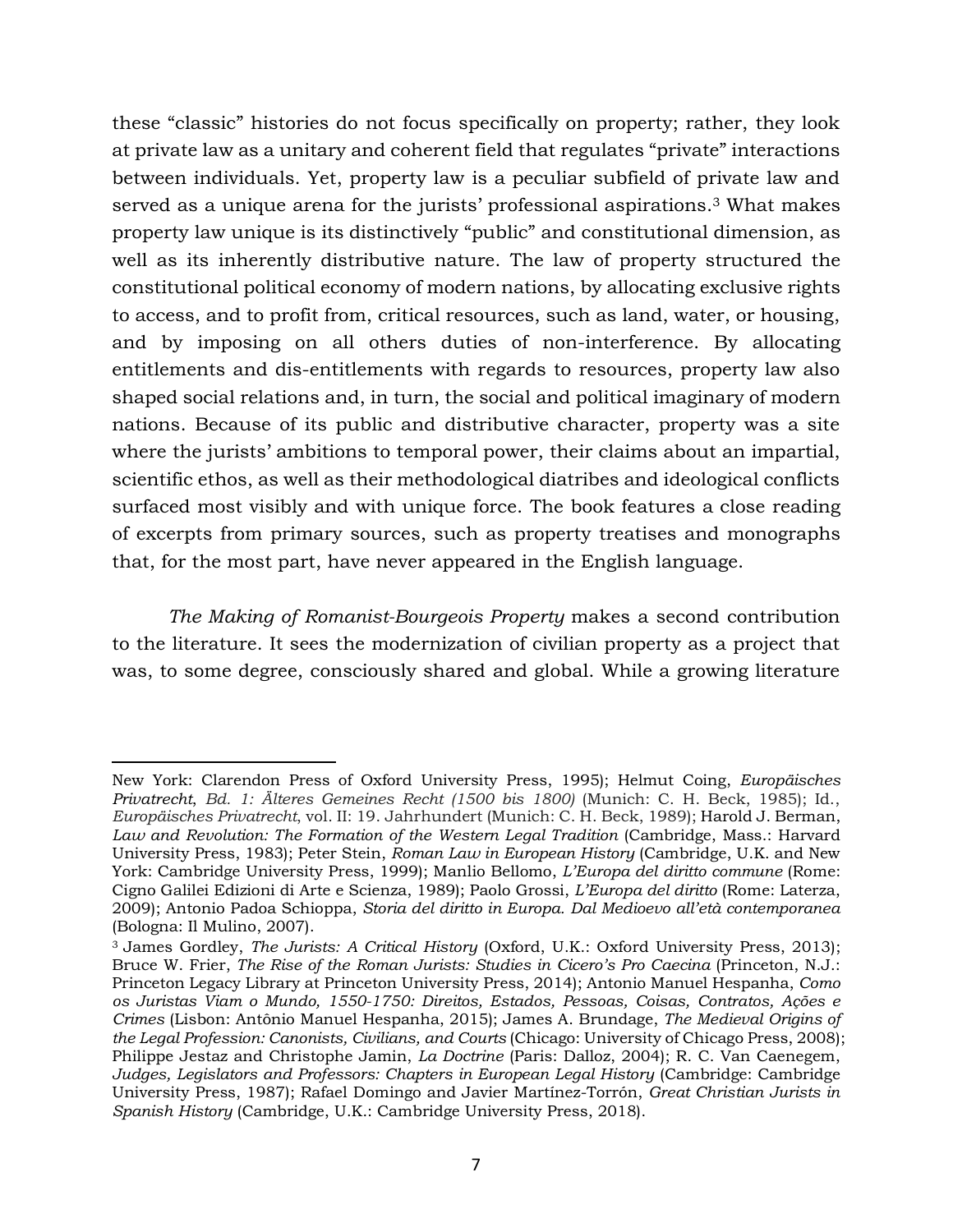approaches the history of legal modernity as a global phenomenon<sup>4</sup>, the global dimension of the making of modern, Romanist property has surprisingly attracted little attention. Yet it is remarkable and multifaceted. Civilian jurists around the globe shared the sense of belonging to a millenary legal culture, rooted in Roman law and committed to a robust idea of property. Also, starting in the second half of the nineteenth century, civilian jurists established professional networks that were truly global in reach, not only connecting jurists in different countries on the European continent but also opening important channels of communication with jurists in Latin America, East Asia, and the Arab world. Finally, the most intellectually sophisticated and publicly active jurists also shared, with different intensity and sensibility, ideas about legal modernization, its meaning and implications. Obviously, modernizing the law of property was, first and foremost, a national enterprise, profoundly determined and conditioned by local political, economic, social, and institutional factors. Yet, the supra-national and global dimension of the discourse of property modernization was never lost on its most aware participants.

For the most part, legal scholars have studied the global circulation of legal ideas through the lens of the metaphor of "legal transplants," first developed in

<sup>4</sup> Thomas Duve, "Global Legal History – A Methodological Approach," in *Oxford Handbooks Online – Law* (Oxford, U.K.: Oxford Handbooks Online at Oxford University Press, Jan. 2017), doi: 10.1093/oxfordhb/9780199935352.013.25; Thomas Duve, ed., *Entanglements in Legal History: Conceptual Approaches*, vol. 1 of *Global Perspectives on Legal History* (Frankfurt am Main: Max Planck Institute for European Legal History, 2014); María Rosario Polotto, Thorsten Kaiser, and Thomas Duve, eds., *Derecho privado y modernización: América Latina y Europa en la primera mitad del siglo XX*, vol. 2 of *Global Perspectives on Legal History* (Frankfurt am Main: Max Planck Institute for European Legal History, 2015); Duncan Kennedy, "Three Globalizations of Law and Legal Thought: 1850-2000," in *The New Law and Economic Development: A Critical Appraisal*, eds. David M. Trubek and Alvaro Santos (Cambridge, U.K.: Cambridge University Press, 2006); Martti Koskenniemi, *The Gentle Civilizer of Nations: The Rise and Fall of International Law, 1870- 1960* (Cambridge, U.K.: Cambridge University Press, 2001); Antony Anghie, *Imperialism, Sovereignty, and the Making of International Law* (Cambridge, U.K.: Cambridge University Press, 2004); Arnulf Becker Lorca, *Mestizo International Law: A Global Intellectual History 1842-1933* (Cambridge, U.K.: Cambridge University Press, 2014); Lauren Benton and Lisa Ford, *Rage for Order: The British Empire and the Origins of International Law, 1800-1850* (Cambridge, Mass.: Harvard University Press, 2016); Lauren A. Benton, *A Search for Sovereignty: Law and Geography in European Empires, 1400-1900* (Cambridge, U.K.: Cambridge University Press, 2010); Samuel Moyn, *The Last Utopia: Human Rights in History* (Cambridge, Mass.: Belknap Press of Harvard University Press, 2010); Jean-Louis Halpérin, *Five Legal Revolutions Since the 17th Century: An Analysis of a Global Legal History*, vol. 1 of *Studies in the History of Law and Justice* (Cham, Switzerland: Springer, 2014).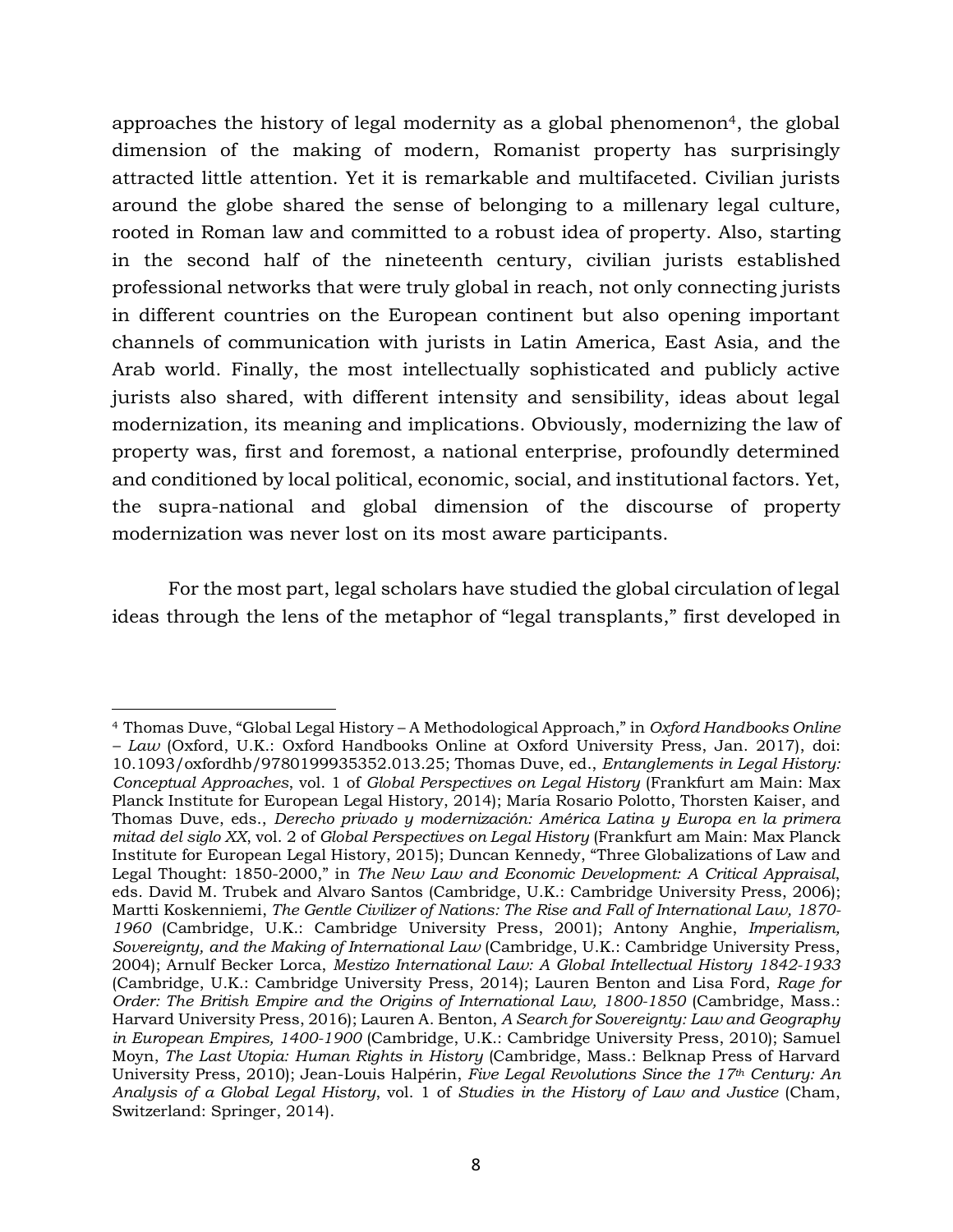the 1970s by Alan Watson.5 While the notion of legal transplants nicely captures the fact that jurists consciously import legal doctrines from other countries, it fails to acknowledge the transformations that legal doctrines or ideas undergo when they are transplanted. Alternative, more recent conceptualizations, such as "legal translations"6 or "creative mis-readings"7, better capture the complexity and the creativity that characterize the circulation of legal ideas. However, these new concepts also have limits. Specifically, they do not account for the fact that exchanges and appropriations of specialized legal knowledge take place in the context of relations characterized by varying degrees of power asymmetry. Further, they fail to encapsulate the institutional complexity of knowledge transmission: the specific sites and vehicles through which legal knowledge circulates.

*The Making of Romanist-Bourgeois Property* relies on tools developed by global intellectual historians, such as the idea of "cultural intermediaries" and of "zones of contact" to account for these important dimensions.8 Property ideas circulated through colonial violence and post-colonial informal imposition, but also through the work of cultural intermediaries. Cultural, linguistic, civilizational, and social boundaries, global historians suggest, are always occupied by intermediaries and go-betweens, who establish connections and traces that defy any preordained closure. These encounters take place in different venues and are facilitated by a variety of institutions. In the case of property law, students from every corner of the civil law world attended doctoral programs in the most prestigious universities of the European continent, forming lifelong relationships of mentorship and collaboration. Some prominent academics also had busy schedules of academic travel that brought them from Bordeaux to Coimbra to Buenos Aires to Cairo, for lectures and conferences that

<sup>5</sup> Alan Watson, *Legal Transplants: An Approach to Comparative Law* (Charlottesville: University Press of Virginia, 1974).

<sup>6</sup> Máximo Langer, "From Legal Transplants to Legal Translations: The Globalization of Plea Bargaining and the Americanization Thesis in Criminal Procedure," *Harvard International Law Journal* 45, no. 1 (2004), 1-64.

<sup>7</sup> Diego Eduardo López Medina, *Teoría Impura del Derecho: La Transformación de la Cultura Jurídica Latinoamericana* (Bogotá: Legis, 2004).

<sup>8</sup> Samuel Moyn and Andrew Satori, eds., *Global Intellectual History* (New York: Columbia University Press, 2013); Darrin M. McMahon and Samuel Moyn, eds., *Rethinking Modern European Intellectual History* (Oxford, U.K.: Oxford University Press, 2014); Lynn Hunt, *Writing History in the Global Era* (New York: Norton, 2014); Mary Louise Pratt, *Imperial Eyes: Travel Writing and Transculturation* (London: Routledge, 1992).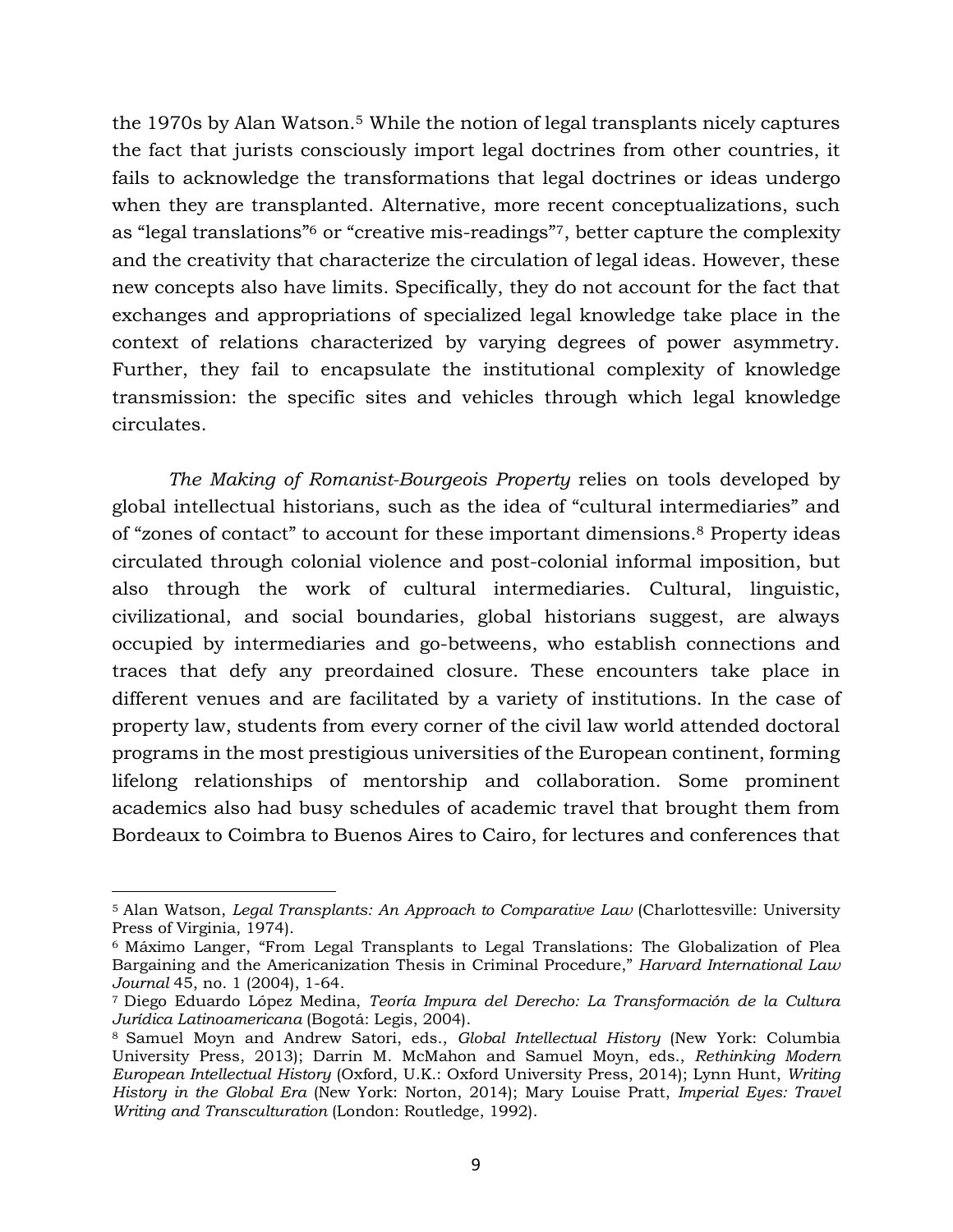often generated epistolary correspondences. Further, a canon of textbooks, monographs, and specialized legal journals had wide readership across the civil law world. These professional networks were numerous and competing, often converging around common methodological approaches or ideological beliefs.

The academic world is—and always has been—a highly hierarchical one and, hence, power differences based on scholarly reputation, institutional position or affiliation, and legal culture of origin were never far from the fore. Jurists who were part of these networks produced, shared, and exchanged not only technical property concepts and ideas, but also larger ideas about the meaning of modern property. If we expand the focus of the inquiry to the work of these intermediaries, the development of modern property appears much more complex than a simple story of one-way diffusion from the metropolitan centers of Europe to its peripheries. Rather, modern property appears to have been developed through reciprocal, albeit asymmetrical, processes of negotiation. For many, in Europe and beyond, modern property was peculiarly European. Others strategically invoked a shared, universal modernity to build political and professional alliances. Still others, largely peripheral jurists, located primarily across Latin America and the Caribbean, reclaimed modernity as a truly universal concept that, because of contingent political and institutional circumstances, would be fully and most perfectly realized only outside of Europe. These jurists were active, though unequal, participants in the debate on the scope and meaning of modern property.

## ANNOTATED TABLE OF CONTENTS

*Introduction.* As the idea of legal modernity started coalescing in the early nineteenth century, academic jurists set out to modernize the law of property. They presented themselves as the professional group with both the expertise and the ethos to play a prominent role in the modernization of property. The introduction discusses some of the critical features of this juristic project: the jurists' diverse and changing ideas about the meaning and scope of property modernization, the reasons why the jurists turned to Roman law for inspiration, and the increasingly "global" scope of the jurists' project. The introduction also outlines the main features of the two conceptual models of property that the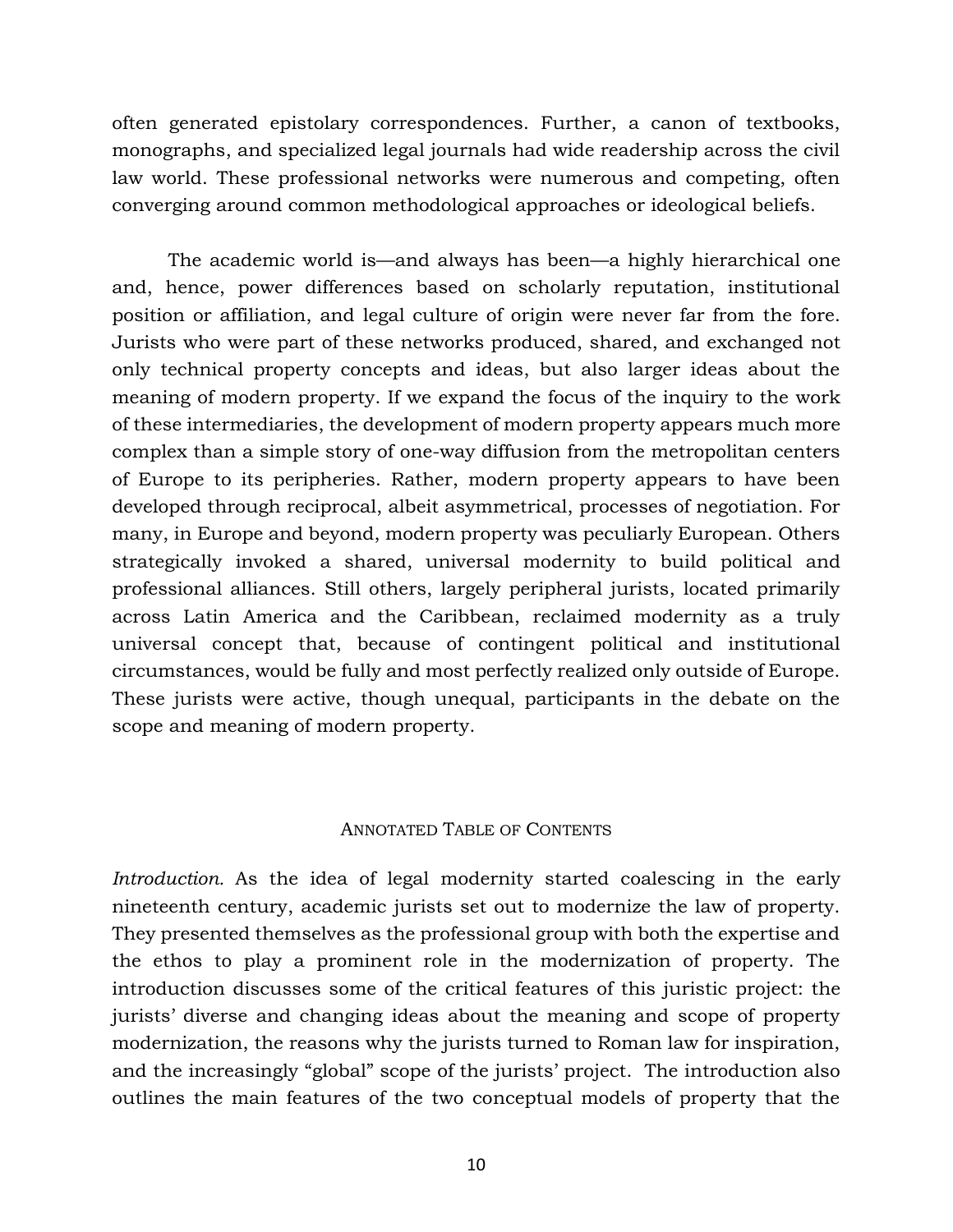jurists developed in their effort to modernize the law of property: "Romanistbourgeois property" and "social property."

*Chapter One. What Roman Antiquity Had to Offer.* This chapter introduces the reader to the features of Roman property law that attracted nineteenth century jurists: the jurists' "scientific" methodology, the professional role model of a powerful and prestigious juristic class, and a rich set of property concepts and doctrines. My argument is that Roman property law was much broader and richer than the simplistic notion of "absolute" *dominium* mythologized by the liberal architects of Romanist-bourgeois property. Alongside the narrow and highly symbolical idea of *dominium* as a right unique in kind, Roman property law also included features that speak to property's variable and pluralistic character, features that inspired the late nineteenth and early twentieth century "social" property theorists. In particular, two such features proved critical for the development of modern property law: the Roman classification of "things" (*res*), i.e. the different resources that can be the object of property rights, and the existence of more limited and variable ownership forms for resources of critical economic and political importance, such as provincial land and public land.

*Chapter Two. The Foundations of Romanist-Bourgeois Property: Robert Joseph Pothier and the Transition from Medieval "Divided Dominium" to Modern Absolute Dominium.* The jurists who set out to develop a modern, Romanist, law of property, faced a fundamental challenge. They had to explain the transition from the medieval idea that ownership is split (between a "superior" owner, with a mix of proprietary and sovereign entitlements, and an "inferior" owner, with limited use rights accompanied by affirmative duties) to their new concept of "absolute" property. In France, the jurists' task was made easier by an earlier generation of precursors, who had effectively laid the conceptual and ideological foundations for modern property. This chapter looks into the work of these precursors, in three stages. First, a small cohort of sophisticated sixteenth and seventeenth century constitutional theorists clarified the distinction between property and sovereignty. Second, anticipating by several decades the Napoleonic Civil Code, Joseph-Robert Pothier conceptualized property as the owner's full and broad right over a thing. Finally, the schools of political economy and agrarian improvement that proliferated in mid and late eighteenth century France illustrated the benefits of robust property rights.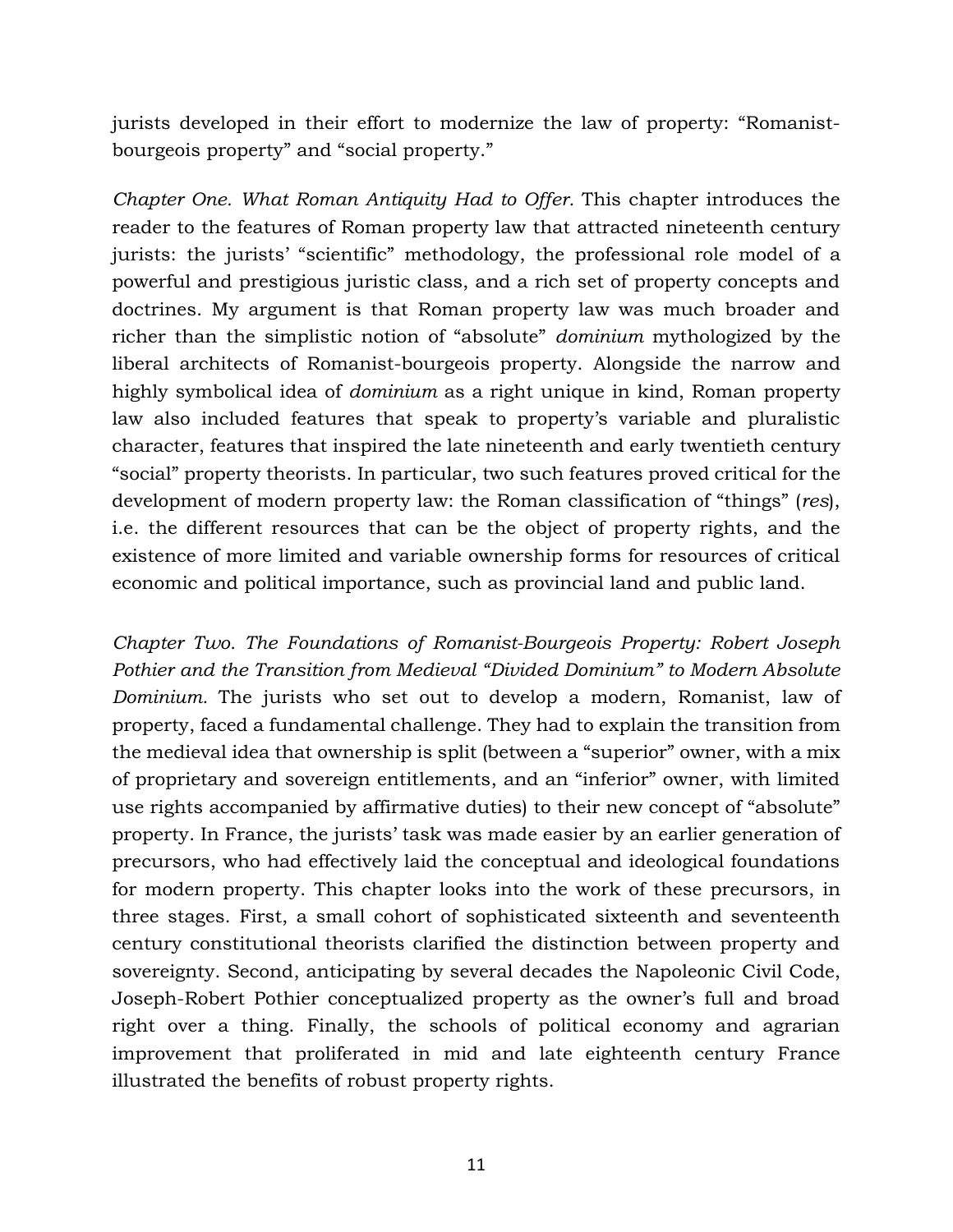*Chapter Three. Crafting Romanist-Bourgeois Property: Roman Antiquity, a Rising Bourgeoisie, and the Appeal of Science.* This chapter delves deep into the development of Romanist-bourgeois "absolute" property, illustrating its critical conceptual features and exploring the different concerns that moved the jurists. The focus is on France and Germany, which were considered the two leading centers of juristic innovation in the nineteenth century. Between the early 1800s and the 1870s, the "mandarins" of the French law faculties, eager to reaffirm their professional power, recently threatened by the revolutionary upheavals, and to serve the interests of the rising "grand bourgeoisie," transformed the concept of property outlined in the *Code Napoleon* into a simplistic and ruthless proprietary framework for governing resources. They explained their property regime in the grandiloquent language of bourgeois individualism and they grounded it in the positive, descriptive sciences, i.e. history, the natural sciences, and political economy. In Germany, jurists dedicated all their conceptual creativity to crafting a modern concept of property. They developed a property law system organized with an almost geometric method and informed by a Kantian "will theory."

*Chapter Four. The Contradictions of Romanist-Bourgeois Property.* Far from being a coherent and workable system of property concepts and doctrines, Romanistbourgeois property was riven with inconsistencies. Property was the only right of its kind, qualitatively different from all other lesser rights over a thing, but, in practice, the most robust of these supposedly subsidiary rights, such as the longterm emphyteutical lease or the usufruct, closely resembled property. Property and possession, respectively the *right* to control a thing and the *fact* of controlling the thing, were perfectly aligned and yet, in real life, they were often mismatched, with owners pitted against possessors. The owner's power over the thing was "absolute" within the limits of the "laws and regulations," but these legislative and regulatory limits kept expanding and so did the concept of "public utility." In some regions, modern Romanist *dominium*, individual and absolute, had to uneasily coexist with competing forms of "Germanic" communal property. This chapter explores how the jurists struggled to solve these conceptual, and practical, flaws, often engaging in fascinating displays of conceptual "acrobatics."

*Chapter Five. Romanist-Bourgeois Property in the Periphery: Nation-Building, Modernization, and Individualism.* Largely through the vehicle of the French Declaration of the Rights of the Man and the Citizen (1789) and the *Code*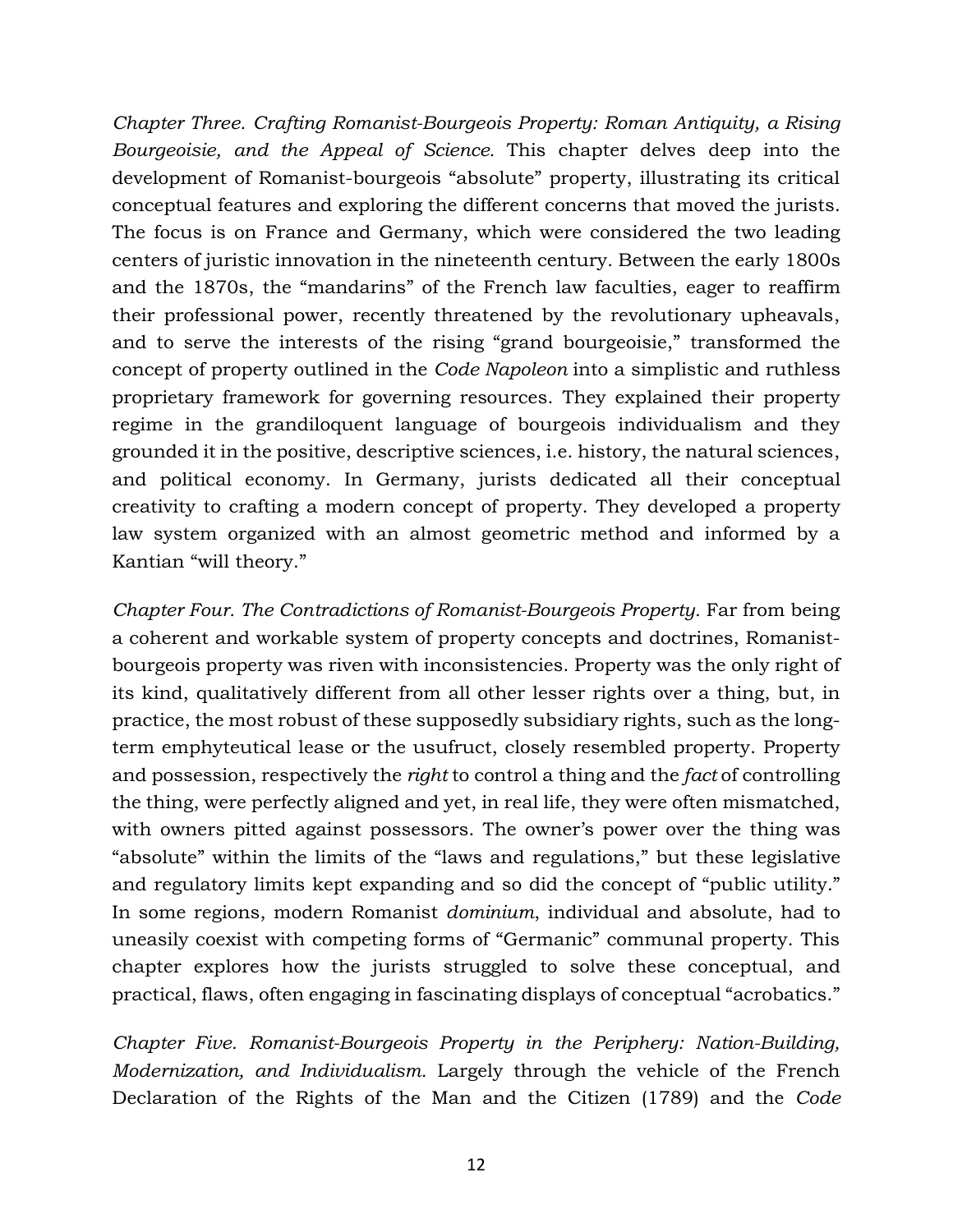*Napoleon*, Romanist-bourgeois *dominium* found its way to the formerly colonial peripheries of Europe. An absolute, exclusive, and perpetual right of *dominium* was the centerpiece of the new codes enacted in the independent republics of Latin America between the 1810s and the 1860s. "Absolute" ownership also figured in the Mejelle, the Civil Code of the Ottoman Empire (1869-1877), and in the nineteenth century civil codes of Egypt. Yet, outside of Europe, absolute property took up new shape and meanings. This chapter focuses on the conceptual and ideological challenges that the jurists who advocated "absolute property" in Latin America and in the Arab world had to confront. For one thing, Romanist-bourgeois property competed and interacted with pre-existing notions of property, from colonial Spanish law in Chile to Islamic property forms in Egypt. Further, absolute property served, in ways that are complicated and contradictory, a variety of local agendas. The idea of a nation of free owners was critical to the liberal-republican nation-building project of the newly independent Latin American republics. However, the question of who would be the owners of "*la nacion proprietaria,*" and consequently whether the republican proprietary project was going to be racially and socially inclusive or simply benefit the landowning oligarchy, remained deeply contested. No less complex was the relation between the new absolute *dominium* and the local relations of production, which were qualitatively different from those in Europe. Absolute property stood in an ambiguous relation to a mode of production that was neither strictly capitalist, as it still relied on labor drafts and various forms of serfdom, nor truly feudal, as the unequal but mutual structure of feudal obligations fails to capture the intensity of colonial and post-colonial mercantile exploitation.

*Chapter Six. The Assault on Romanist-Bourgeois Property: Interdependence, Inequality, and the Social Function of Property.* As the nineteenth century drew to a close, a new generation of methodologically innovative scholars, committed to a "realistic" and sociological approach to property law, mounted a powerful attack on Romanist-bourgeois property. They denounced absolute *dominium* as inadequate to govern the complexity of property problems in rapidly industrializing societies: the need to increase resource productivity, the negative externalities of industrial uses of property, and the "social question." This chapter explores how the social critics reconceived the law of property, inspired by a strikingly different account of Roman property as pluralistic and variable. Retrieving Roman doctrines overlooked by the liberal proponents of absolute *dominium*, such as "abuse of rights," the *lex agraria*, and the classification of the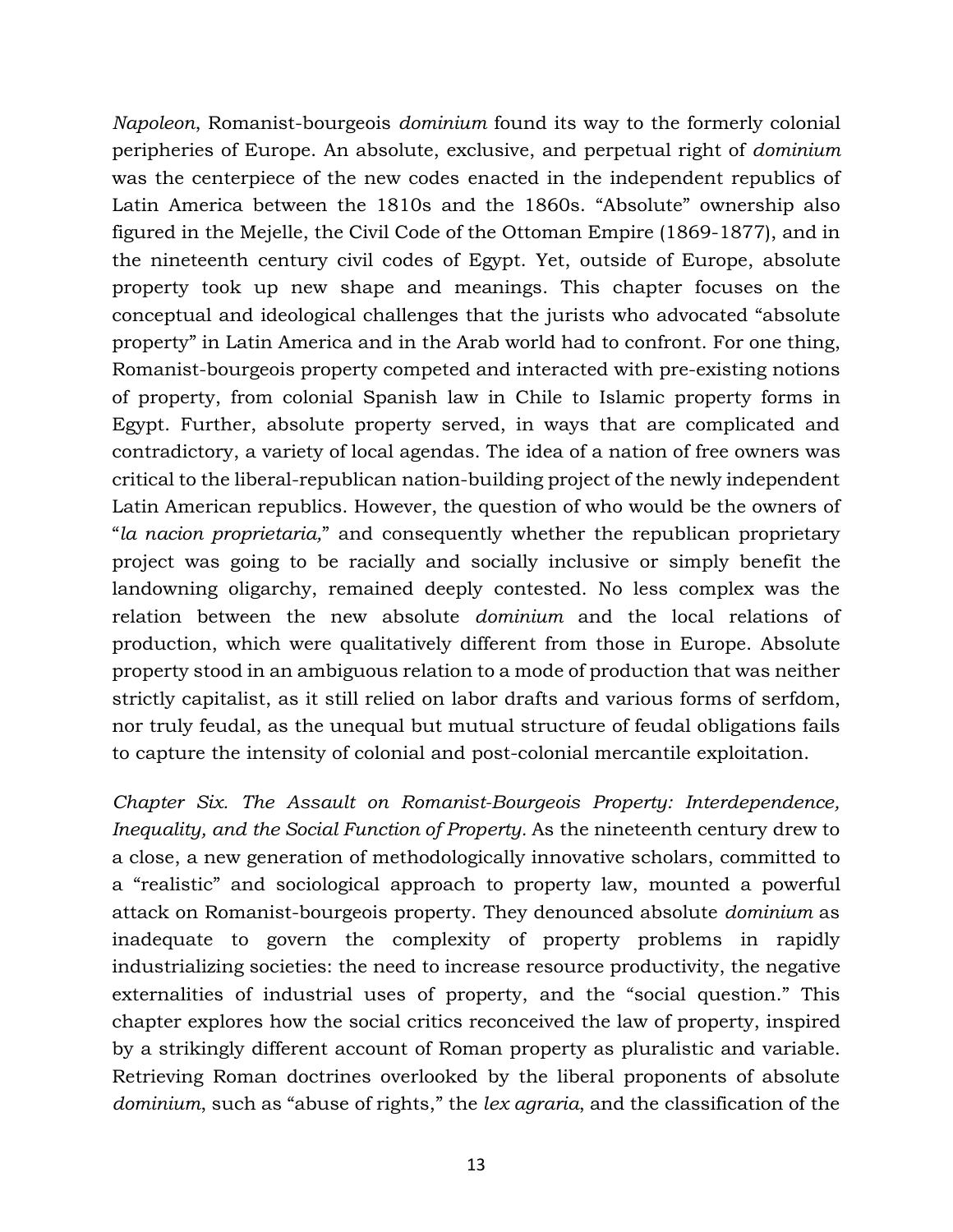different types of *res*, the social jurists argued that property has a "social function" and redefined property as a variable set of resource-specific entitlements, effectively transforming "property" into a multiplicity of "properties." A malleable concept, the social function was embraced by diverse social and political actors with conflicting agendas: from liberals seeking to respond to the social problems that had ushered in Fascism, to the proponents of a left-republican "solidarism" seeking to make the distribution of property more equitable, to the advocates of authoritarian and statist social and economic policies aimed at enhancing the nation's "productivity."

*Chapter Seven. Non-European Modernity and the Dramatic Expansion of the "Social Function" of Property.* By the first decade of the twentieth century, a global academic network of methodologically innovative scholars interested in modernizing and "socializing" the law of property was well established and it was within this network that the concept of property's "social function" was dramatically expanded. From Mexico to Chile to Nasserite Egypt, these broader articulations of the theory regarded the "social function" as an internal, structural feature of property that justified more expansive redistributive projects, such as land reform, rental laws, and urban planning, as well as ambitious projects of workplace democracy and a socialized market. Throughout Latin America, this expansive idea of property's social function was embraced by popular, subaltern movements that infused the national republican project with a democratic challenge and the assertion of social and economic rights. The expansion of the social function went hand in hand with the belief that the center of modernity had shifted to the New World, to a new civilization based not on European norms but on republicanism and democracy. While this broader notion of the social function largely failed to deliver the outcomes it promised, it remained available in the vocabulary of property and has since inspired reform movements around the globe.

*Conclusion.* Clearly Romanist-bourgeois property and social property are not of purely historiographical interest, as versions of these two models, a robust "ownership" framework and a "social" notion of property as relational and variable, still dominate contemporary property debates. Today, property law faces tremendous new challenges that involve both inequality and sustainability. Certainly, some of the property forms and doctrines developed by the Romanistbourgeois jurists and their social critics can be usefully repurposed to meet these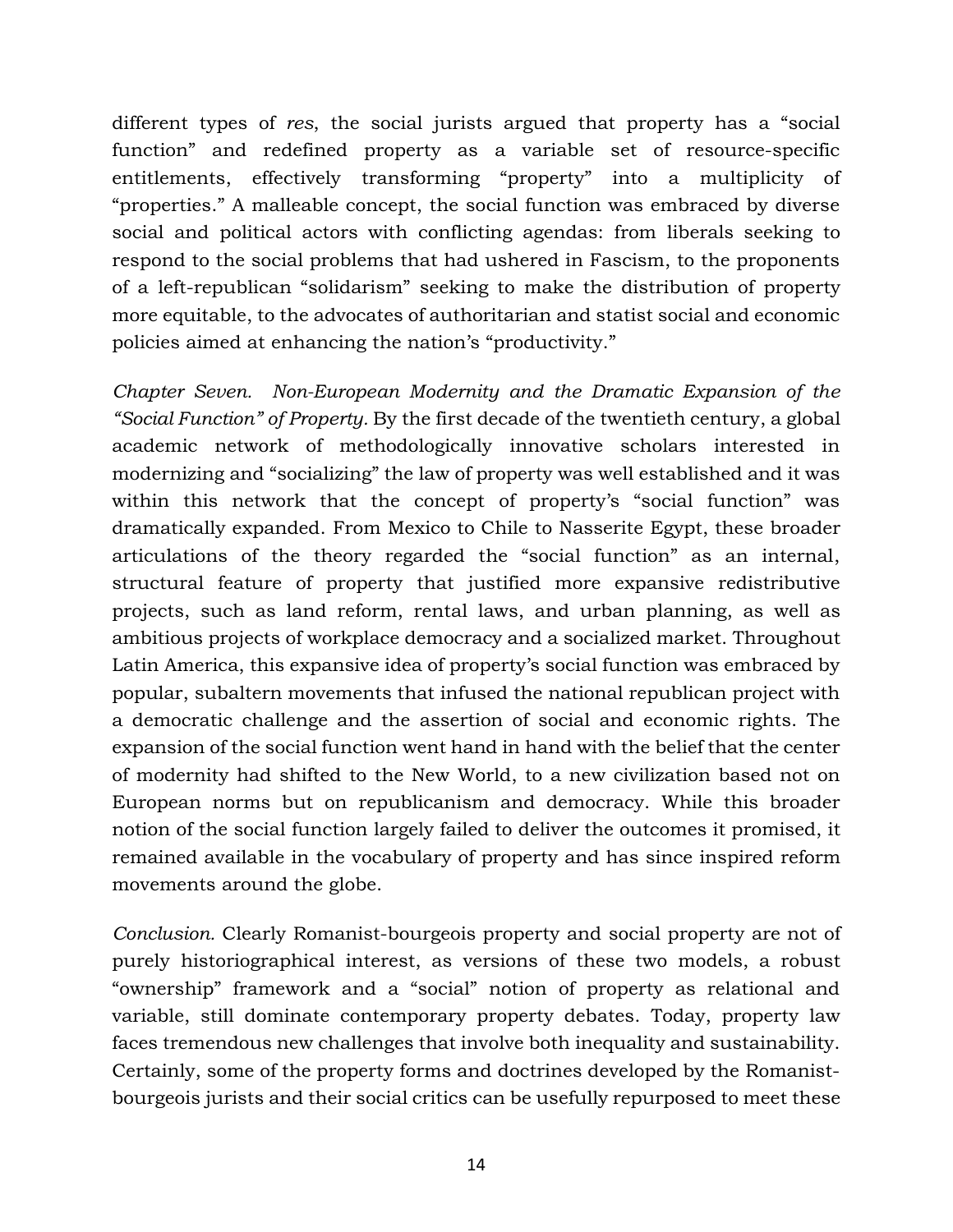challenges. However, the approach to property that has dominated for the last two centuries—robust liberal ownership corrected by doctrines that incorporate social and democratic concerns—has largely exhausted its potential to generate the type of outcomes that the current inequality and sustainability crisis calls for. New property creativity is what is most needed. The story of this book is a story of innovation and endless creative mediations and it is meant as both an inspiration and a cautionary tale for today's property law reformers.

#### **MARKET**

*The Making of Romanist-Bourgeois Property* will appeal to multiple scholarly audiences, reaching across sub-disciplinary and even disciplinary boundaries. The book will, in the first instance, interest legal historians and historians of modern Europe. Likewise, scholars of property law and property theory will want to understand the origins of the robust notion of ownership that continues to exert a powerful influence in contemporary debates about law reform and institutional innovation. Comparative law scholars and legal theorists interested in the "globalization" of law will find in this book a comprehensive account of the circulation of legal ideas in a field, the law of property, that the extant literature on the subject has largely overlooked. Within historical circles, and particularly the history of science and of knowledge production, the study of cultural exchange is an important conversation to which the book contributes explicitly. *The Making of Romanist-Bourgeois Property* is also the first book to introduce the broader, generalist audience, whether with training or simply an interest in property law, to Roman property law and its nineteenth century revival. Roman property is either the object of casual and simplistic remarks that emphasize its highly individualistic nature (remarks that are ubiquitous in the modern philosophical, economic, and legal literature on property), or the focus of a highly technical and specialized literature that is hard to access for a reader with no Roman law background. This book eschews jargon and does not assume background knowledge of Roman law or the civil law systems.

#### TIMELINE TO COMPLETION

I have completed a draft of the Introduction and Part I (Chapters One to Four) and I have drafted significant portions of Part II (Chapters Five to Seven).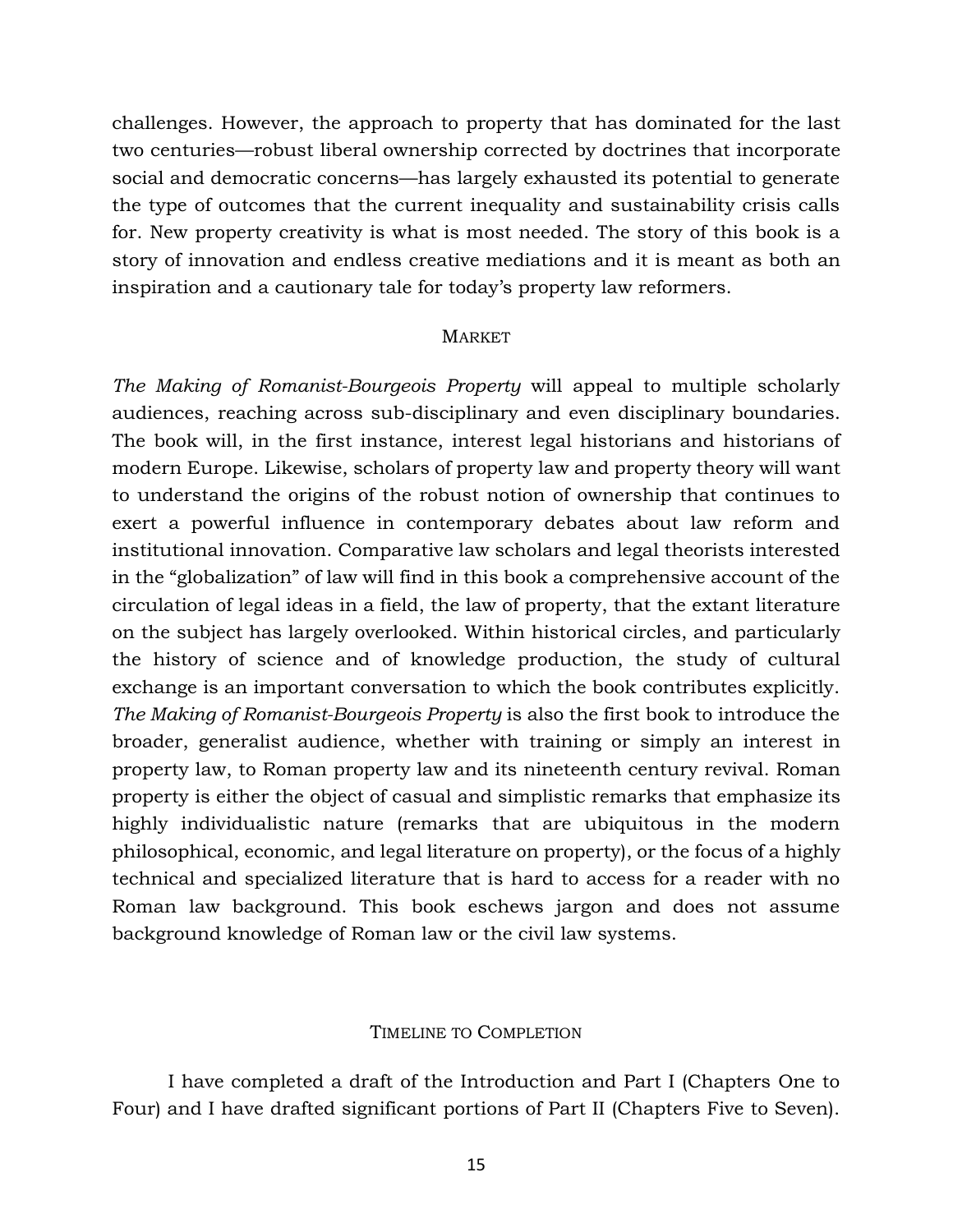I plan on revising Part I between September 2018 and June 2019. Over the course of academic year 2019-2020, taking advantage of a significantly reduced teaching load, I plan on completing and revising Part II. The final product should be ready by the end of 2020. An excerpt of my research on the movement that, starting in the early twentieth century, sought to make property law more social, variable, and pluralistic has already appeared in print. *Property: A Bundle of Sticks or a Tree?*, which appeared in the Vanderbilt Law Review in 2013, is the only material that will appear in the book that was published in advance.

September-October 2018: Revision of chapter three.

November 2018-January 2019: Redrafting of chapter four.

May-September 2019: Drafting of chapter five.

October-December 2019: Revision of chapter six.

January-April 2020: Drafting of chapter seven.

May-November 2020: Overall revision of the manuscript.

December 2020: Submission of the manuscript.

## AUTHOR'S QUALIFICATIONS

I am a Professor of Law at Boston University School of Law, where I teach and write in the areas of property law, property theory, legal history, and comparative law. I have published extensively in both peer reviewed journals and studentedited law reviews. My publications include: *A Genealogy of Soft Law* (American Journal of Comparative Law, 2006); *Abuse of Rights: The Continental Drug and the Common Law* (Hasting Law Journal, 2010); *The Virtues of Common Ownership* (Boston University Law Review, 2011); *Common Ownership and Equality of Autonomy* (McGill Law Journal, 2012); *Property: A Bundle of Sticks or a Tree?* (Vanderbilt Law Review, 2013); *Property and Democratic Deliberation. The Numerus Clausus Principle and Democratic Experimentalism in Property Law* (American Journal of Comparative Law, 2014); *Big Questions Comparative Law* (Boston University Law Review, 2016); *Populist Property Law* (Connecticut Law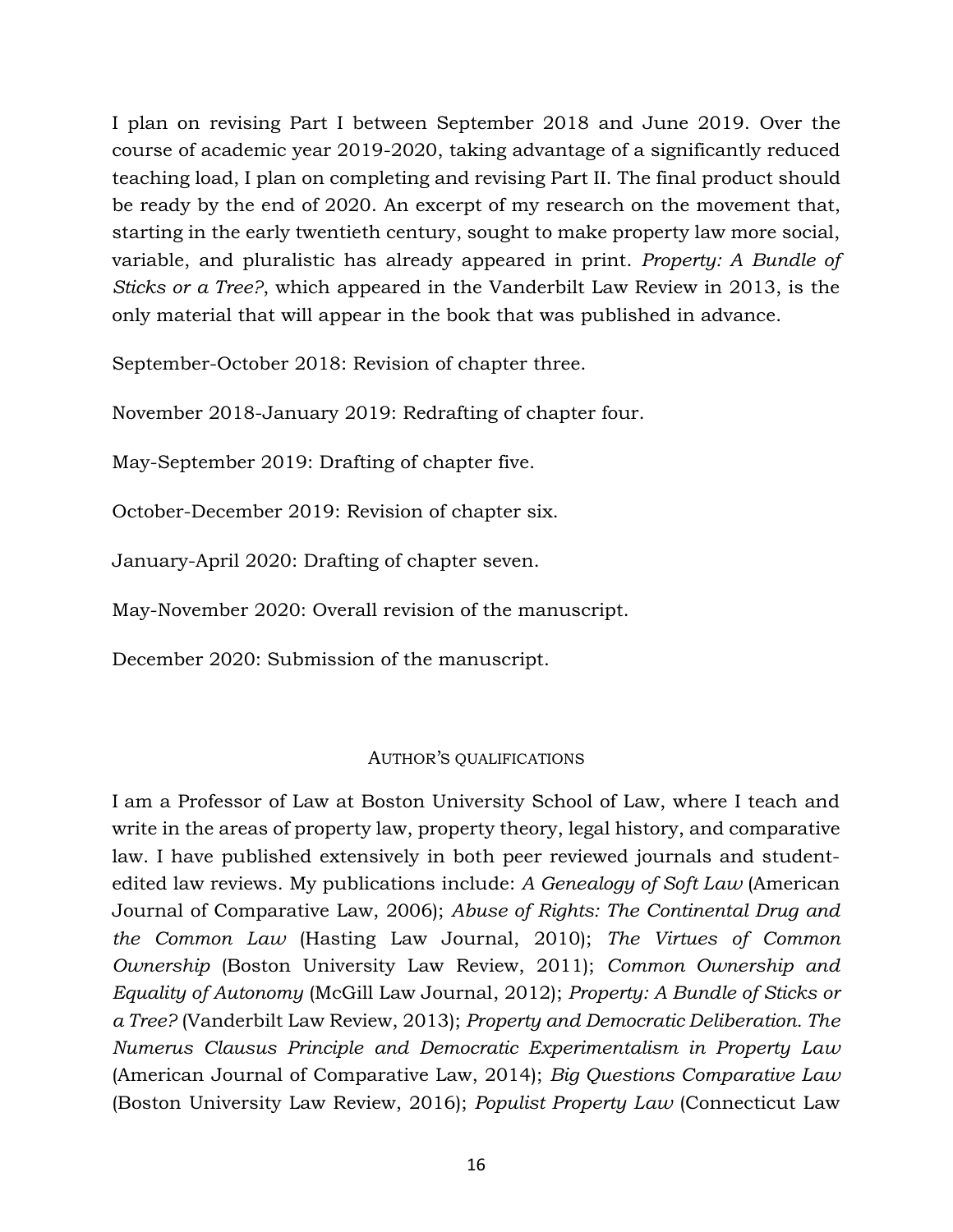Review, 2017); *Hohfeld in Europe and Beyond: The Fundamental Building Blocks of Social Relations Regarding Resources,* (with Talha Syed in *The Legacy of Wesley Hohfeld: Edited Major Works, Select Personal Papers, and Original Commentaries,* Shyamkrishna Balganesh, Ted Sichelman & Henry E. Smith, eds., Cambridge University Press, 2018); and *The Long Road Towards Modern Property*  Book Review (forthcoming in the University of Toronto Law Journal, 2019).

In 2015 I was appointed chair of the Property section of the "Common Core of European Private Law," a project that has brought together more than 200 legal scholars and practitioners to analyze and map the connections and underlying similarities in Contract, Property, and Torts laws across Europe. I received training in both Europe and the United States. I received my JD (Laurea in Giurisprudenza) from the University of Torino, Italy, a Doctorate in Comparative Private Law from the University of Trento, Italy, and an LLM and SJD from Harvard Law School. My training has prepared me for this project, which I began researching in 2013. I come to this work with years of graduate study in Civil Law and Roman law as well as extensive study of both European intellectual legal history and comparative legal methodology. My deep familiarity with both systems of Western property law-- the Anglo-American common law and the Roman law-based civil law-- gives me a unique insight into the trans-Atlantic dialogue between these systems. Between 2013 and 2018, I spent eight months doing research on the primary sources for this project in Europe and Latin America, in four languages (Italian, French, Spanish, and German).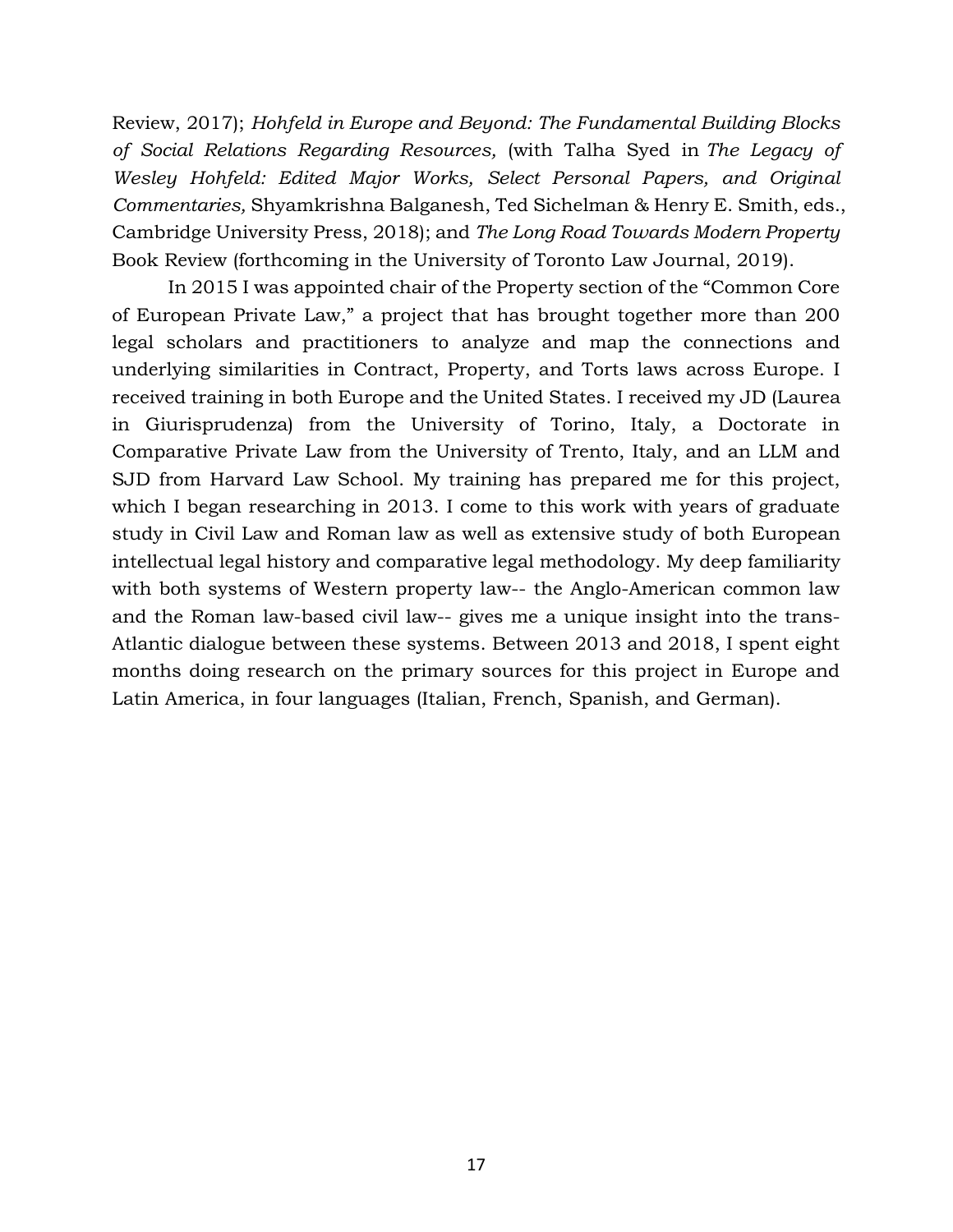#### *Chapter Six*

#### *The Tensions of Absolute Property.*

The nineteenth century jurists who shaped modern Romanist *dominium* sought to develop a logically coherent and practically workable set of property doctrines designed to maximize the owner's freedom of action. From the rich inventory of Roman law property doctrines, our jurists chose only those doctrines that magnified the owner's powers. The product of this selective process was a body of property law that, at first glance, might have appeared coherently organized around one pillar: the owner's will. A symbiotic relation between an individual and a physical thing, property seemed to give the owner virtually unlimited control over the thing, including the right to destroy the thing, to the exclusion of all others who owed the owner full deference. Further, the simple fact that an individual exerted their will over a thing by exclusively possessing it appeared to deserve such deference as to be protected against disturbances by others, regardless of whether the possessor was the rightful owner. Also, the jurists explained that, even when the owner had granted others a limited and temporary right to use the thing, such as a servitude or a right of usufruct, the "fullness" of owner's right was in no way diminished since property is "elastic" and thereby capable of contracting and re-expanding without losing its amplitude. Finally, limits on owners' entitlements were presented as a minimally invasive set of juristic doctrines and statutory provisions meant to secure the harmonious coexistence of neighboring owners and to protect important public interests. Achieving this appearance of coherent will-based body of property law was no easy task. It took impressive displays of conceptual *bravura*, conspicuous omissions and cursory and evasive commentary.

Yet, despite the efforts, the tensions of modern Romanist *dominium* could hardly be disguised. Far from being a coherent and workable system of concepts and doctrines, Romanist-bourgeois property was riven with inconsistencies. In court decisions and legislative debates, but also in the lengthy footnotes of the jurists' treatises, these inconsistencies were becoming more obvious as the decades went by. For one thing, as industrialization and the development of large commercial agriculture picked up, property law faced new practical problems that could only be answered by significantly straining the simplistic framework of absolute *dominium*. Despite all their talk about modernization and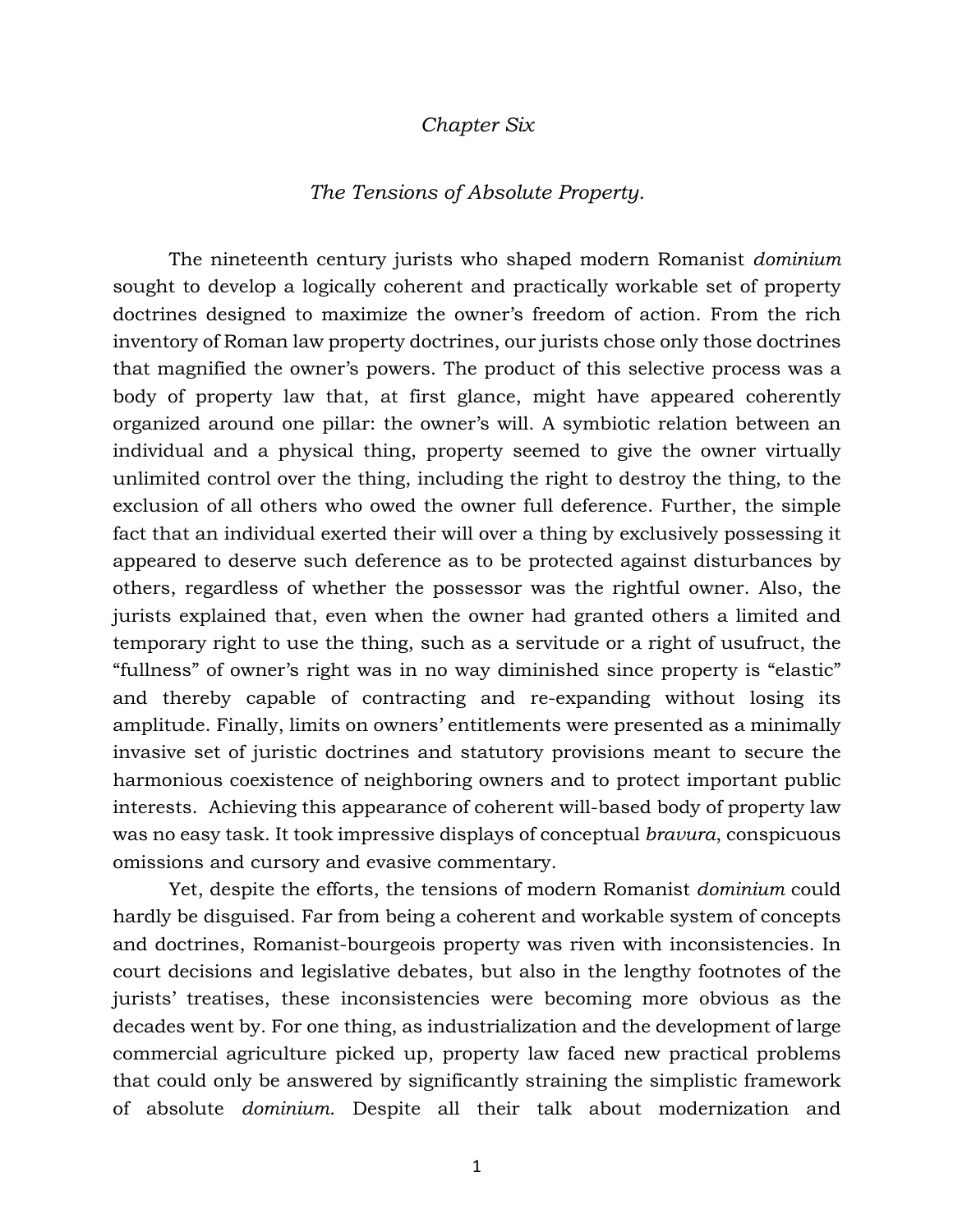improvement, the jurists who re-invented Roman *dominium* were hardly preoccupied with the needs of the capitalist economy. They obviously sought to accommodate and protect the interests of the political and economic elites. But, until the mid-nineteenth century, these elites (the emerging French professional bourgeoisie, the conservative German landowning class or the colonial landowning classes of the peripheries), had not yet developed a capitalist mindset focused on maximizing profit through purely economic means and, hence, their interests seemed well served by the jurists' simplistic framework of absolute *dominium*. In other words, the jurists of the first half of the nineteenth century were able to preserve the appearance of coherence because they could still gloss over the real-life problems that were starting to emerge. However, as social and economic change accelerated, and, with it, class antagonism, capital and labor's demands on the property system multiplied and became more vocal. The most advanced sectors of the infant entrepreneurial bourgeoise understood that development required a more flexible set of property doctrines that would empower owners to parcel out entitlements, expanding investment and access opportunities for non-owners as well. And a growing chorus of "social" and "socialist" writers and pamphleteers of all stripes vocally denounced the role that "absolute" property in played in the "social question". As legislatures and courts started responding to these demands, the jurists' evasive conceptual bravura became less convincing.

The points of strain of Romanist-bourgeois property were several. The jurists cast property as the only right of its kind, qualitatively different from all other lesser rights over a thing. Yet, the most robust of these supposedly subsidiary rights, such as the *emphyteusis* (long-term lease) or the right of *superficies* (the right to erect buildings or structures on land owned by another) were becoming increasingly more important as they allowed owners to maximize the value of their land and non-owners to effectively acquire critical productive resources. On the ground, these subsidiary lesser rights closely resembled property. Further, while property and possession, respectively the *right* to control a thing and the *fact* of controlling a thing, seemed perfectly aligned in the jurists' writings, in real life, they were often mismatched, with absentee or inert owners, pitted against possessors who put the land to productive use or took from the land natural resources, such as water, timber of pasture, Also, in the high-flown introductions and theory chapters of property treatises, the owner's power over the thing was described as "absolute" within the limits of the "laws and regulations," but these legislative and regulatory limits kept expanding and so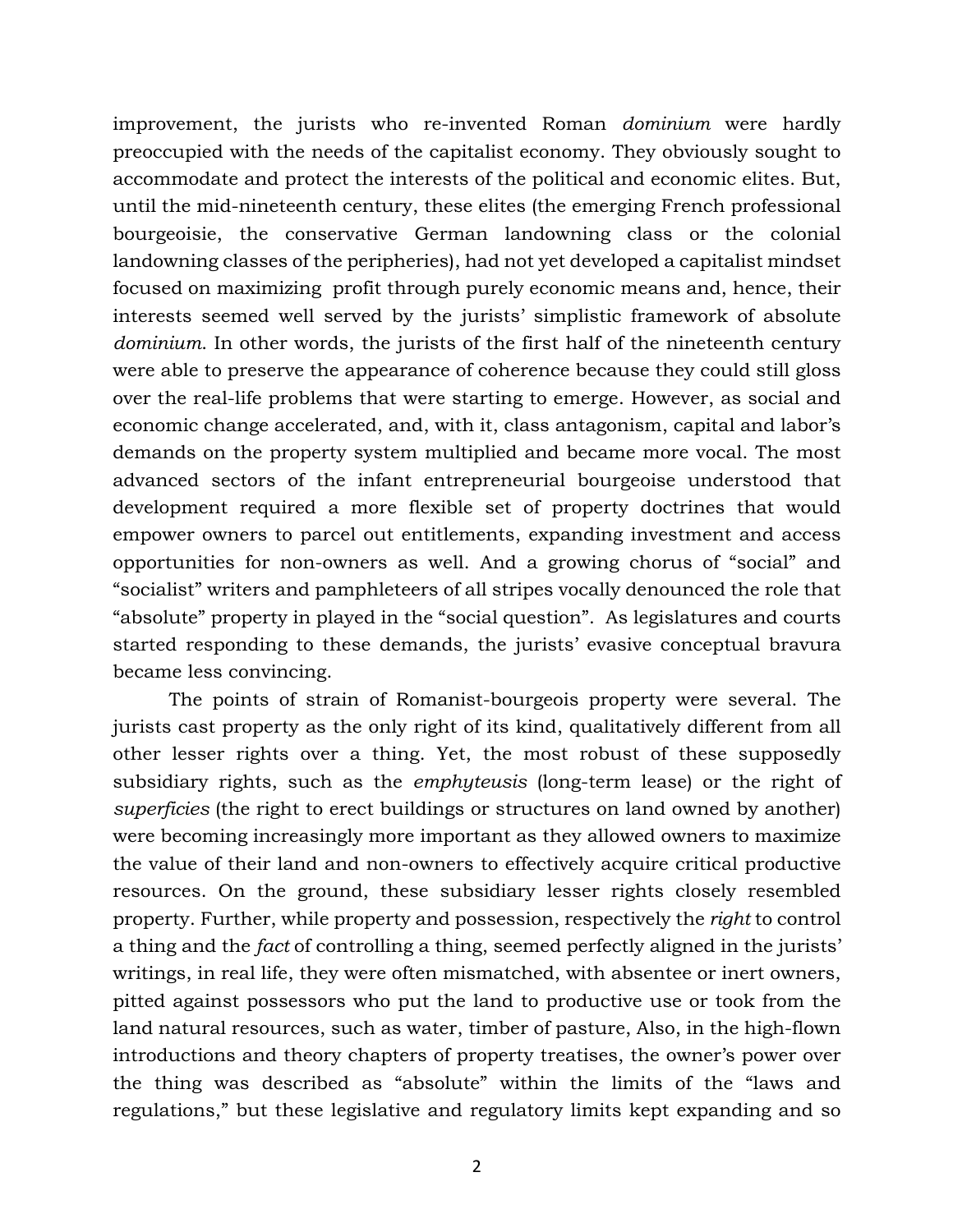did the concept of "public utility." Finally, from Germany to the Italian Alps to Mexico and Chile, modern Romanist *dominium*, individual and absolute, uneasily coexisted with competing forms of "Germanic" or "indigenous" collective ownership informed by diametrically opposed principles of community and solidarity.

In the pages that follow, we will take a close look at the jurists' attempts to deal with these tensions. While partial and unsatisfactory, these attempts deserve a close look. When faced with hard questions, the architects of modern Romanist *dominium* were forced to clarify their methodology and to make plain their ideological commitments, revealing important differences, but also surprising moments of openness and doubt, within the apparently harmonious chorus singing the praises of absolute *dominium*. The jurists' dense and convoluted writings on topics such as emphyteusis, possession, or expropriation for public use warrant careful examination also because they opened rifts in the apparently solid edifice of modern *dominium* that their social critics were quick to exploit.

# *Emphyteusis: A Form of Quasi-Property?*

By the mid-nineteenth century, *emphyteusis*, a form of long-term lease that originated in late Roman law and became widespread in medieval times, had turned into a highly controversial issue that made sparks fly in juristic circles. As French jurist Jean Charles Florent Demolombe put it:

> The right of emphyteusis! There has never been a real right as important and renowned as the right of emphyteusis. Of all the real rights, it is the one that has generated the greater difficulties and controversies and is discussed everywhere in legislation and in the writings of the jurists.1

The reason for such drama was that, since its very beginning and throughout its long life, the right of *emphyteusis* appeared a maddeningly confusing, hybrid form: part lease, part ownership, part limited real right over a thing owned by another. *Emphyteusis* had its origins in the Roman *ager privatus vectigalisque,* which was one of the many, smaller "ownership" forms that, as we have seen, Roman law made available for distinct types of resources. Following the

<sup>1</sup> Demolombe, Cours de Code Napoleon, livre II, titre I chap II, p 402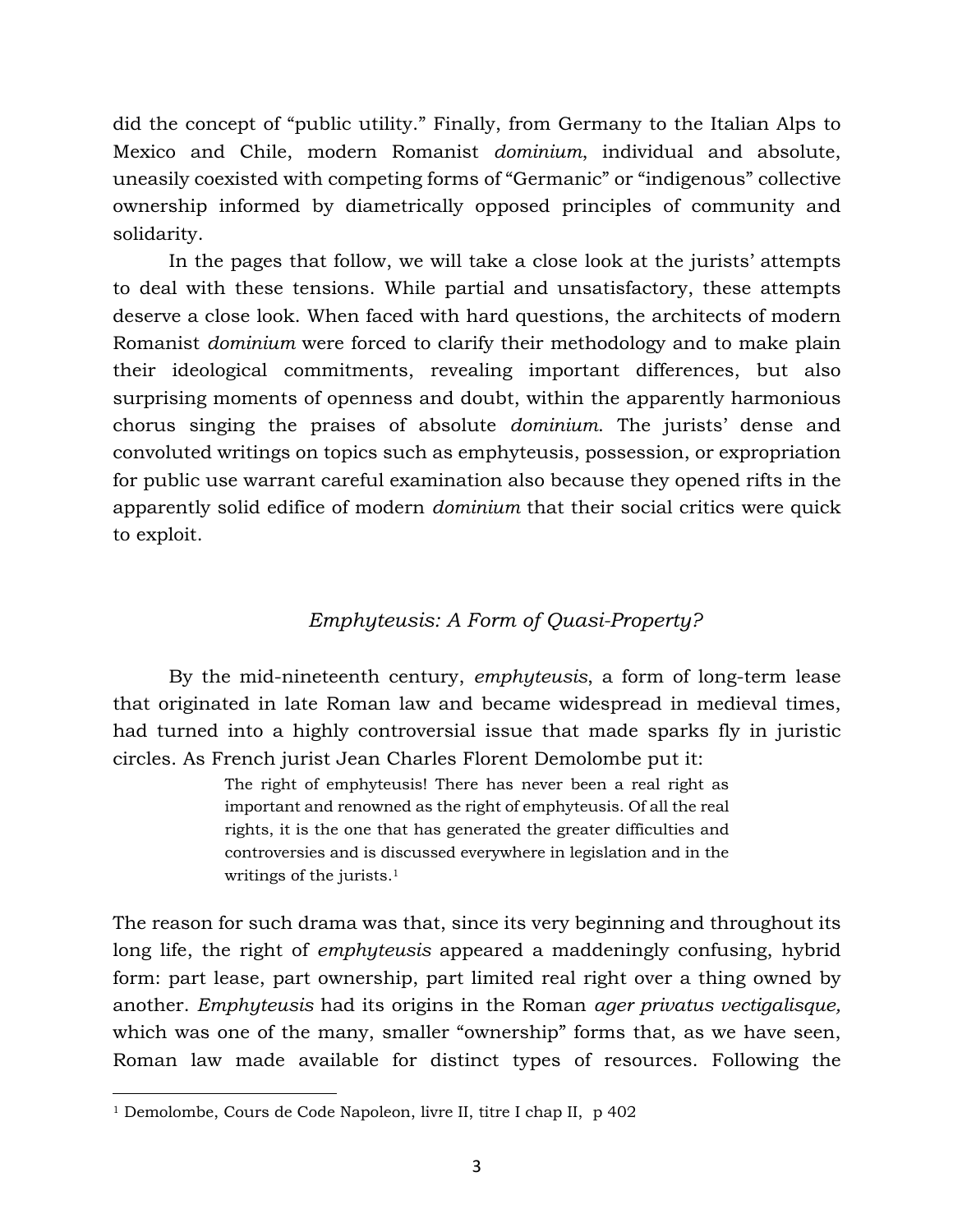Gracchan agrarian law, the public lands held by private possessors in excess of the prescribed limit were confiscated and redistributed in small parcels to private "tenants" who were granted broad entitlements in return for the payment to the Roman state of a yearly fee known as *vectigal.* The "tenants" entitlements were robust and included the right to use the parcel, the right to transfer it to one's heirs and to grant others limited rights to use, for example by transferring a right of usufruct. Besides these robust entitlements, another feature made this landholding form unique. In case of disturbances and interferences, the tenants of parcels of *ager vectigalis,* who, initially, could only avail themselves of the *actio conducti* resulting from the standard contract of lease, were soon given by the magistrate known as *praetor* an action *in rem* (*utilis in rem actio)*. The fundamental ambiguity of this form of landholding was reflected in its name, *ager privatus vectigalisque*. While the term *privatus* accounted for the fact that the holder had rights similar to those of a private owner, the reference to the payment of *vectigal* indicated that, formally, title remained with the state. By the time of the emperor Zeno, this form had become known with the Greek name *emphyteusis*. This new name derived from the Greek verb "to plant and referred to a new feature that, in time, had become essential to the emphyteutical relation, further complicating its already confusing nature. In addition to the duty to pay the annual "rent", the holder of the *emphyteusis* now also had an affirmative duty to improve the land.

A ubiquitous form of structuring agrarian relations in France and in Italy between the fourteenth and the late eighteenth centuries, *emphyteusis* took up local and regional features and became further muddled by its resemblance to a host of other landholding forms introduced by feudal law. Despite these local customary variations, by the eighteenth century, *emphyteusis* became a standardized form with a number of essential features: a perpetual or long-term transfer of land from a private or public landlord, who retained title, to an "emphytecarius" who acquired a set of inheritable and transferable rights and duties. Along with the duty to pay the annual rent, the emphytecarius had the right to use, subject to no restrictions, the duty to make improvements, the right of first refusal if the landlord decided to transfer title, and the right to redeem the parcel by paying the capitalized rent.

As the enthusiasm for the project of a modern law of property centered around the idea of absolute *dominium* spread through law faculties and legislatures, *emphyteusis*, with its unique combination of robust rights but also important duties, presented jurists with two intractable questions, one

4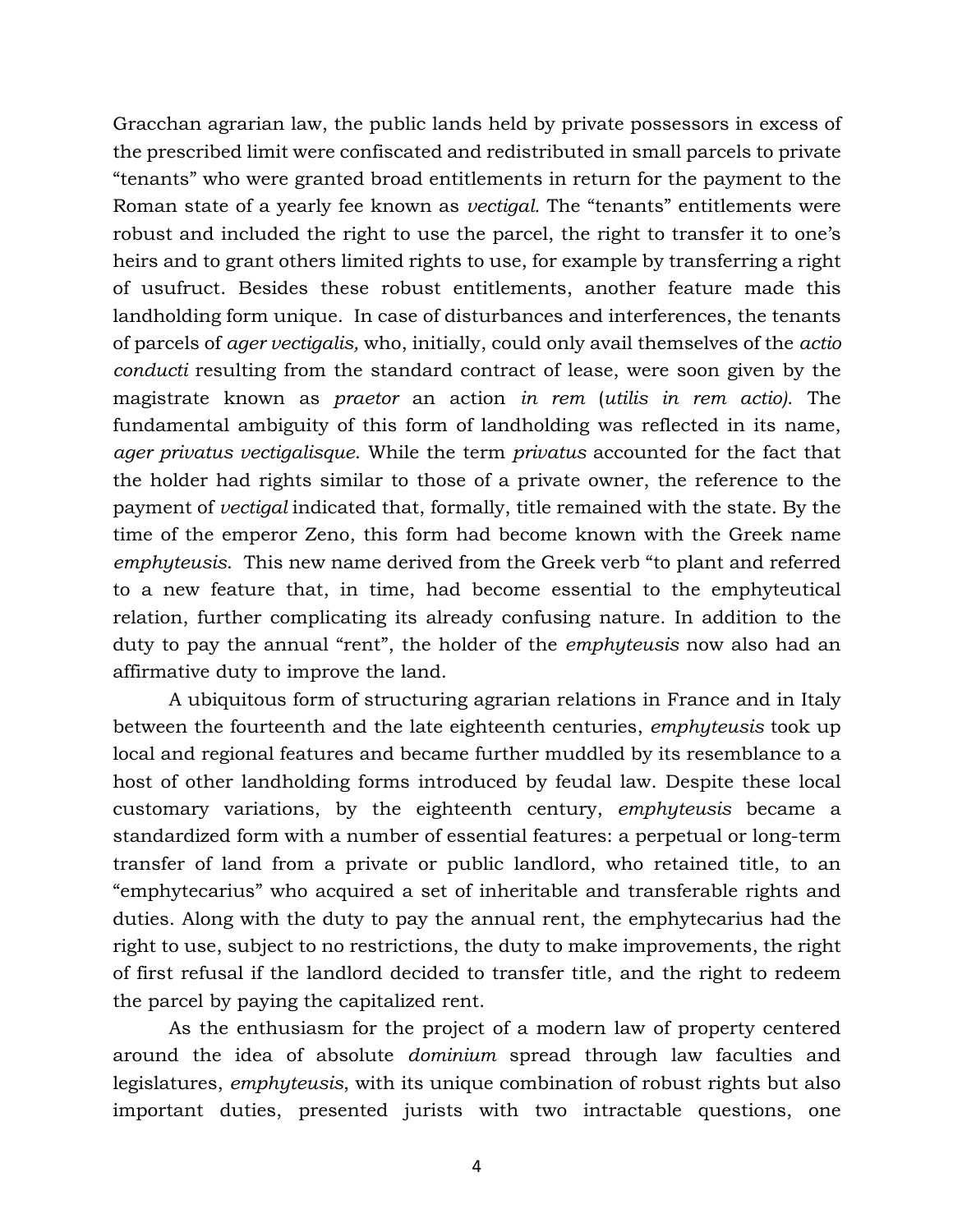conceptual and one about values and policy. The former question interrogated the nature of *emphyteusis* and its place in modern property law? Is *emphyteusis* a simple contract of lease? Or an instance of divided *dominium*, with the title owner holding direct *dominium* and the emphytecarius holding *dominium* utile? Or is *emphyteusis* the most robust of the real rights over things owned by another? Could *emphyteusis* be a form of *quasi-dominium* or temporary *dominium*? Finally, what if *emphyteusis* was a unique hybrid creature deserving its own, separate place in the "system"? Equally contentious was the question regarding the desirability of *emphyteusis* in modern society. Is *emphyteusis* a remnant of feudalism, an inherently hierarchical landholding form fundamentally at odds with the values of a modern society of free and equal owners? Or a property form designed to expand access to land and to promote the productive use of land, entirely in accord with modern egalitarian values and the new emphasis on productivity?

Jurists and legislatures throughout continental Europe and its peripheries offered widely differing answers to these questions but diffidence and hostility towards *emphyteusis* prevailed. At a time when the anti-feudal rhetoric was vocal and pervasive, the diffidence toward a property form that smacked of feudalism proved hard to overcome. Equally tenacious was the hostility to recognizing a new form of quasi-property that could cloud the centrality of *dominium*. The section about *emphyteusis* in Demolombe's *Cours de Code Civil*  is a remarkable instance of this widespread juristic hostility. Emphyteusis was a hot topic in France. The evasive and confusing treatment of *emphyteusis* in the revolutionary legislation and the Napoleonic Code had generated a heated debate among French jurists over the status of *emphyteusis* in the modern French property system. A *loi* of December 18th-19th 1790 had explicitly abolished perpetual *emphyteusis* but seemed to allow temporary emphyetutical leases that did not exceed ninety-nine years. The Code Napoleon restated the prohibition of perpetual *emphyteusis* but was silent about temporary *emphyteusis,* failing to list it among the real rights on things owned by another enumerated in article 543. The *Cour de Cassation*, on the other hand, had repeatedly stated that, under the new *Code*, the grant of an *emphyteusis* operated a transfer of ownership of a parcel of land for a specific term, effectively treating emphyteusis as a form of temporary ownership.2 Demolombe vocally sided with the many prominent colleagues who read the Code's silence as implicitly abrogating temporary

<sup>2</sup> D 1832, I, 296; Dev., 1840, I 433; Dev 1843, I 830; Cass., 6 mars 1850; Dev 1850 I 210.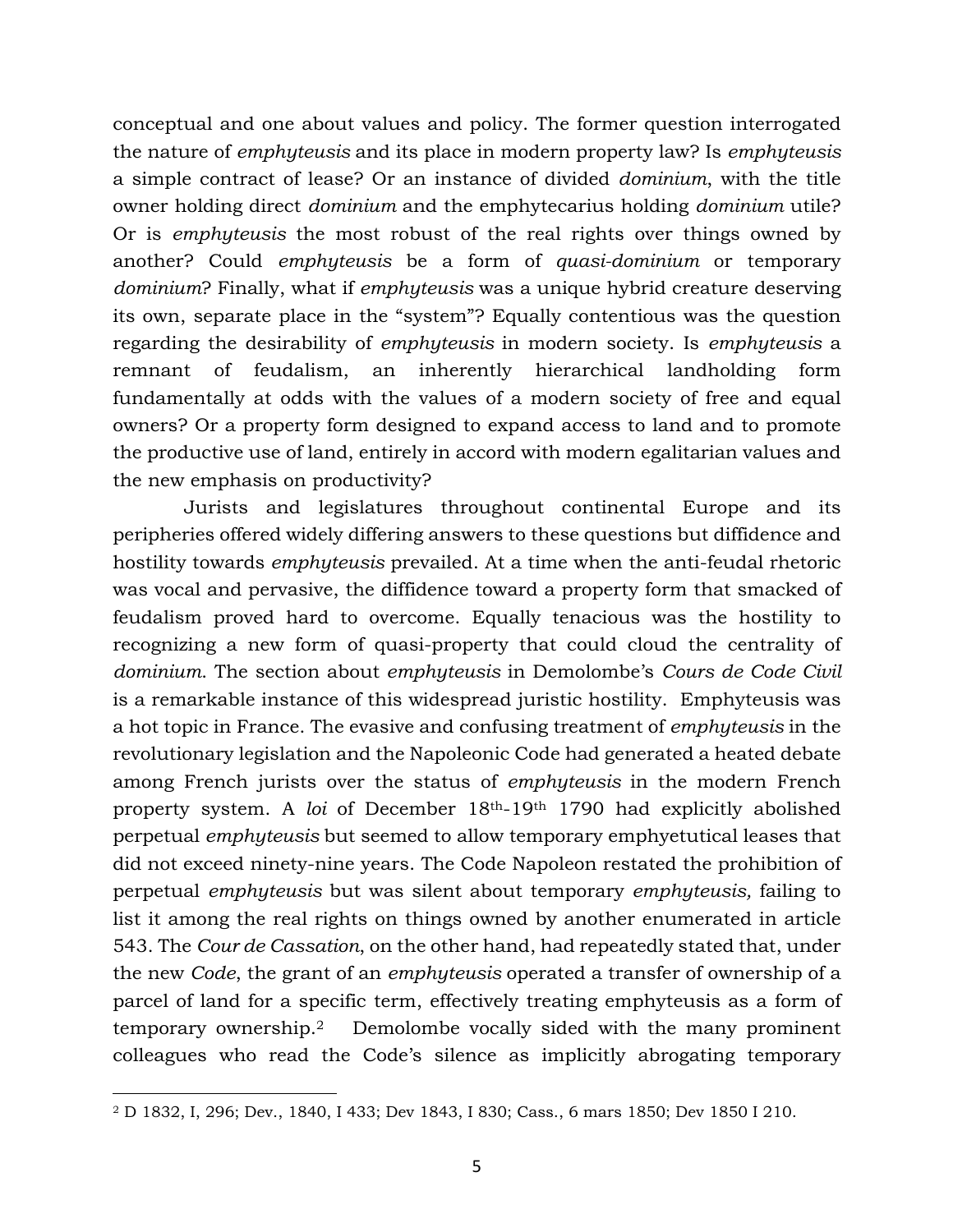*emphyteusis* and decried the *Cour*'s idea of temporary ownership. Demolombe's tone is sarcastic:

> What! It is the Code Napoleon that changed and modified the nature of emphyteusis? But it does not say a single word! Emphyteusis is a temporary transfer of property and the holder of an emphyteusis is a temporary owner? But, in truth, can there be a temporary owner? Can the right of property, which consists in disposing of the thing in the most absolute manner (art. 544), be limited to a certain time?3

No less disparaging is Demolombe's rebuttal of the similar idea that *emphyteusis* is a form of quasi-*dominium* surprisingly endorsed by his colleague Troplong, who once again, proved to be one of the most open-minded and historically aware of the Exegetists.

> But what is this quasi-*dominium*? It is not enough to answer that so called it Cujas. We are now in the presence of a Code, under which this designation of quasi-dominium must refer to a right, one of the real rights recognized by this Code. Now, what is the right that quasi-dominium refers to? We do not say it. It is very difficult indeed to answer!4

The truth, Demolombe concludes, is that *emphyteusis* is part lease, part usufruct and part ownership without really being any of them. Rather, Demolombe suggests, *emphyteusis* is a *sui generis* form, an agreement between the parties that has the effect of "dismembering" property. It is no surprise that this effective dismemberment of ownership was favorably viewed by the *Ancien Regime* jurists, given its affinity with the values and needs of a hierarchical political and social order. However, Demolombe resolutely asserts, this dismemberment of ownership has no place in modern society. Rehearsing the standard arguments of what he calls "wise" liberalism, as opposed to "revolutionary" liberalism, Demolombe explains why the Napoleonic legislature's decision to abrogate *emphyteusis* was the right decision:

> And all this explains why our new laws, our liberal and democratic laws (wisely democratic and liberal, not revolutionary) that regulate

<sup>3</sup> Demolombe, supra, p 404.

<sup>4</sup> Demolombe, supra , p 405.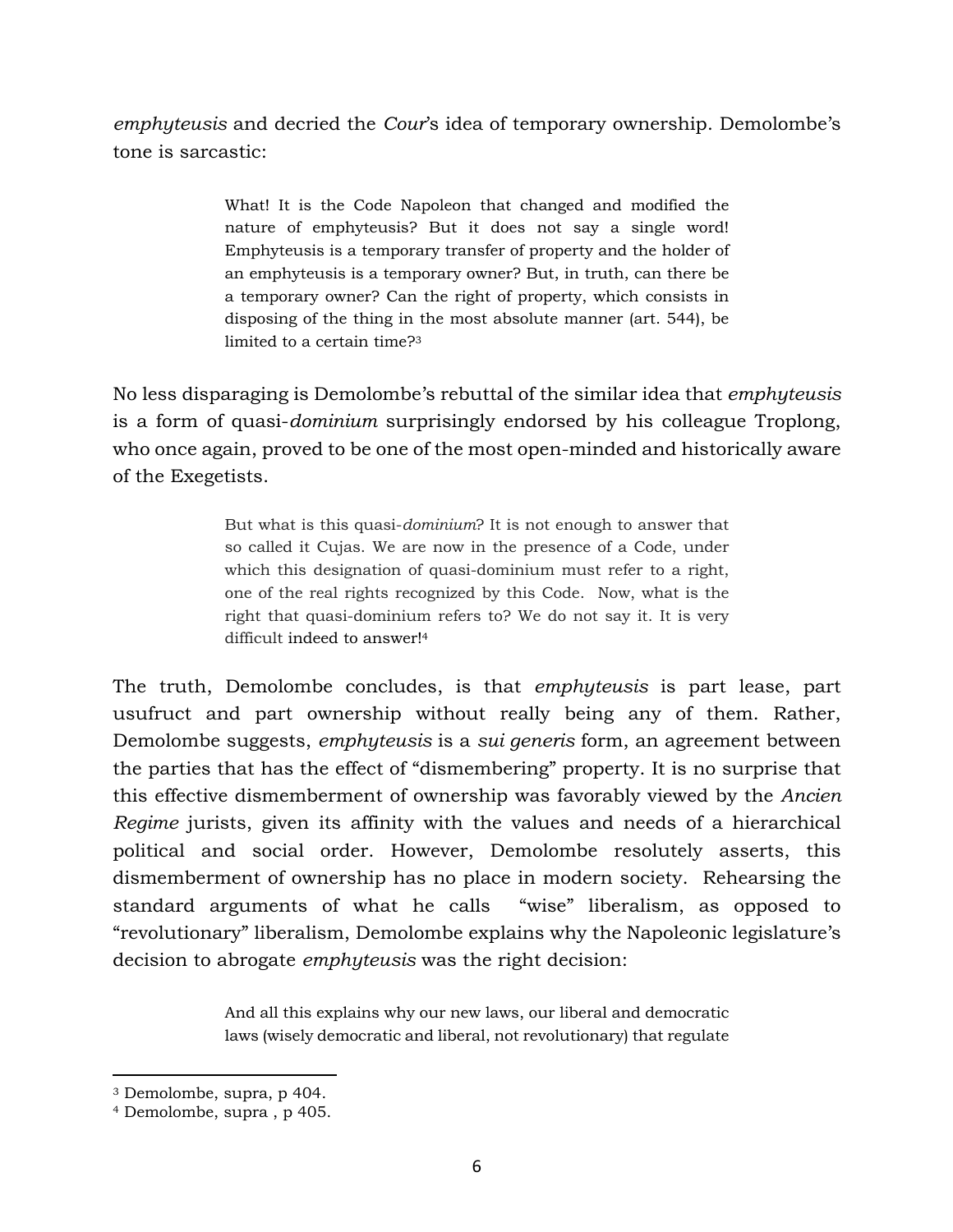the relationship between those who own land and those who do not reject emphyetusis, admitting only the lease. It is because the new legislature not only aimed at freeing persons and things, securing their respective independence (Marcade, t. II art 526). The legislature also sought to simplify the legal regime of landownership, suppressing all the divisions and subdivisions that complicated it and prevented its free alienability.5

Demolombe goes beyond simply airing the platitudes of "wise" liberalism about freedom and alienability; he also directly engages the most powerful argument of the supporters of *emphyteusis*, who viewed *emphyteusis* as a means for expanding access to land for peasants who did not own land. Turning on its head his opponents reasoning, Demolombe denounces *emphyteusis* as an instrument of inequality, one that fails to adequately serve the needs of small peasants with limited financial resources. To prove his point, Demolombe contrasts the position of the tenant in a standard lease with that of the emphytecarius. At first glance, *emphyetusis* may appear more advantageous than a simple lease because it does not expire upon the death of the emphytecarius and it can be mortgaged. However, at closer inspection, the legal regime of *emphyteusis* is in fact harsher on direct producers with limited means. While the tenant is not responsible for the payment of taxes, is only held to simple rental repairs and may be entitled to rent reduction if the crop is lost, the holder of an *emphyteusis* pays all taxes, is in charge of all repairs, including major repairs, and bears the full risk of crop  $loss<sup>6</sup>$ 

While outspoken and widespread, Demolombe's rejection of *emphyteusis* was by no means the only, or even the dominant, characterization of *emphyteusis*. Among the German Romanists, for example, many showed greater openness. Preoccupied first and foremost with logical systematization, the Pandectist scholars were less interested in taking sides in the debates about the desirability of *emphyteusis* in modern society and its distributive effects. Rather, they viewed *emphyteusis* as a conceptual problem, a concept in search of a place in the modern property "system" and they strove to find a satisfactory answer. While some were not afraid to describe emphyteusis as an instance of *dominium divisum* and few were not shy to consider *emphyteusis* as a type of ownership, most viewed emphyteusis as one of the real rights over a thing owned by another.

<sup>5</sup> Demolombe, supra, p 408.

<sup>6</sup> Demolombe, supra, p 408.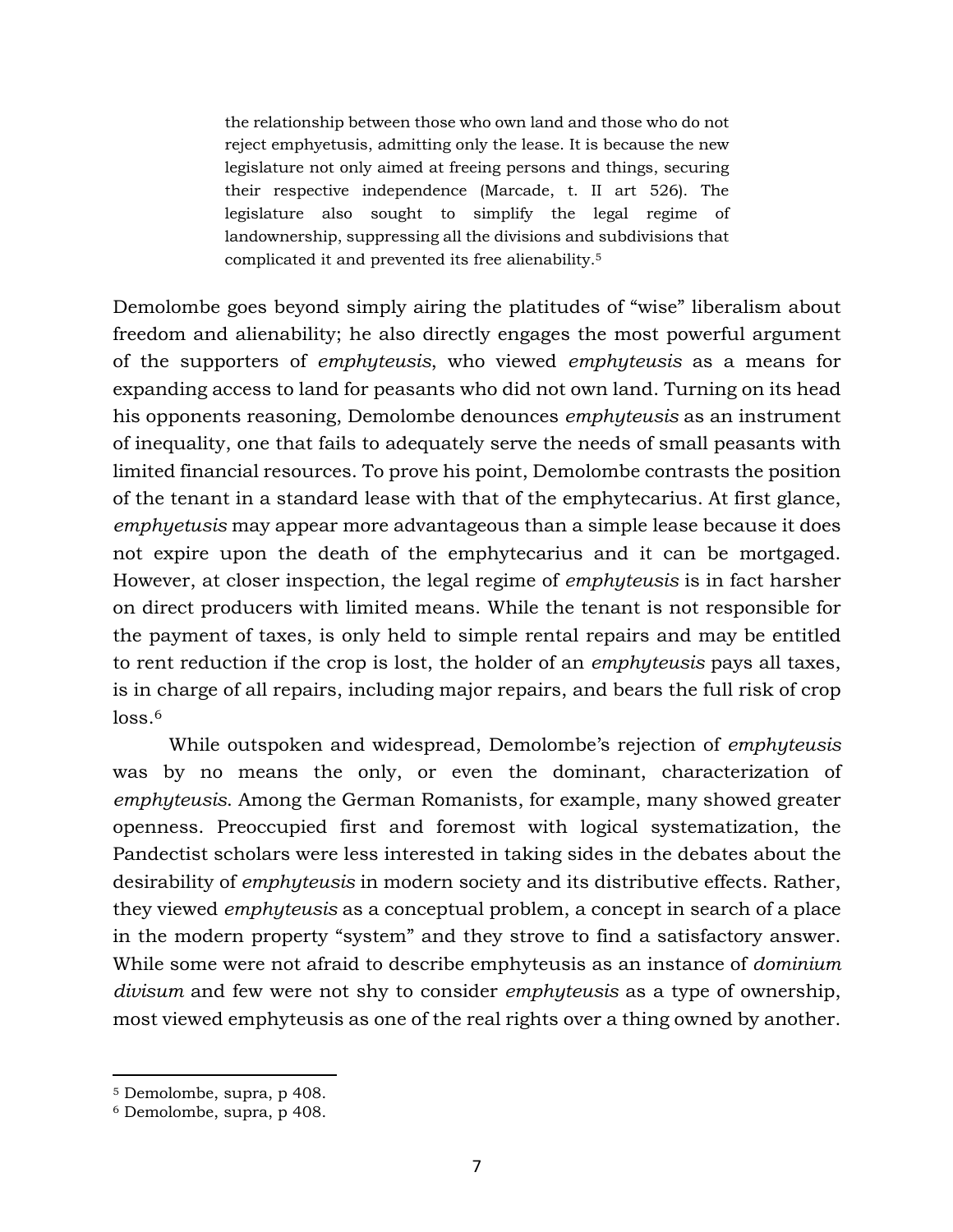Arndts' treatment of *emphyteusis* in his *Treatise on the Law of Pandects,* well exemplifies this growing consensus. For Arndts, it is relatively straightforward that emphyteusis is simply one of the limited real rights of enjoyment. As Arndts explains:

> Emphyteusis [and the right of superficies] are real rights of enjoyment over immovables that, because they are so broad as to allow the right holder to enjoy and dispose of the thing in a virtually unlimited way, and because they are alienable and inheritable, so resemble property as to be sometimes considered forms of limited property. But, to be true to their conceptual nature, they are nothing other than real rights over a thing owned by another. Since they are real rights of enjoyment, emphyteusis [and the right of superficies] can also be the object of quasi-possession which is acquired by taking hold of the thing with the intent to exercise a right of emphyteusis [or superficies] over it.7

However, this apparently straightforward classification was hardly satisfactory. *Emphyteusis* was obviously a more robust real right of enjoyment than an usufruct or a servitude but nailing what exactly made emphyteusis different from the other limited real rights was not easy. The most globally acclaimed of the German jurists, Savigny, believed he had found the right answer: what makes *emphyteusis* special, as compared, for example, to the usufruct, is not so much the scope of the entitlements granted to the emphytecarius, but rather the immediate relation between the emphytecarius and the thing, the *corporis possessio,* the full physical control of the land which is bound up with *emphyteusis*.

The debate on emphyteusis was not all abstractions or "wise" liberal platitudes. At the semi-periphery of Europe, in the Kingdom of the Two Sicilies, the largest state of pre-unitary Italy, *emphyteusis* was a central political question that prompted creative juristic analyses and galvanized activists. In the new market in land opened up by the abolition of feudalism in 1812, *emphyteusis* was the centerpiece of a bargain between different segments of the elite: the former feudal lords, who belonged to the high echelons of the aristocracy, the smaller aristocracy and an emerging entrepreneurial middle class. By entering contracts of *emphyteusis*, the former feudal lords were able to retain ultimate title to the family lands to which their nobility titles were attached, while smaller

<sup>7</sup> Arndts, Trattato delle Pandette, vol I, parte 2, capo quarto, par 195, p 362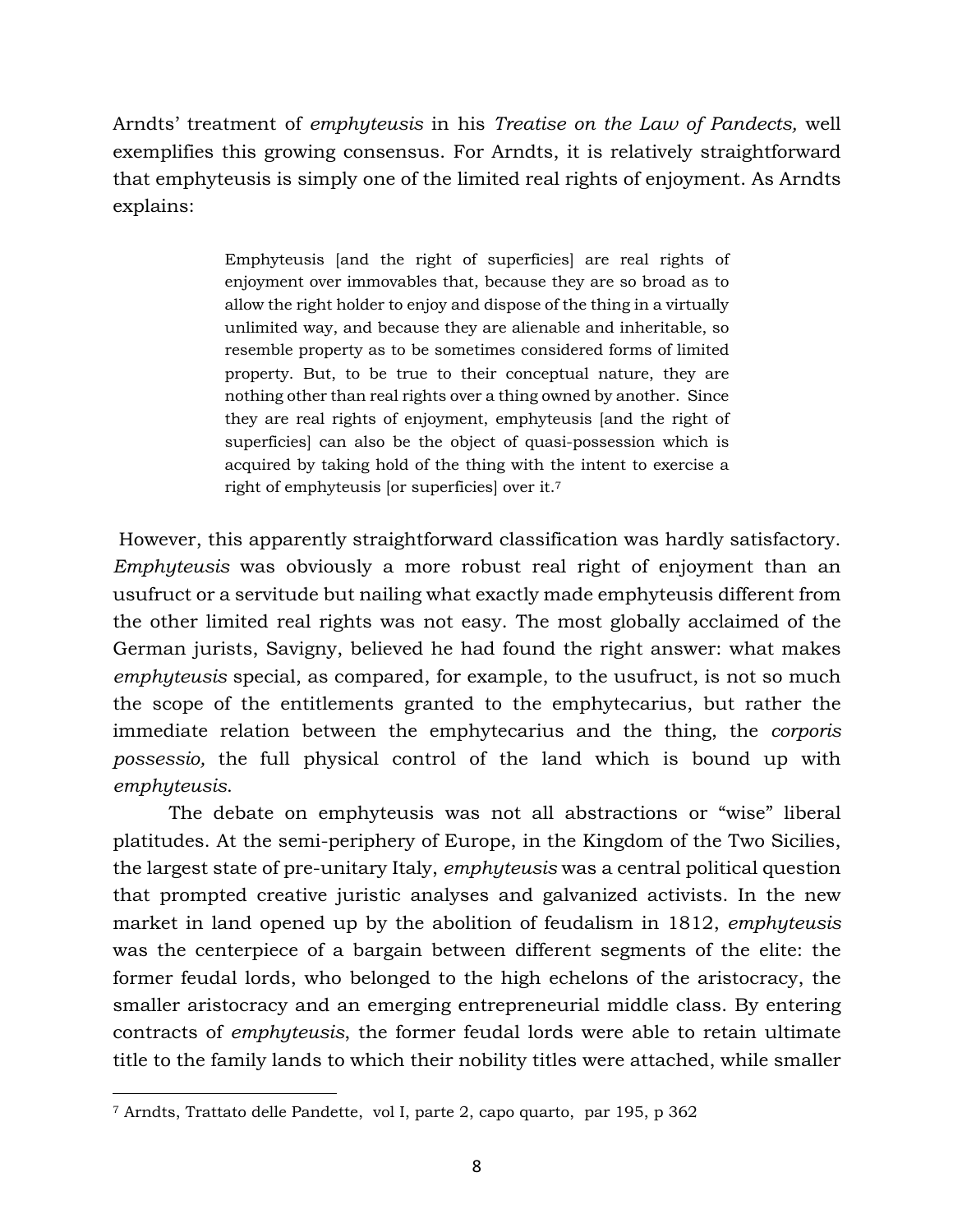landowners were able to expand their farms, turning previously uncultivated or under-utilized into a productive resource. Hence, contrary to the Napoleonic legislature, the drafters of the *Leggi Civili per lo Regno delle Due Sicilie8* (Civil Laws for the Kingdom of the Two Sicilies) explicitly regulated emphyteutical relations and local jurists produced a flurry of treatises that portrayed *emphyteusis* in terms that differed starkly from the skepticism and hostility we saw in Demolombe.

In the pages of the jurists of the Italian South, *emphyteusis* is, for all matters, a "type" of ownership because it grants the emphytecarius long-term use and transfer rights, effectively similar to those of an owner, as well as a privileged path to full ownership through the payment of the capitalized rent. Retaining this ancient ownership form is, the Southern jurists argue, a matter of good economics and common sense and is synonymous with access to land and agricultural improvement. The difference with the French and German treatises could not be greater. Feudalism does not project its ghostly shadow over *emphyteusis*, references to divided *dominium* have no pejorative overtone, and the arcane conceptual diatribes of the mandarins of French and German legal academia receive scant attention. Instead, patriotic aspirations and regional anxieties loom large in this regional literature on *emphyteusis*. For the Sicilian jurists, *emphyteusis* was the occasion to assert their intellectual autonomy from the small cohort of French and German writers that dominated property debates and to emphasize the unique challenges faced by the Italian South. The reader may be surprised to learn that one of the first treatises on *emphyteusis* to appear, Pasquale Liberatore (1763-1842)'s *Trattato dell'Enfiteusi*, was published as an appendix to Liberatore's Italian translation of the Claude Etienne Delvincourt's *Cours de Code Civil.9* Delvincourt belonged to the camp of those who argued that the Code Napoleon had effectively abolished the *emphyteusis* and Liberatore' decision to supplement his translation of Delvincourt's *Cours* with a vocal defense of *emphyteusis* reads like a defiant vindication of national and intellectual autonomy. A similar assertion of autonomy appears in the 1864 treatise of another Southern Italian jurist, Gaetano Arcieri (1794-1867), who was actively involved in the *Carboneria* movement that fought to liberate Italy from foreign oppressors. After briefly

<sup>8</sup> quote

<sup>9</sup> Pasquale Liberatore, Trattato dell Enfiteusi, in Corso di diritto civile del Sig Delvincourt novellamente tradotto dall'ultima edizione francese ed accompagnato dalla nuova giurisprudenza civile del regno delle Due Sicilie, vol X, 1824.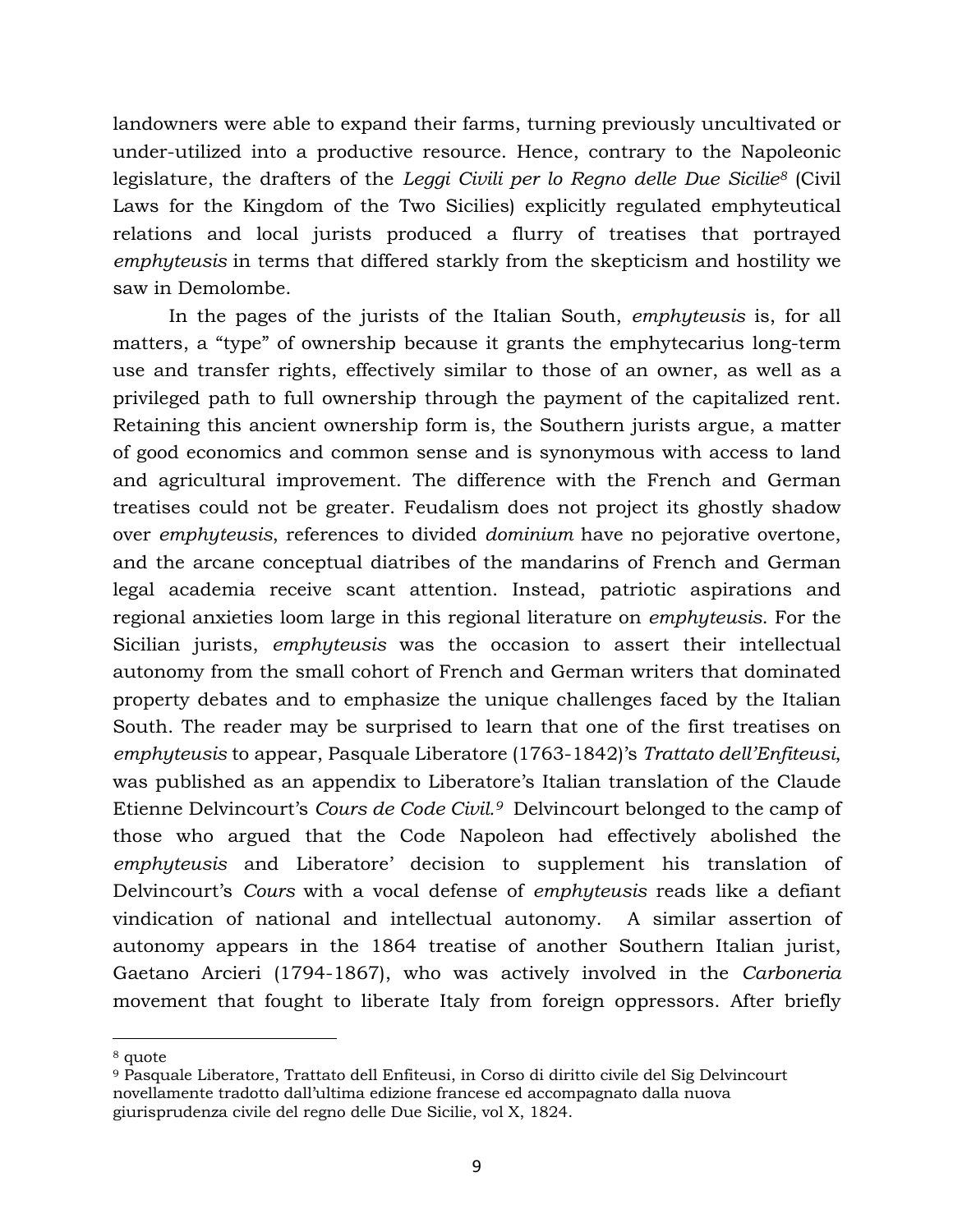explaining the arguments that induced the Napoleonic legislature and many French jurists to expunge *emphyteusis* from the legal system, i.e. that *emphyteusis* effectively splits *dominium* in two, negatively affecting land values, Arcieri concludes that "in France these arguments have triumphed, however this is not a reason to abide by the example of the French". The question of whether to retain *emphyteusis* in a modern legal system is an eminently local and practical one. As Arcieri explains:

> "to solve the question of emphyteusis we need to move from the level of ideology to that of practical common sense. To decide this question [what to do with emphyteusis], we need to consider our customs and traditions, the needs of our agrarian economy and of our industrial development […] And even the most obstinate advocates of economic principles, have to agree that emphyteusis perfectly suits the need for the division of lands and their improvement. Hence even if we consider the question from this perspective only, it would be good advice to preserve the contract of emphyteusis in our law books".10

Along with agricultural improvement, access to land was the other theme that pervaded the pages of the Sicilian jurists. Arcieri, who had participated in the revolutionary insurrections of 1848, dwells at length on the perils of an unequal distribution of a critical productive resource such as land.

> The motor of prosperity is the equal distribution of wealth. When property is concentrated in the hands of few, two negative consequences follow that gravely damage the economy of a nation. The first, is that agricultural land becomes is left vacant and desolate; the second is that it leads to misery because the worth and welfare on the individual is based on labor.<sup>11</sup>

That *emphyteusis* has the potential to effectively remedy inequities in the distribution of land, to promote productivity and to restore the dignity of agricultural laborers, Arcieri notes, explains why few modern nations have entirely discarded this ancient ownership form and instead are still weighing its benefits. For Arcieri, the case for *emphyteusis* was even stronger in Sicily where land was, until very recently, concentrated in the hands of a small number of large owners and agricultural development has faltered.

<sup>10</sup> Gaetano Arcieri, Trattato dell'enfiteusi, libro III, tit IX, cap II, par 32 p 17

<sup>11</sup> Arcieri, supra, par 33 p 17.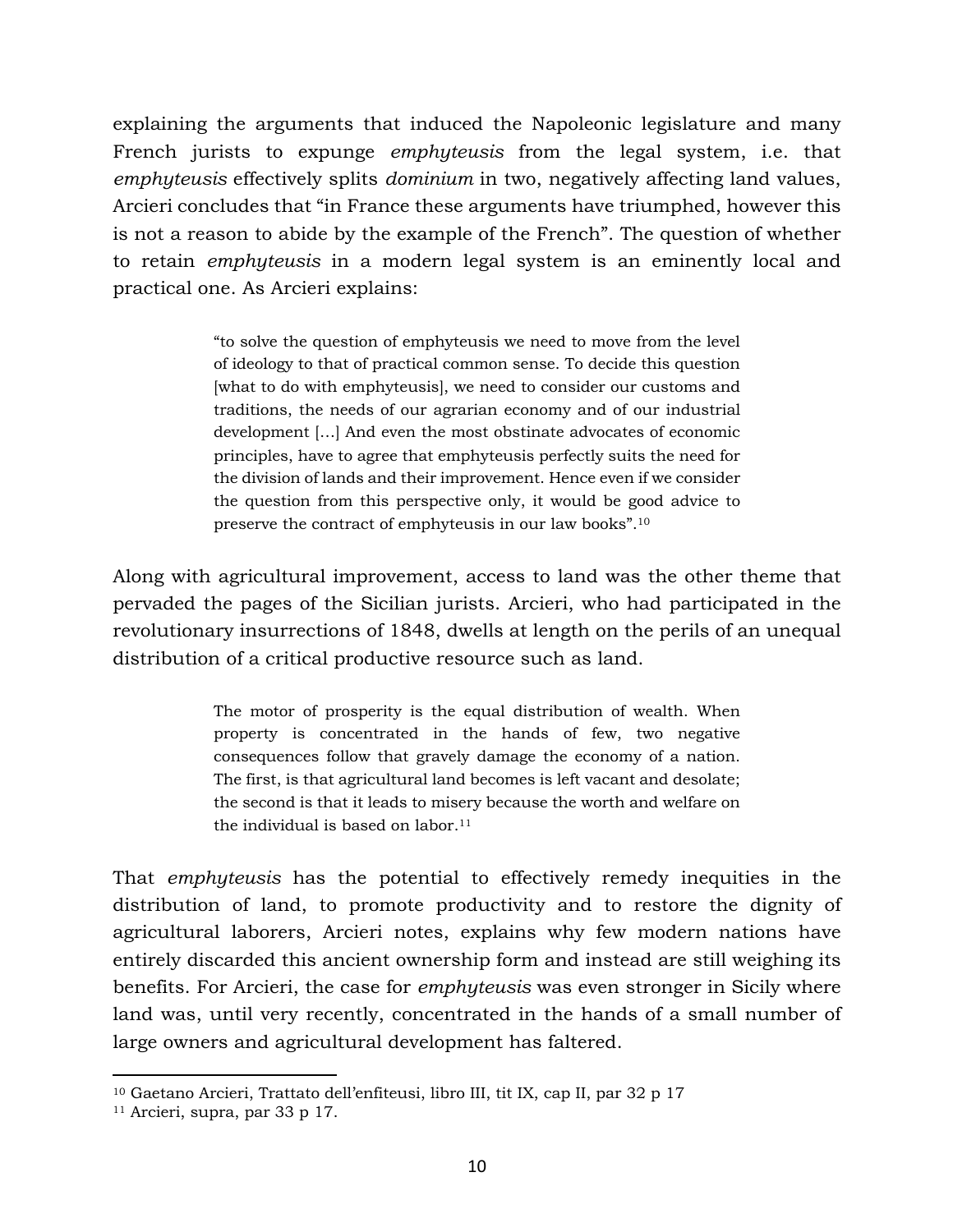In the treatises of the Sicilian jurists, not only was *emphyteusis* the occasion for frank discussions of the highly unequal distribution of land, discussions that were rare in the property law literature produced by the mandarins of French and German legal thought; *emphyteusis* also provided the impetus for a pragmatic focus on actual specific economic resources that foreshadowed the call for a new resource-based property analytic that will transform property debates towards the end of the century. For example, in his treatise on *emphyteusis* published in 1852 in Catania, jurist Francesco Duscio discussed *emphyteusis* as property form with the potential to boost the improvement and productivity of resources that were critical to the economy of the region.12 By the mid-nineteenth century, Sicily was emerging as one of the most important sulphur-producing areas of Europe as the demand of sulphuric acid in the French and British chemical industry kept growing and Duscio's hope was that *emphyteutical* leases for sulphur mines would encourage investment and in this booming industry. *Emphyteusis*, in Duscio's view, could also bring new capital to the Sicilian *tonnare*, the tuna-fishing plants that had also historically been concentrated in the hands of few large entrepreneurs. And *emphyteusis*, Duscio suggested, may also encourage investment in water mills and steam-powered mills, supporting the larger effort to spur industrialization in Sicily.

Demolombe was right: among the real rights, *emphyteusis* was the one that posed the greatest difficulties for the proponents of a coherent will-based modern property system; but it is also the one that generated the richest and most forward-looking juristic exchange, pushing the boundaries of nineteenth century property theory.

## *The Quandaries of Possession*

The doctrine of "possession" was another point of strain in the apparently solid edifice of modern Romanist property. The treatise "*On Possession*" published by the great German jurists Friedrich Carl von Savigny (1779-1861), went through seven editions and was widely acclaimed as pathbreaking. Savigny's intention was to bring some clarity to the knotty questions

<sup>&</sup>lt;sup>12</sup> Francesco Duscio, Trattato, vol I p 156.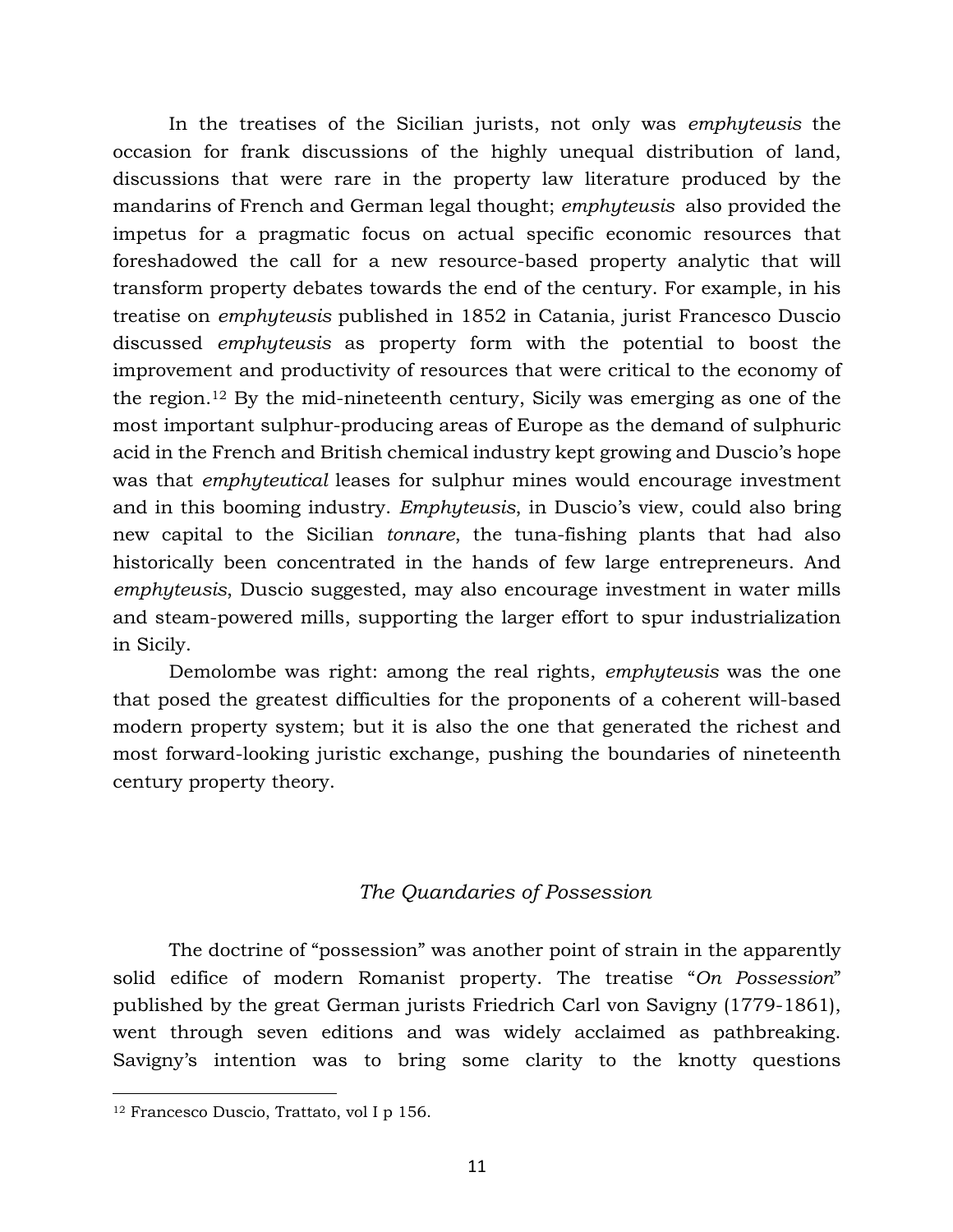surrounding the Roman concept of possession and yet Savigny's analysis, far from placating the controversy, further inflamed it. While the 1840s were the high peak of the debate on possession, with a wave of important and widely noted treatises on possession throughout Europe, the debate was still raging in the 1870s when Italian Romanist Ilario Alibrandi compared possession to a distant land still awaiting to be discovered:

> The process of revealing the truth is similar to the discovery of distant lands. The first explorers capitulate and dying half way through while the last voyagers happily reach their destination.13

The obstacles on the road to possession were both conceptual and practical. To begin with, jurists could not agree on the very nature of possession. Is possession a right or a mere fact? The mere detention of a thing, which the Romans called "*naturalis possessio*" is a non-juridical physical relation. However, under certain conditions, possession acquires a legal character, becoming "*possessio civilis*". Hence, Savigny explains, it is self-evident that possession is *both* a right and a fact and the complex and lengthy analyses of his fellow jurists seemed to him "useless and uninstructive"14.

> It is clear that possession in itself, according to the original notion of it, is a simple fact; it is just as certain that legal consequences are bound up with it. Therefore, it is at the same time both a right and a fact, namely, fact according to its nature, and equivalent to a right in respect of the consequences by which it is followed, and this double relation is a very important one to keep in mind throughout.15

The legal rights which bare possession confers, Savigny further explained, are two: usucaptio, or the right of the possessor who has possessed a thing for certain period of time to become its owner; and the right to possessory interdicts, that is the possessor's ability to obtain the remedies known as "possessory interdicts" whenever a certain disturbance occurred.16 Another great master of German legal thought, Bernard Windscheid, also viewed the questions of possession as relatively straightforward. Possession, Windscheid argued, is a

<sup>13</sup> Ilario Alibrandi, Teoria del Possesso secondo il diritto romano 1871 p 37.

<sup>14</sup> Savigny, On Possession, p 20.

<sup>15</sup> Savigny, On Possession, book I , p 17, p 23

<sup>16</sup> Savigny, supra, p 5.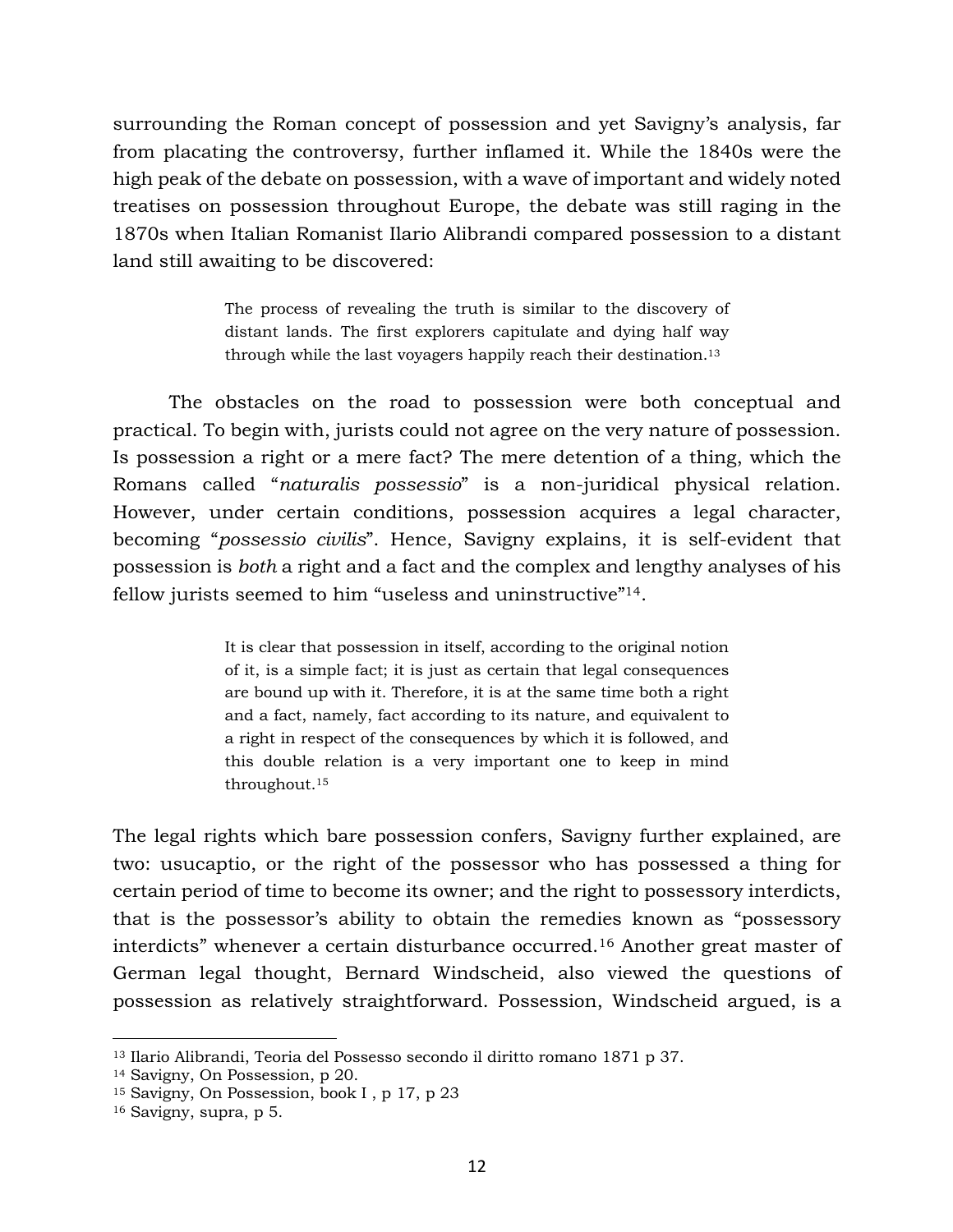simple *fact* that, when accompanied by the will to have the thing for oneself, has a number of *legal consequences*: others have to respect this state of fact until a court declares it unlawful; under certain circumstances, possession, if in good faith and based on a proper ground for acquiring property (*iusta causa*), leads, with the passage of time, to full ownership through *usucaptio* (prescription), thereby changing a fact into a right; finally, in other circumstances, possession leads directly to ownership, as when someone acquires possession of a thing that has no owner or when the owner delivers possession with the intention of passing ownership.17

However, what appeared plain to Savigny and Windscheid, seemed shrouded in fog to the many others who, for decades continued to apply themselves to the question of the nature of possession, reaching widely divergent conclusions. Particularly sharp were the disagreements among those who concurred that possession was a "right", but parted ways when asked what kind of right. For some, possession was a *jus in re*, the fifth to be added to the traditional four identified by the medieval jurist Baldus (ownership, servitude, pledge-right and the right of inheritance).18 Others argued that was a possession in the law of things under a special title subordinate to the *jus in re* and *ad rem*, a view, Savigny scornfully added, "which could only have been adopted because no better solution presented itself".19 Still others viewed possession as provisional ownership and the interdicts as provisional vindications introduced for the sake of convenience in the early stages of lawsuits in which ownership is disputed.20 Finally, for some, possession was incipient ownership protected in Roman law with a special action, the *actio Publiciana*, because it has the necessary requisites to potentially lead to full ownership through *usucaptio*.21

These disputes over the nature of possession, fact or right, may seem the pedantic elucubrations of Roman law scholars obsessed with minute conceptual distinctions. But the debate on possession was not all abstractions. A fascinating controversy, rich of philosophical and political implications, probed the reasons why possession is accorded protection regardless of whether it is accompanied by the right of ownership. Why should modern law follow Roman law and protect

<sup>17</sup> Windscheid, Pandette, p 509

<sup>18</sup> Hahn, diss inaug de iure in re, 1664 4to cited in Savigny, supra p 24

<sup>19</sup> Savigny, supra p 25

<sup>20</sup> Savigny, supra p 26

<sup>21</sup> Gans, System des Romischen Civilrechts, 1827, 201-216.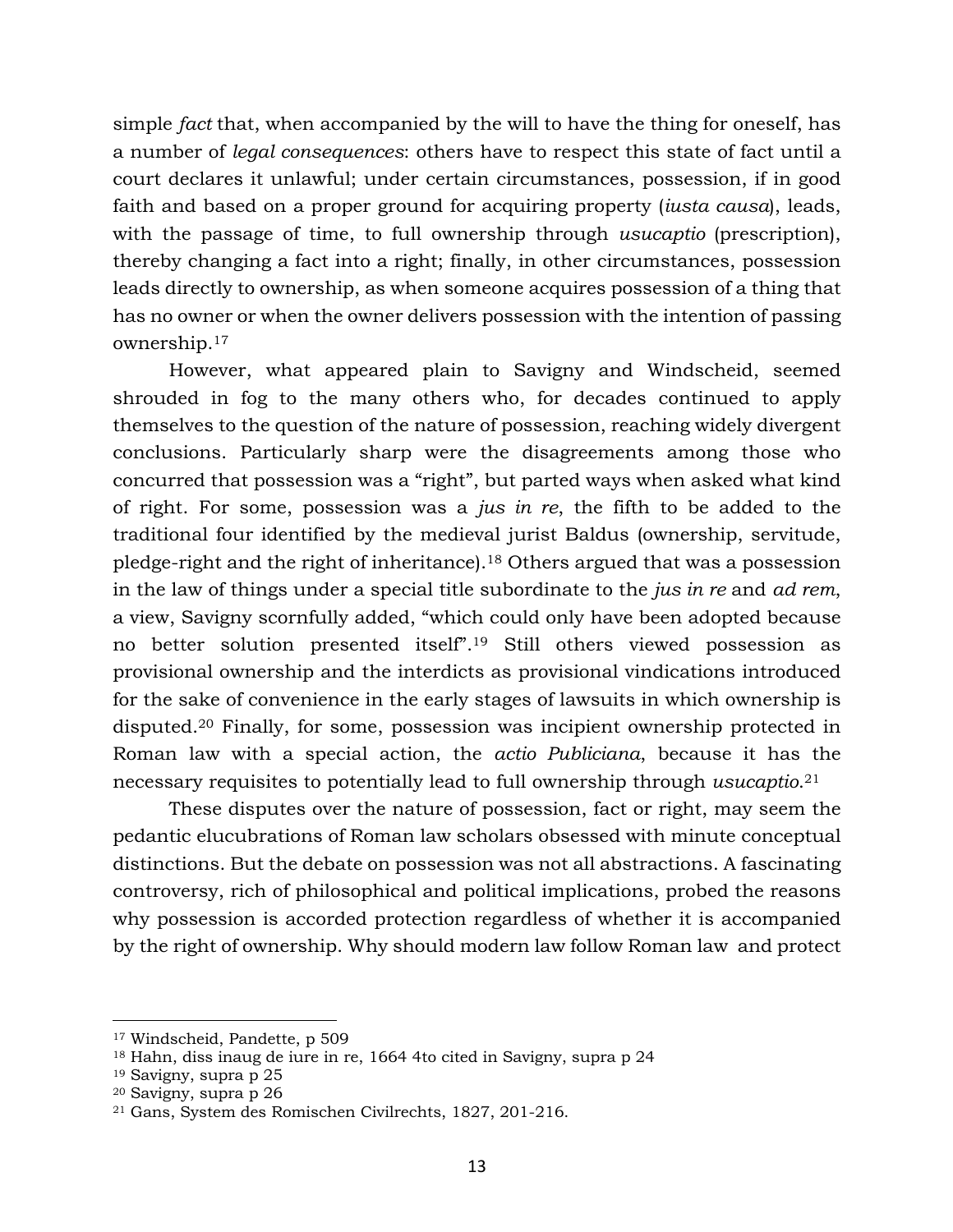a possessor who did not have a right? Rudolph von Jhering bluntly posed the question at the outset of his monograph on possession:

> Why do we protect possession? Non one asks this question for property, so why raise it with regards to possession? Because the protection of possession stands out for all its contradictions. Protecting possession means protecting robbers and thieves. How can the law, which condemns robbery and theft, recognize and protect the possession of the fruits of such acts? Isn't this equivalent to condoning and approving with one hand what is rejected and prosecuted with the other hand?22

Yet, if possession is an institution that has existed for centuries, Jhering continued, there must be a good reason. However, participants in the debate had widely different ideas about what this good reason could be. The first to offer an answer was Savigny who argued that possession is protected to preserve the public order.23 Dispossession or disturbances by means of force or violence are, in themselves, unlawful, a personal injury that the possessor shall not have to suffer, regardless of whether they have a right worthy of protection. Savigny was concerned mostly with the private law dimension of this disturbance of the public order, that is with the harm suffered by the individual possessor. By contrast, others, shifted the focus away from the private dimension towards the larger, systemic or "public" aspect of forceful interferences with possession. Adolf Rudorff (1803-1873), for example, insisted that the reason modern property law should protect possession is that any disturbance suffered by the individual possessor is also, fundamentally, an injury to the community and to the legal system itself.24

As Savigny's treatise went through successive editions, German jurists started challenging Savigny's attempt to ground the protection accorded to possession in the need to preserve the public order. Ultimately, this controversy about the rationale for protecting possession independently of ownership implicated larger questions about the very values that should inform private law. At a time in which jurists were intent on perfecting their reorganization of the private law system as a mighty architecture of the individual will, some sought to find an alternative justification for the protection of possession, one more

<sup>22</sup> Jhering, Sul fondamento della protezione del posesso, p 4.

<sup>23</sup> Savigny, supra p 32.

<sup>24</sup> RudorffZeitschrift fur geschichtl Rechtswissenschaft B 7 1830 p107.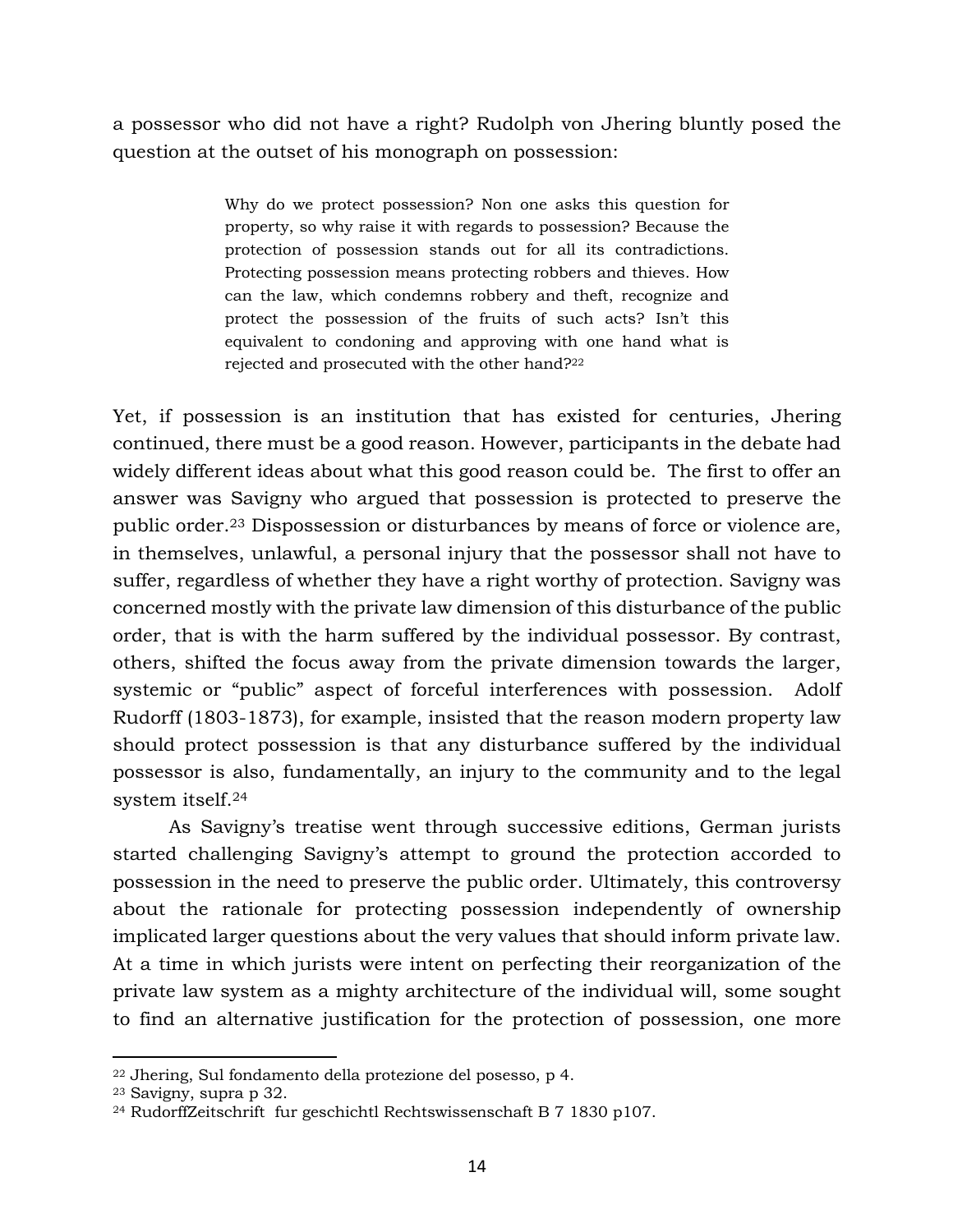directly related to the dominant will-based theory of private law. The rationale for protecting possession independently of the right of ownership, these jurists argued, lies in the deference owed to any manifestation of the individual will, even before the lawfulness of its volition is established. Proponents of this willbased theory of possession challenged one another to formulate the theory in the most persuasive terms. Eduard Gans (1798-1839), an independent-minded jurist influenced by Hegelian thought, who had long been in disagreement with Savigny, offered one variant of the argument. Gans explained that:

> The detention of a thing, considered as an act of the will of the subject can be in harmony with the universal will, that is with the law, and in this case it is property, or it may be based only on the individual will, and this is possession. The reason why we recognize and protect the will even in this instance lies in that the will, is in itself, a substantial element that deserves protection. The will of the individual when applied to a thing is a right and it is to be treated as such.25

Georg Puchta offered a different variant of the will-based theory of possession, equating possession to a personality right. The will of an individual who has legal capacity, Puchta argued, deserves recognition and protection even before it is demonstrated that its volition is lawful because:

> Find quote: it is the will of someone who has legal capacity and, hence as matter of possibility. Possession in other words protects the possibility of rights, the legal capacity. The right of possession is nothing other than a special type of right the personality applied to the subjugation of things.26

Another champion of the will-theory of possession, Georg Bruns (1816-1880) explicitly discussed the methodological concerns behind the effort to ground the protection of possession in the respect owed to the will. In his *Das Recht des Besitzes im Mittelalter und in der Gegenwart*, published in 1848, Bruns noted that theories that justify the protection of possession by citing "external" policy factors, such as the protection of the public order, miss the point. The task of a positive legal science is to identify an "internal" justification for possession:

<sup>25</sup> Gans, supra, p 211-212; Id, Sul fondamento del possesso 1839

<sup>26</sup> Puchta, A quale classe di diritti appartiene il possesso? Rheinischen Museum B3 289-308 1829.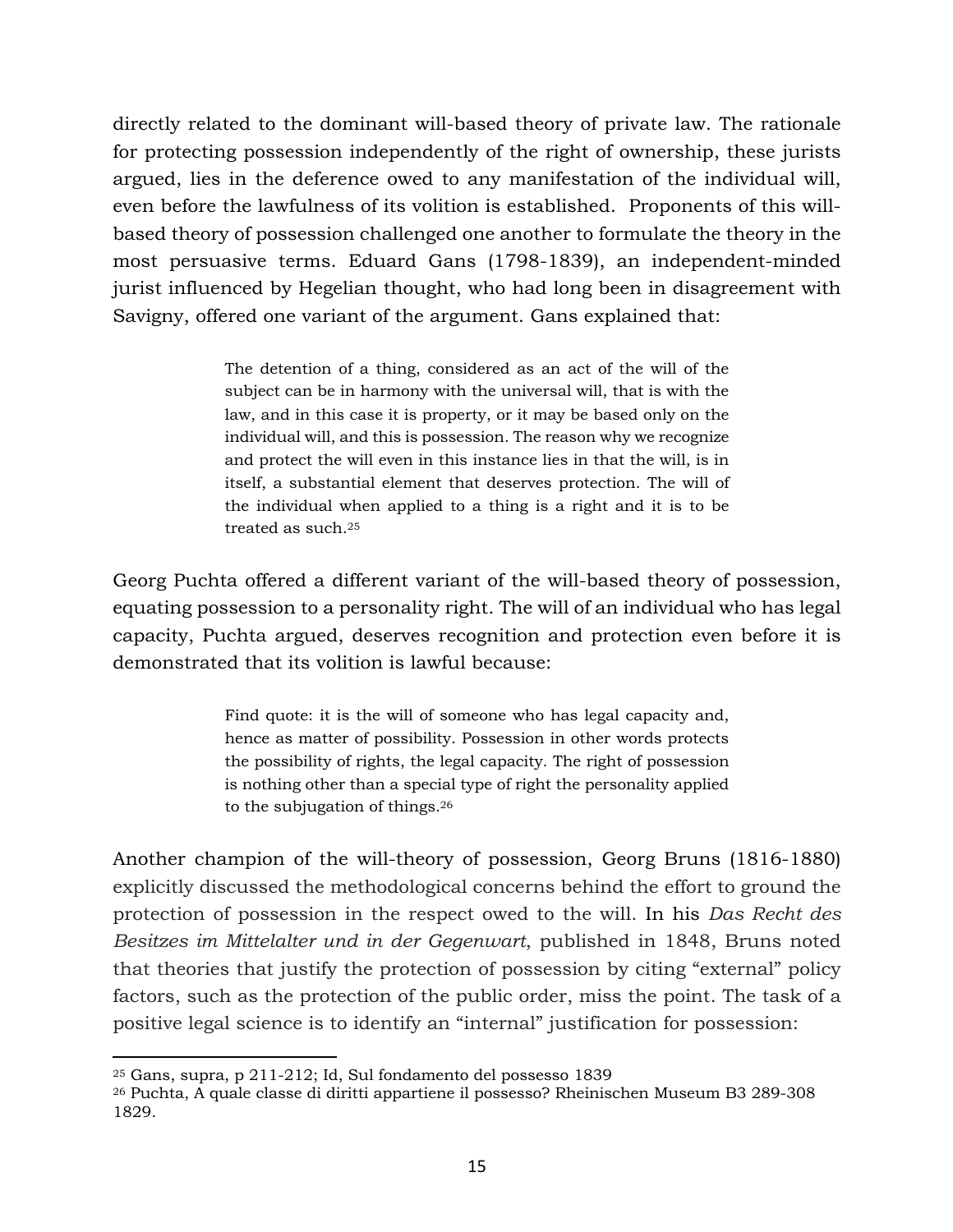It may be convenient to adduce empirical and practical reasons for the protection of possession, but there is little to gain from such efforts in a matter in which legal science resolutely demands an internal juridical necessity, deduced from the nature of possession.27

Unconvinced by theories that emphasized the public order and approaches that foregrounded the will, Rudolph von Jhering, sought to move the debate beyond the impasse it had reached in a monograph titled *Über den Grund des Besitzesschutzes,* published in 1869. Jhering starts by conceding the argument that the will is the force that animates private law, but is then quick to add that the will finds its measure and limitation in the law and is given legal power only if it stays within the limits of the law. Jhering can hardly conceal his dismay at the will-based theories of possession, particularly at the idea that the right of possession is a right of the personality.

> One has to keep separate the personality from its unlawful acts. The former, despite having acted unlawfully, remains what it is and does not lose any of its legal protection. But it does not follow that the personality, like a saint capable of miracles, can elevate, cure and purify, by simply touching it, everything that is malignant, ill or unclean and can cover with the ample mantle of its legal protection all the unlawful acts in which the will may manifest itself.28

After a lengthy and detailed critique of his opponents' theories, Jhering proposed yet another answer to the puzzle of possession: *ownership* is the key to understand possession. Protecting possession, Jhering argued, is only a means that makes it easier to secure effective protection to ownership. in Roman law, possession was a needed supplement to ownership, introduced to spare the true owner the burden of proving title in case of disturbances. In the Roman legal system, proof of ownership was often difficult, requiring proof of an uninterrupted chain of transfers of title going back to the first owner. Hence, to grant more effective protection to the owner who suffered disturbances, Roman law made available possessory interdicts that did not require proof of title.

<sup>27</sup> Bruns, par 58.

<sup>28</sup> Jhering, supra p 27.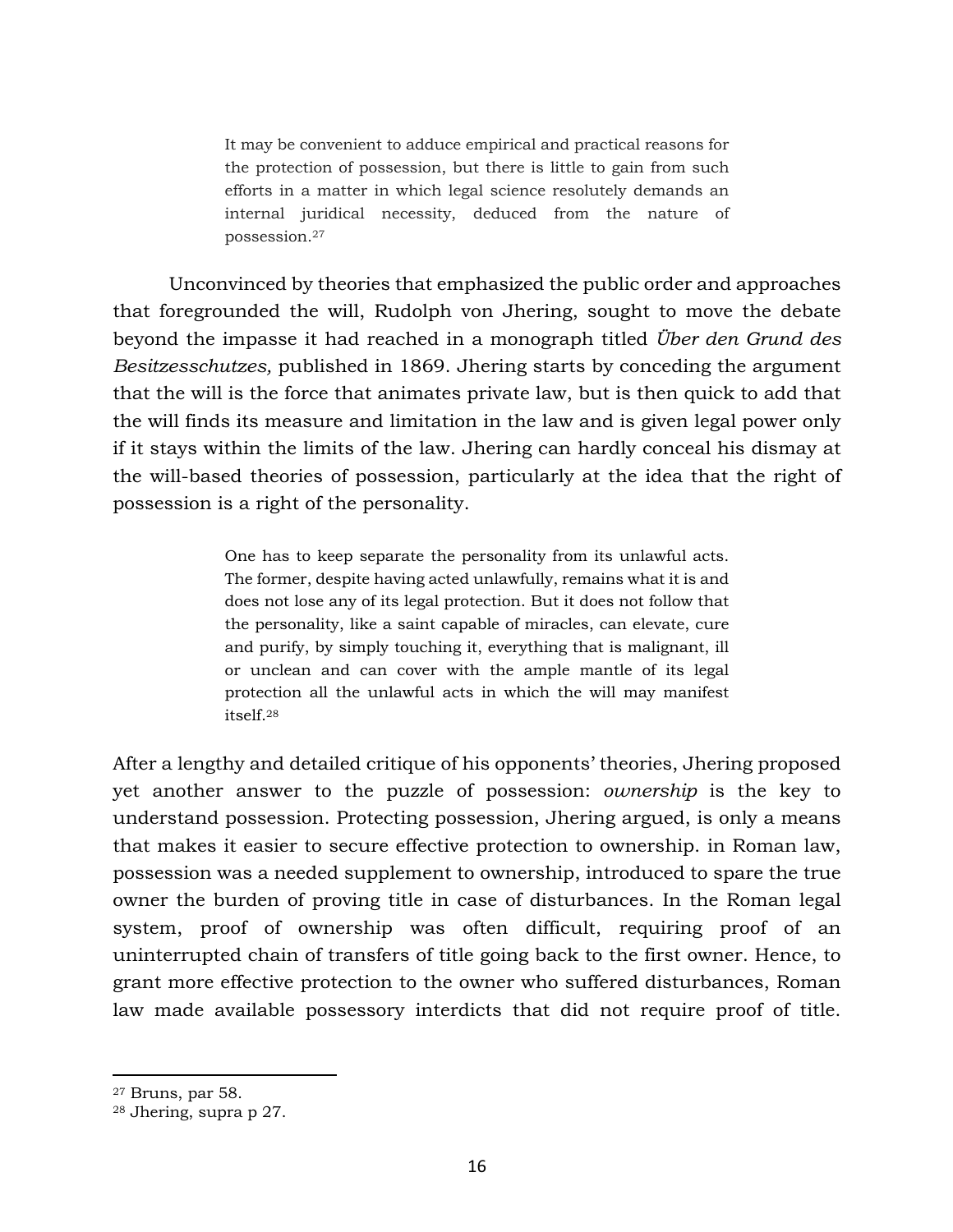Indulging in a military metaphor, Jhering describes possession as an outpost positioned to guard against intrusions and surprise attacks on property:

> According to this notion of possession, one may characterize possession as a "military outpost of property", a fortification of property that exists not for its own sake but because of property. Through possession, the owner fends off the first attacks on his property rights. On the battlefield of possession, what takes place is not a full, decisive battle over title, but rather a skirmish in which, if you allow me, heavy artillery is not necessary and light artillery suffices. You do not use cannons to drive back thieves and burglars.29

But if effectively protecting ownership is the key, how to explain the protection given to the possessor who is not the true owner? Jhering candidly admits that the protection given to possessors who were not the true owners was an unavoidable consequence, the price paid for protecting owners.

> The protection of possession was introduced because of property. However, this protection cannot be granted to the owner without also giving it to the non-owner. In fact, if you limit the proof of ownership to the mere exterior condition that corresponds to ownership, this assistance to the owner ends up benefitting anyone who can show this factual condition of possession presupposing ownership. Hence, possession acquires an independence vis a vis property that allows it to turn against property, rather than exclusively assist it.30

The lofty theoretical disquisitions that fill the pages of the German jurists obliterated the practical questions posed by possession. However, these factual questions were front and center in France. With both feet on the ground, French jurists dismissed Savigny's sophisticated abstractions as useless and turned instead to the real life of possession in France. This shift in focus came with declarations of methodological independence and assertions about the unique history of possession in France. In the preface of his *Traite' de droit de possession*, published in 1842, William Belime (1811-1844), professor at the university of Dijon, does not go easy on Savigny:

<sup>&</sup>lt;sup>29</sup> Jhering supra p 43.<br><sup>30</sup> Jhering supra p 43.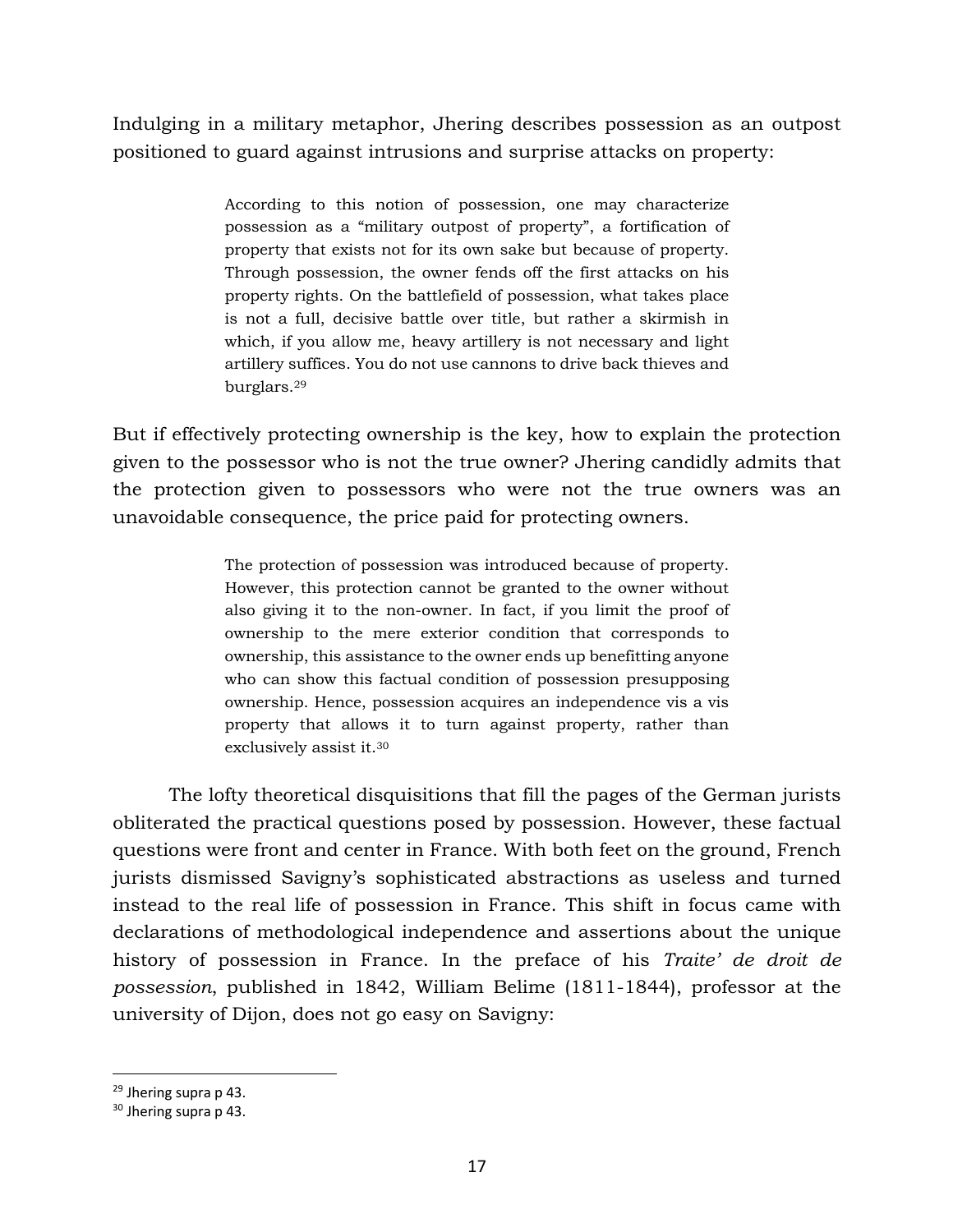The most well-know jurist of contemporary Germany, M. de Savigny, recently appointed minister of justice in Prussia, did not disdain to write a treatise on possession, which is his most popular title in the universities on the other side of the Rhine. One has to acknowledge that so divorced are the principles of Roman law from ours, particularly when it comes to possession, that this work, so remarkable in many ways, for the sagacity of its exegesis and for its skilled analysis of the sources, this work in which Savigny, one could say, became Roman to interpret the Roman laws, this work that could have been written by a jurist of the second century, by Caius or Ulpian, is of little or no avail in practice. Hence, despite my admiration for the learned professor of Berlin, I will rarely have the occasion to cite his work.31

Belime doubles down on the practical irrelevance of the Germans' theoretical investigations in the first chapter of his treatise when he attributes the endless controversy over whether possession is a fact or a right to the *philosophisme* of the *savants* on the other side of the Rhine and to their lack of interest for reallife problems. Belime is not alone; virtually all the many works on possession published in France around the middle of the nineteenth century dwell upon the unique practical, legislative and historical dimensions of possession in France. Not only were French jurists less inclined to lofty philosophizing, the legal sources that govern the law of possession were also different, with customary law playing a major role. Intriguingly, in a France in which the anti-feudal rhetoric had proven so powerful in the revolutionary and Napoleonic decades, jurists were not shy to assert that the French modern law of possession had its origin in "our feudal customary law". To truly understand the history of the law of possession in France, Belime warns, one has to look away from Roman law and turn instead to the great experts of the *coutume*, from Beaumanoir to Boutillier, and to the royal ordinance on procedure of 1667.<sup>32</sup> Similarly, to fully grasp the complexities of the modern law of possession one has to shove aside purely academic literature and examine instead the work of the *juges de paix*, who have competence over possessory actions. Created by a law of 1790 and reorganized by a law of 1838, the justice of the peace was an eminently practical role, in Belime's words, "a paternal court in which the subtleties of positive law count less than common sense and the rectitude of intentions".33

<sup>31</sup> Belime preface VIII

<sup>32</sup> Belime p x

<sup>33</sup> Belime p xi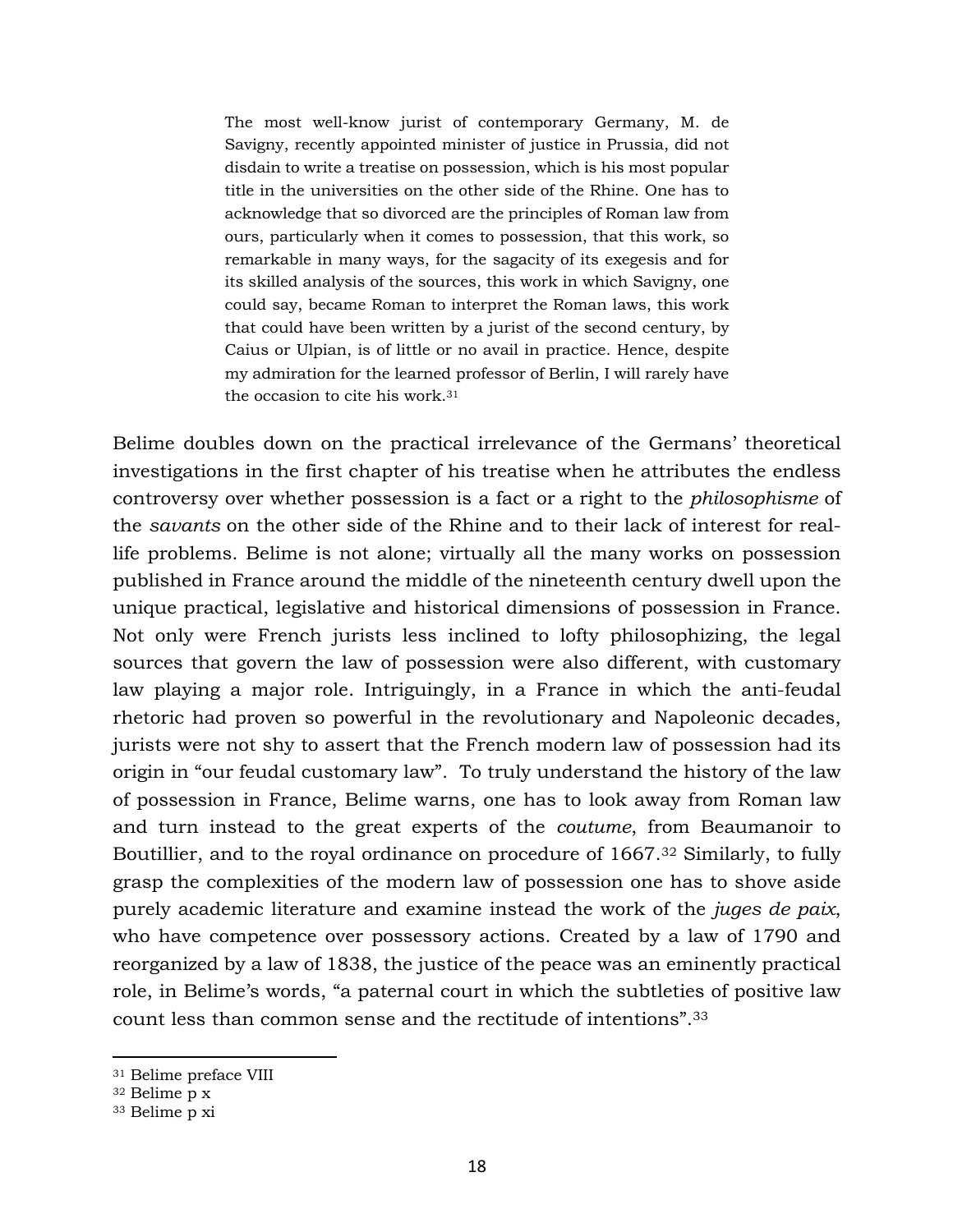To be helpful to the *juges de paix*, who often did not have legal training, the very vocabulary of possession needed to be simplified. In the lengthy chapter on possession that opens his treatise on prescription, Troplong laid out the basic types of possession in France. The Roman law language of the German theorists who distinguished between "natural" and "civil" possession is obscure, Troplong notes, and French courts prefer a more mundane classification of the different types of possession rooted in French law and, hence, intelligible to practitioners:

> I no longer hear [courts] speak of natural and civil possession because the obscurity of this distinction does not even begin to do justice to it. Rather, what I hear every day is precarious possession, possession grounded in a property title or *animus domini,* possession sufficient to give rise to acquisitive prescription, to designate the possession described by article 2229 of the civil code, which leads to prescription, and "*possession annale*" (year-long possession) or *saisine* to designate the possession which is the foundation of our possessory actions and that gives rise to a presumption of ownership. With this simple and unpretentious vocabulary we always understand each other. With the words *naturalis possessio* and *civilis possessio*, we would always have to explain and argue.34

This "simple and unpretentious" fourfold classification recurs in virtually all the French treatises on possession. While the first three types of possession are intuitive for a Roman law-trained lawyer, the fourth, the *saisine,* is distinctively French and treatise writers took great pains to explain its uniqueness. The Romanists' disquisitions about the possessory interdicts are of limited help, Troplong explains, because our possessory actions have a distinct genealogy; they are based in the *saisine,* which originated in the Salic law and in customary law.

> Here we find a great innovation. For Roman law, it was sufficient to have possession at the time of the lawsuit to be able to use the interdicts. In France, simple possession is not sufficient. One needs to have possessed for a year and day. This point is important and rich of consequences.35

<sup>34</sup> Troplong, p 136, par 238.

<sup>35</sup> Troplong, p 178 par 295.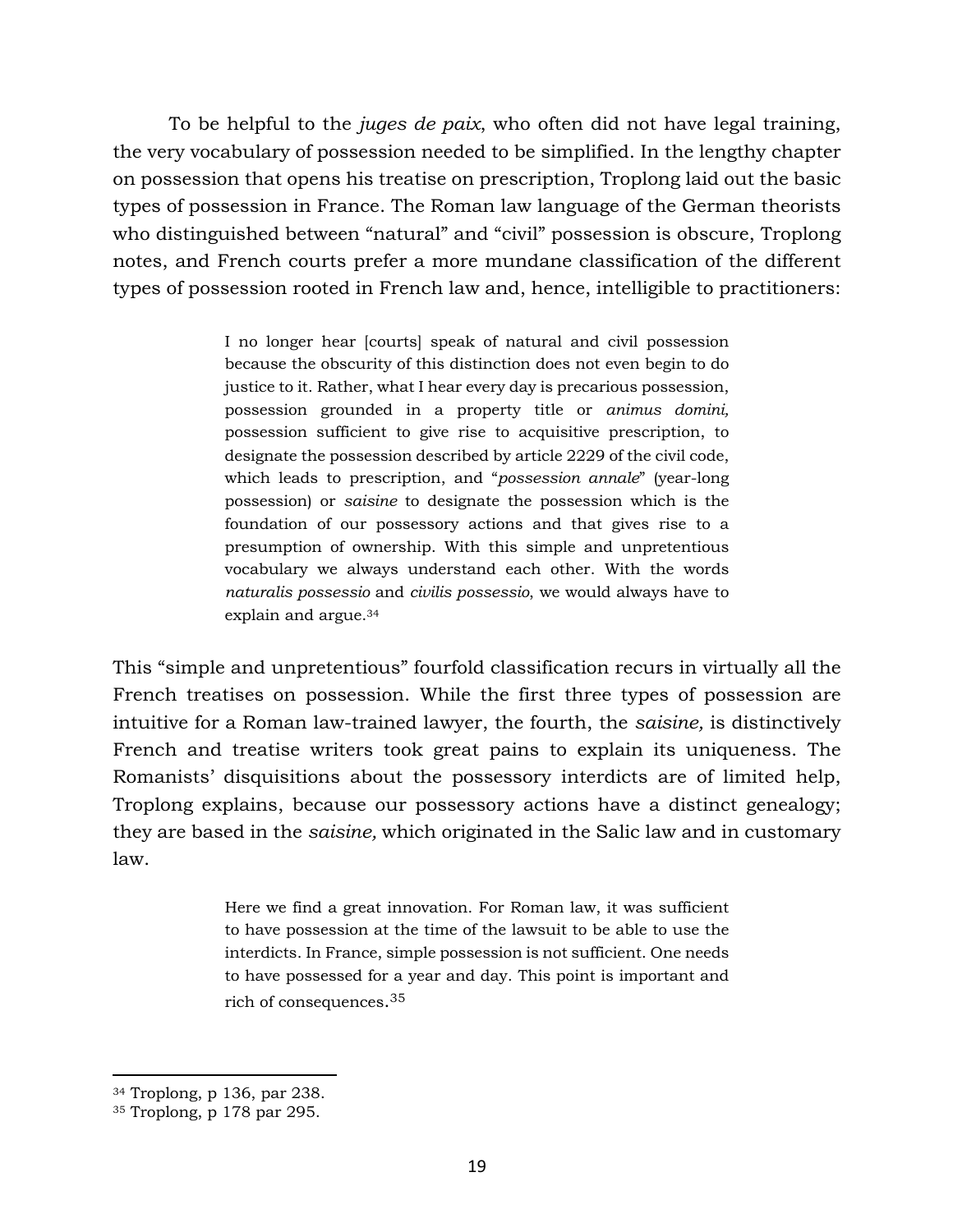Fairness, Troplong seems to suggests, is among these consequences: only protracted possession, not recent, momentary possession, ought to receive protection. Another authority in matters of possession, Henrion de Pansey, described simplicity as the virtue of the *saisine*. Instead of a confusing variety of interdicts with different requirements, French law makes available to the possessor who has possessed for one year and one day a straightforward, but limited, action, the *complainante.* All the plaintiff in a *complainante* needs to prove is the *saisine*, which is possession for one year, with *animo domini*; and all the plaintiff can obtain is to be maintained in his possession.36

While the *saisine* had the virtue of being simple, possessory matters were never simple. The practical conflicts that arise between competing possessors take up a large portion of the French literature on possession. In real life, treatise writers agree, it is entirely possible to see three individuals each claiming one of these types of possession. As Toulier explains,

> Mere detention (*possession*) possession grounded in ownership title (*droit de possession*), *saisine* (*droit de posseder*) are three entirely distinct thing and may belong to three different individuals. For example, if a negligent owner allows another to dispossess him, he still retains the right of ownership to which the right to possess is attached. At the same time, the usurper, after a year of possession, has the right to maintain possession of the land for the time being, to prevent anyone from disturbing him and to engage, like the owner, in the acts permitted by the right of ownership. Finally, a second usurper who has dispossessed the first with violence or otherwise, has the mere detention.37

Conflicts between different possessors arose in a variety of circumstances and treatise writers agreed that possession was largely a practical, empirical question in which the *juge de paix* is called to weigh facts and intentions with little guidance from the black letter law of possession or the academic literature. To illustrate how meaning of possession, the scope of the acts that show possession and the question of intent and *animus domini* are ultimately empirical questions, Troplong recounts an 1830 case that had attracted significant attention. Nicolas Foray, the owner of a mill and a canal had effectively abandoned the property, failing to operate the mill for sixty years. Taking advantage of the state of

<sup>36</sup> Henrion de Pansey, Ouvres Judiciaires, p 138.

<sup>37</sup> Toullier, Le Droit Civil Francais 1845, p 20 par 79.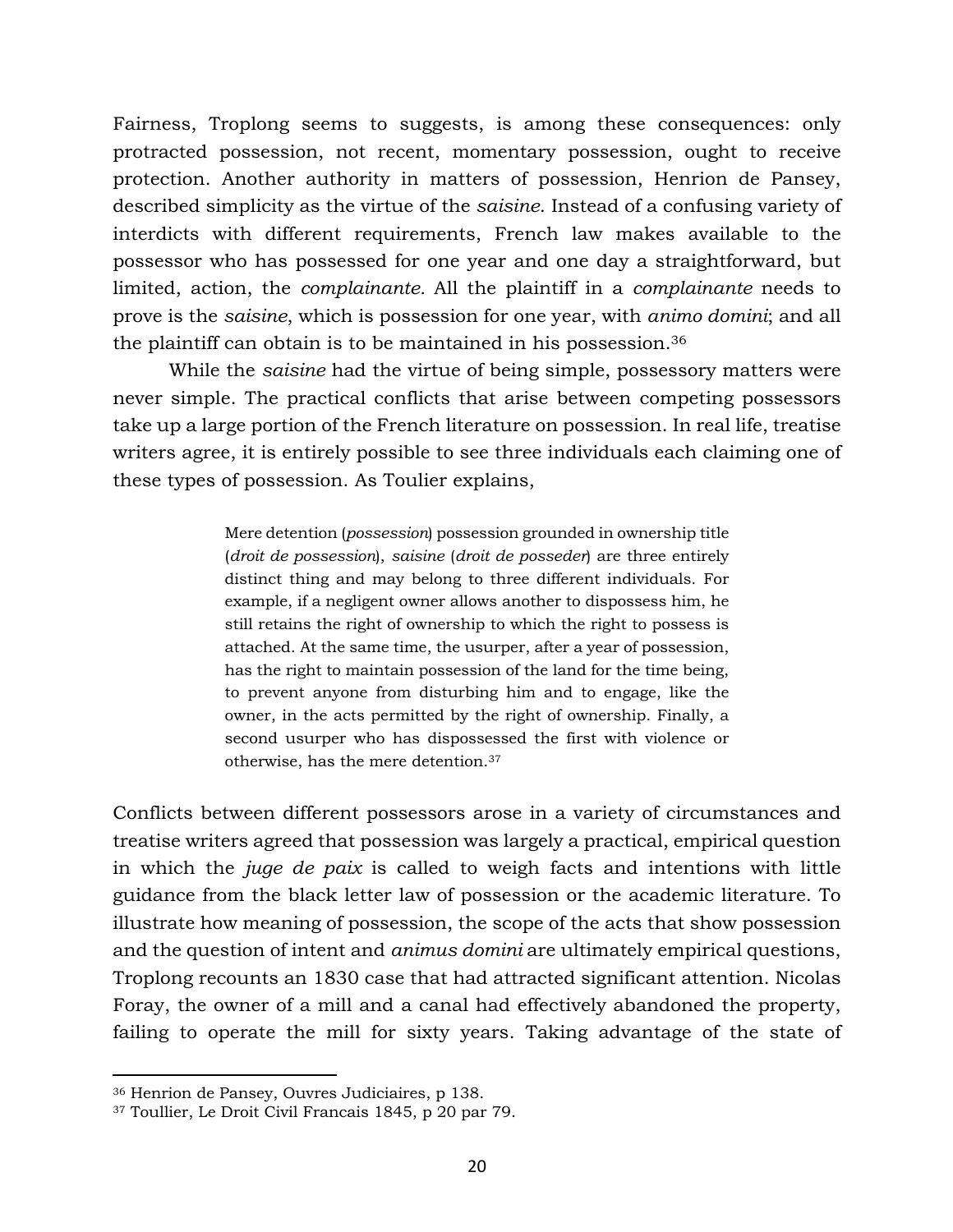disrepair of the dams that formerly carried the water into the canal, occupants has cultivated the banks of the canal and part of the canal itself, which had become a little stream for the irrigations of the crops. When Foray sued, the occupants claimed ownership through acquisitive prescription. The occupants' possession was indisputable and one would have imagined they would have prevailed. But the court of Lyon held, and the *Cour de Cassation* confirmed, that, because over the sixty-year period the canal had never become completely dry, the heirs of Foray had maintained possession.38 While the court did not provide an explanation for this bizarre outcome, Troplong notes, the ultimate question is how to solve the conflict between passive possession and active, productive possession:

> It is likely that what remained of the canal appeared to the court a continuation of intentional possession sufficient to make the right of the owner prevail. But the court did not consider that the occupants of the banks, through their cultivation and labor, had also possessed what remained of the canal, and hence it was no longer possible to privilege an intentional but inactive possession over the possession of third parties who used the land, applied their labor to it, and harvested its fruits in broad daylight, finally claiming ownership.39

The case of Nicolas Foray was by no means exceptional: conflicts between active possessors and passive owners were a significant part of the daily work of courts and the justices of the peace. The nature and scope of the activity possessors and owners engaged in, as well their relative economic power varied significantly; "active" possessors were often occupants who used the lands for grazing, timbering and harvesting and title owners could be idle landowners or large productive enterprises. The law in the books and the scholarly treatises were largely irrelevant to these daily conflicts and the outcomes of the cases were hardly predictable.

As this brief journey through the academic treatises on possession shows, in the 1840s, possession seemed a maddeningly complicated matter. Despite their different methodological approaches, neither the German theoreticians nor

<sup>38</sup> Troplong p 138, par 245.

<sup>39</sup> Troplong p 138, par 245.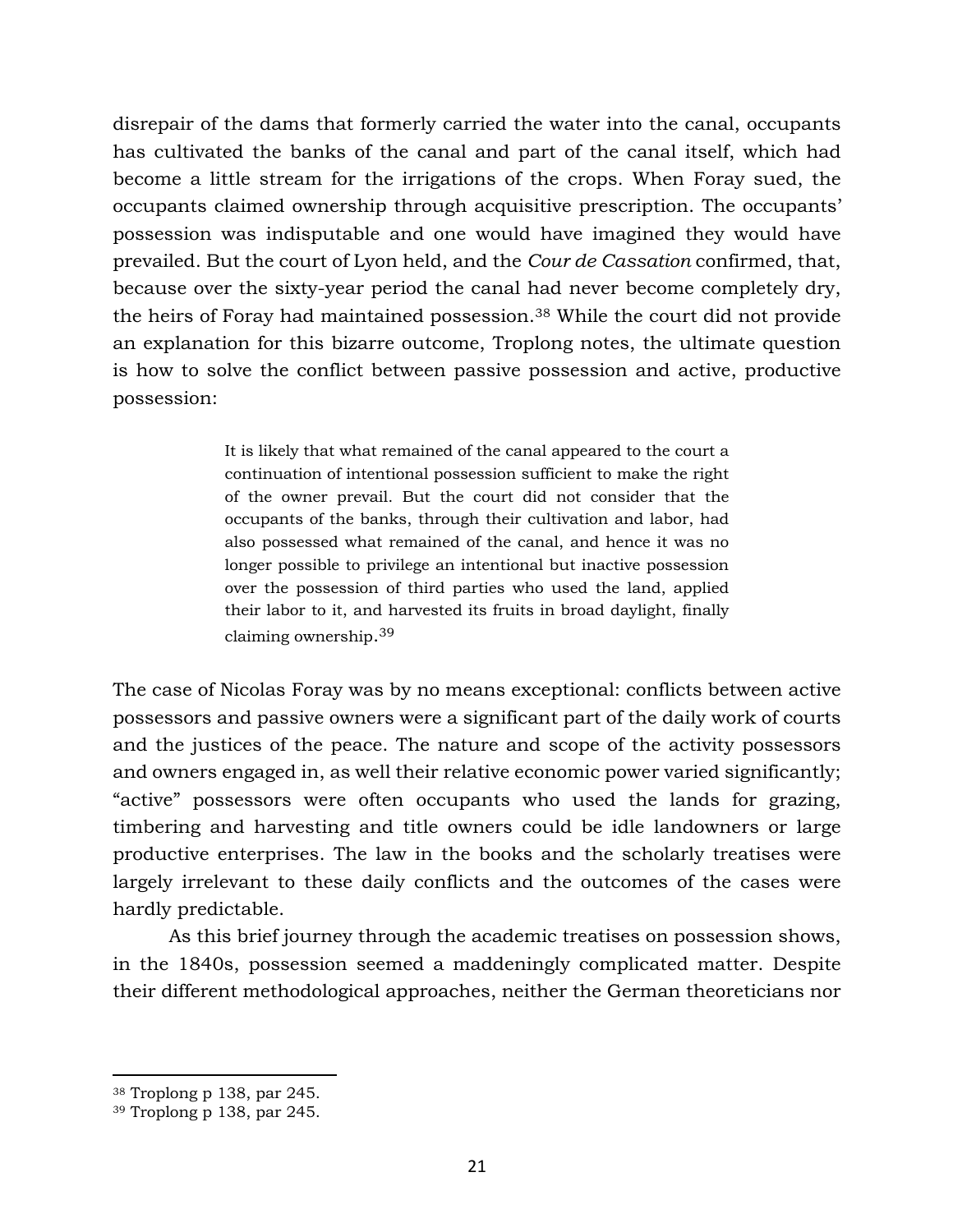the French pragmatists could fully clarify the many conceptual and practical questions raised by possession.

#### *Is Man the King of All Things? The Limits and Duties of Ownership.*

The right of *emphyteusis* and the concept of possession presented the architects of Romanist-bourgeois property with thorny conceptual problems that our jurists, despite their sophisticated analytical skills, could never fully straighten out. Perhaps less intellectually stimulating, and yet equally consequential, was another challenge facing our property writers. In the second half of the nineteenth century, to support social, economic and technological change and address the negative externalities it created, legislatures started tightening the limits and duties for owner of specific types of property such as mines, water course, wetlands, or urban rental real estate. The tension between the jurists' ubiquitous grandiloquent statements about modern *dominium* being absolute and exclusive and these statutes and regulations, which kept growing in number and significance, could hardly be concealed. The problem was not one of conceptual organization, as in the case of possession. Roman law came in handy in this case. Because these legislative and regulatory limits were, largely, resource-specific, they could be easily fit in the section about the "law of things", the Roman jurists' classification of the different things that can be the object of property based on their characteristics and the interests they implicated. The problem was that the treatises' introductory section on ownership and the section on the law of things described property in starkly different terms and this gap between absolute *dominium* and the many, fine-grained limitations to owners' entitlements would only grow in the decades to follow.

The jurists relied on a number of strategies to minimize this tension but they could not fully dispel it. One strategy was to minimize the import of the limits on ownership. This is the path followed by Jean Baptiste Victor Proudhon, in his *Traite du domaine de propriete'*. The high-sounding prelude sets the tone for the rest of the discussion: things exist to serve the needs of man and man is the king of nature.

> By *biens* we generally mean all the things that contribute to the welfare of man: *naturaliter bona ex eo dicuntur, quod beant, hoc est*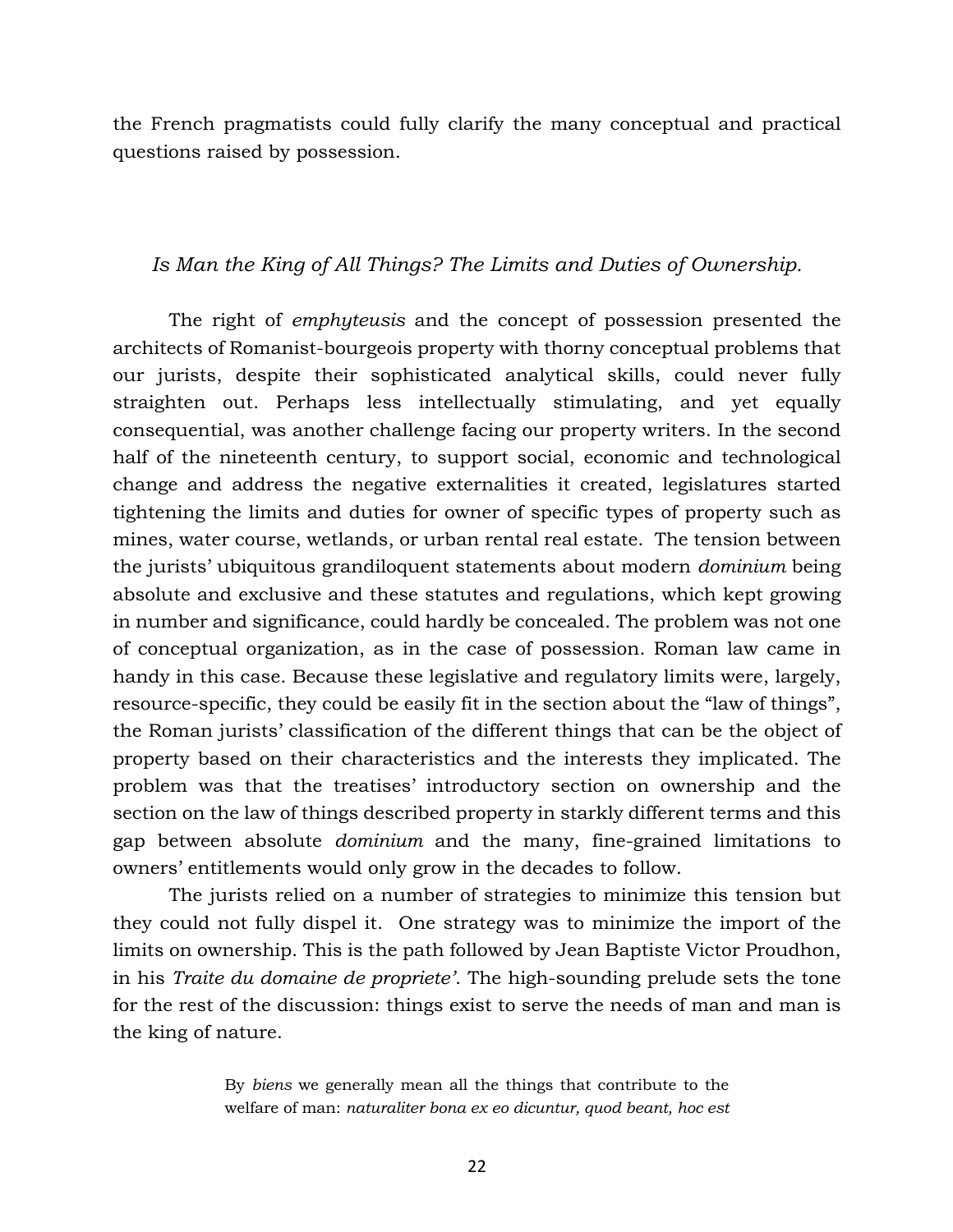*beatos faciunt; beare est prodesse*. From this it follows that, properly speaking, the denomination *biens* may not be used to describe things that are more harmful than useful; *proprie bona dicit non possunt quae plus incommodi quam commode habent.* Man is the king of nature, all other beings are meant to serve his needs, as declared by the Creator.40

Having declared man the king of nature, Proudhon then proceeds to illustrate the fundamental distinctions of the Roman law of things, the main types of *biens*: things that belong to the public domain, movables and immovables, corporeal and incorporeal things, fungible and non-fungible things, things that are used by the public, things that are owned by the state, things that are owned by townships, corporations and public institutions and things that can be owned by private individuals. Not only does Proudhon list all the canonical distinctions, he also goes as far as paying lip service to methodology of the Roman jurists, their intriguing combination of formalism and pragmatism. These distinctions between different types of *biens,* Proudhon acknowledges, are not a purely abstract legal taxonomy, rather they account for the actual physical characteristics of things as well as their social and economic significance.<sup>41</sup> Echoing the Roman jurists, Proudhon explains that:

> The laws vary according to the diversity of the objects they govern, since the principle is that the rules that govern things depend either on the nature of each thing, or on the special role that things paly in the market or finally on the different relation things have with the persons who own them: hence, the need to account for the peculiar nature of each type of thing.42

Bu the reader who expects Proudhon to then delve into a detailed description of the many ways in which the growing body of legislation shaped and limited the owner's entitlements to reflect these differences, will be disappointed. All that follows is a succinct acknowledgement, phrased after the famous article 544 of the *Code*, that ownership is, by necessity, limited:

> No matter how perfect private property, the power it puts in the hands of the owner is always subject to the omnipotence of the law

<sup>40</sup> Proudhon, vol I, p I p 69.

<sup>41</sup> Proudhon vol I p 70 par 4.

<sup>42</sup> Proudhon vol I p 100.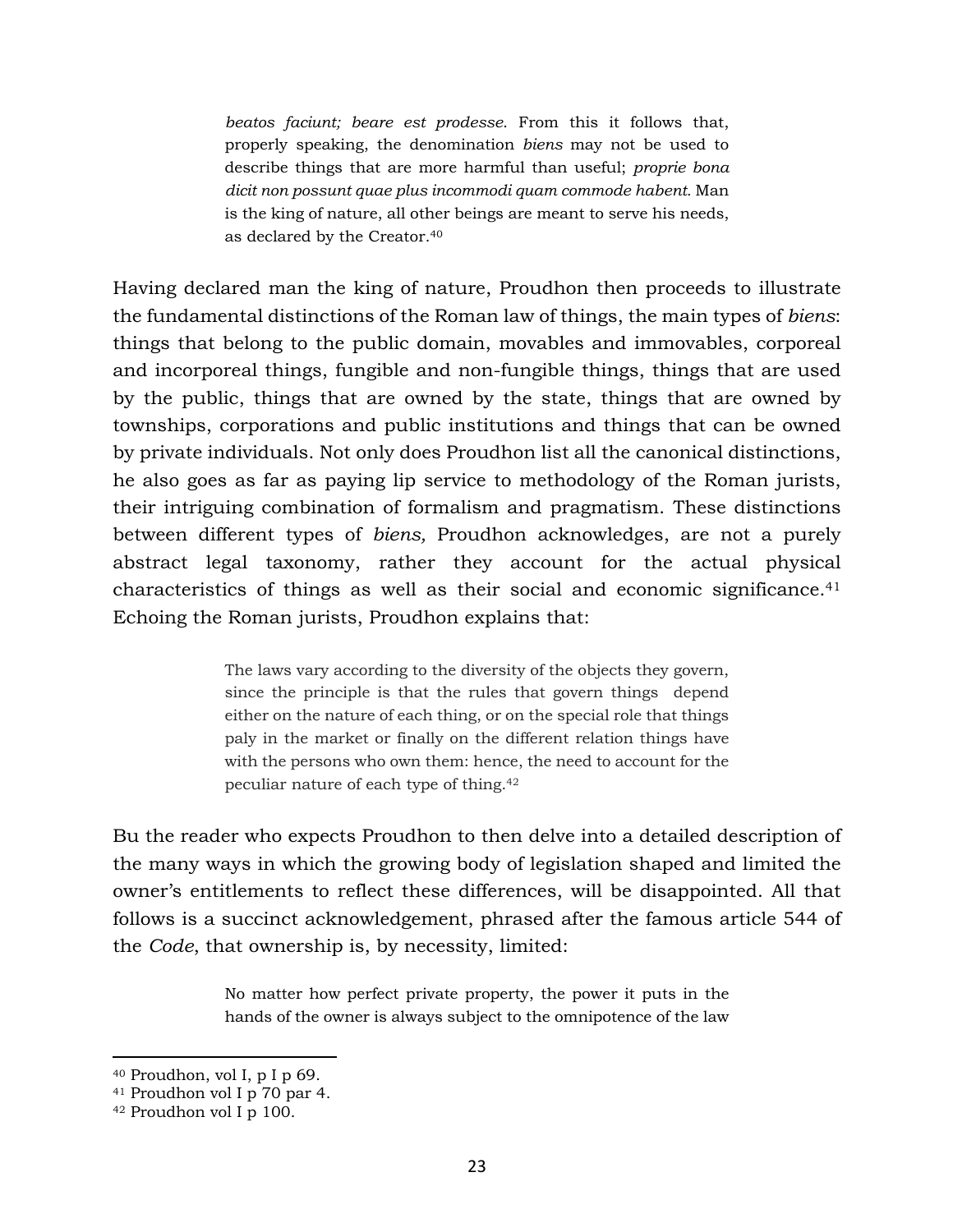so that the owner can disposes of his thing so long as he does not use it in a manner prohibited by the statutes and regulation.<sup>43</sup>

Proudhon's list of specific limits is relatively skimpy and the duties imposed on owners are largely meant to secure public safety, the basic needs related to the transport infrastructure or the peaceful coexistence of neighboring owners. For instance, owners of buildings that pose safety risks have a duty to demolish them; owners of wooded land may not clear their land without the authorization of the competent authority; owners of forests situated in proximity of the Rhine river may be requested to sell to the government fascines to strengthen the embankments in case of flood; and owners of wetlands may be forced to drain and fill their marshes.<sup>44</sup> Downplaying the legislative limits to property is also the strategy followed in most of the many German treatises on the "Law of Pandects" published in the central decades of the nineteenth century. In the pages of the Pandectist writers, the Roman "law of things" became an abstract conceptual taxonomy, accurately reproduced but emptied of all its pragmatic, real-life flavor and the list of specific limits is largely antiquarian. Arndts' treatise, for example, explained the limits to ownership in general terms, distinguishing between restrictions of the owner's right to use and limits to the owner's right to transfer. Arndts explains that the former, are imposed either for reasons of public safety or in the interest of neighboring owners and confines the list of specific limits to a lengthy footnote.45 The nine limits listed largely reproduce Roman law restrictions and are relatively trivial, ranging from the duty to grant rights of ways in specific instances, to the cutting of branches, to the encroachment of structures, to the respective rights and duties with regards to nuisances such as smoke.46

Another strategy to manage the tension between the ideal of "absolute" property and the reality of a growing number of legislative limitations to owners' entitlements was to draw a neat distinction between the *private* and the *public* realms and confine the most significant regulatory regimes governing specific resources in the latter*.* In his *Cours de Code Civil*, Demolombe elaborates at length on the private-public distinction. These two realms rest on antithetical normative foundations: while considerations of public utility and the common

<sup>43</sup> Proudhon vol I p 74.

 $44$  Proudhon vol I p 74 par 1-20.

<sup>45</sup> Arndts, Pandette, vol I p 228.

<sup>46</sup> Arndts, Pandette, vol I p 228 footnote 1.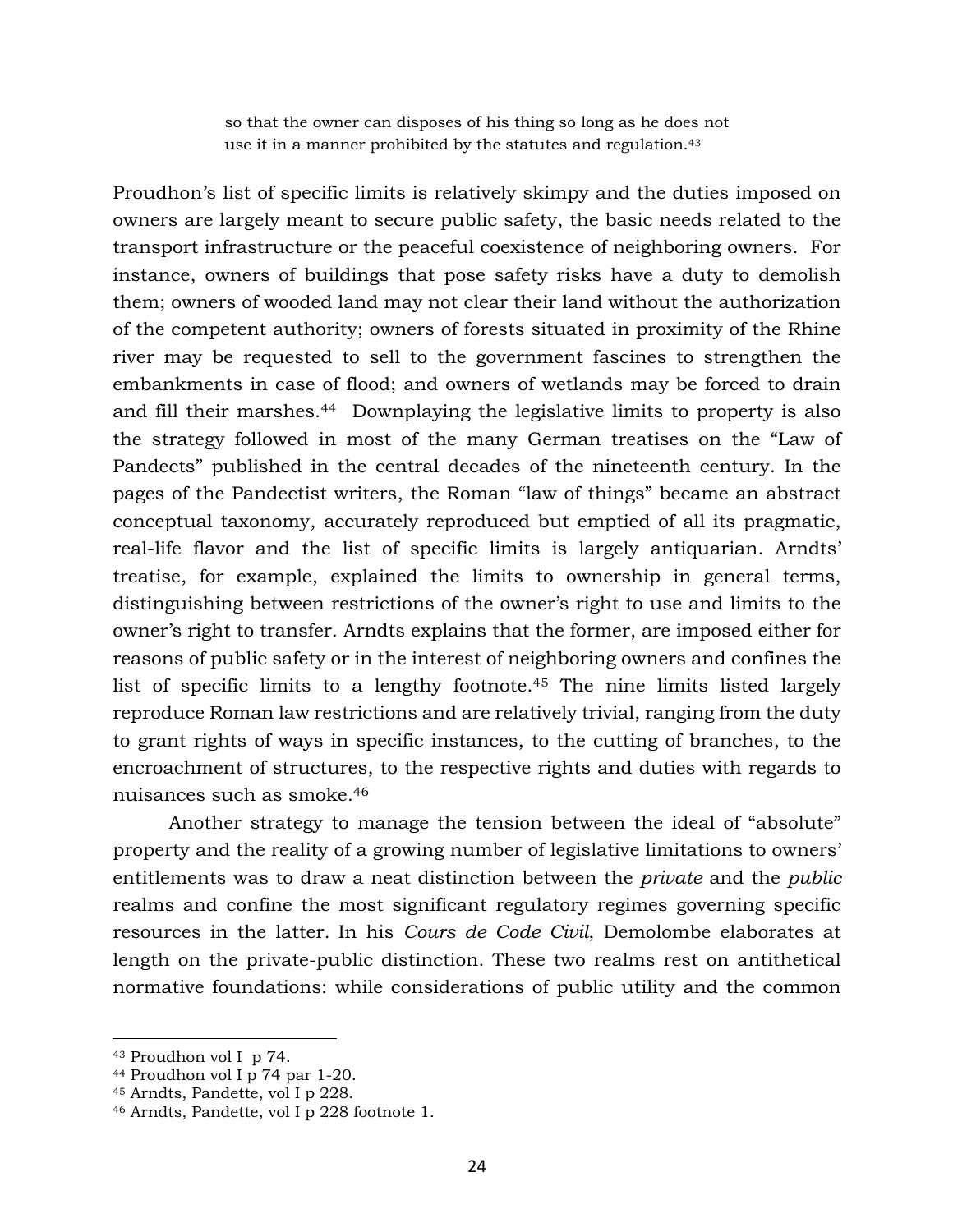good govern public and administrative law, the purpose of private law is to allow ample freedom to owners, with minimal restrictions.

> Thereby, the idea that informs article 537 is clear. It seeks to determine the scope and the confines of civil legislation and divide the matter into public and private law. It is for private, or civil, law to govern the things that belong to private individuals, (*que singulorum sunt,* Inst, lib II, titre I, princ).[…]hence, the goal of art 537 is less to establish what are the rights of private individuals over the things that belong to them than to establish, by a sort of antithesis, the principle that the things that do not belong to individuals and are managed and transferred according to the their own rules, are the object of special legislation outside the code. [..] We will follow the legislator and we will avoid any incursion in the realm of administrative and public law.47

However, it is not long before Demolombe drops any pretension that his choice to stay away from public law is simply dictated by a supposedly neat subject matter division and candidly shares his fears about the dangers of blurring the public-private distinction.

> The terrain of private law is, thank God, more firm and stable than that of public law and administrative law. Obviously political revolutions can cause significant changes in certain areas [of private law], as for example in the area of fideicommissary substitution. However [private law] is far more secure from the catastrophes that, alas, we have too often seen swallow the principles of public and administrative law almost whole.48

Demolombe's message is clear: it is in the more solid terrain of private law that property needs to be firmly planted, insulated as much as possible from the convulsions that periodically shake public law.

Not all jurists eluded the fundamental tension between absolute *dominium* and the expanding limitations on ownership entitlements. In the fifth edition of his treatise on French civil law, which as the subtitle recites, sought to "reconnect theory and practice", Toullier made this tension plain in the opening paragraphs of the chapter titled *"Des modifications de la propriete".* Toullier's

<sup>47</sup> Demolombe p 331.

<sup>48</sup> Demolombe p 332.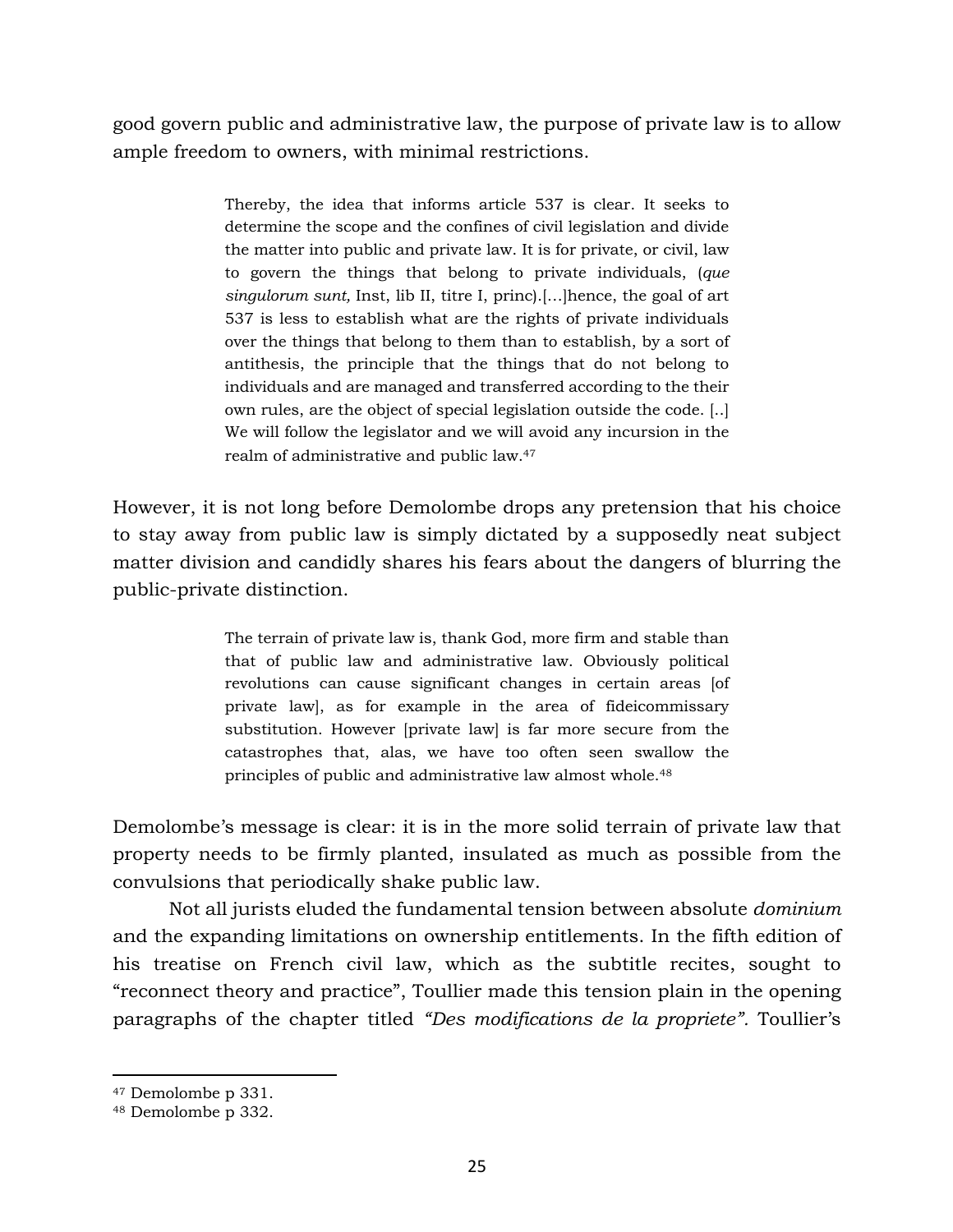starting point is not surprising and echoes the familiar language we have seen in other treatises. When property is full and perfect, Toullier explains, the owner's right to dispose of the thing is entirely free and may not be prohibited or restrained; however, the law can put remarkable limits on this freedom, limits that effectively modify property itself.49 The surprise comes when Toullier, instead of reproducing a short antiquarian list of Roman law limitations to ownership, delves in a detailed discussion of the laws that were starting to transform if not the concept of property, at least the life of property on the ground. The list is interminable and includes, for example, the *loi* of September 16th 1807 that imposed a duty to drain marshes and wetlands in conformity with government plans on owners of such lands; the *loi* of April 21st 1810, which established a comprehensive legal regime for mineral resources, imposing limits on the rights of surface owners and regulating the requirements and procedures for mineral permits and leases; finally, a lengthy series of *lois*, *ordonnances* and *decrets* that reshaped the rights of owners of wooded land, limiting their ability to cut down trees and clear their lands to secure availability of wood to the French Navy.

While, as Toullier admits, these statutes and regulations effectively modified owner's rights in significant ways, the real question that loomed large in discussions of "absolute" *dominium* was the nature and scope of the state's power to take property for a public purpose. In France, between 1804 and 1841, *expropriation pour cause d'utilite publique* was an important item on the legislature's agenda and the object of intense controversy among legal scholars. The taking of private property subject to the payment of compensation was obviously not new, as a long series of royal *edits*, *arrets* of the *Conseil d'Etat* and *lettres patentes* had authorized the expropriation of private lands for the construction of the nation's transportation infrastructure, from the royal canal in Languedoc in 1666, to the canal d'Orleans in 1679, to the system of *grandes routes* starting in the early eighteenth century. However, as the nineteenth century ushered in economic change and spectacular urban planning efforts, in Paris and elsewhere, the legal questions surrounding expropriation acquired an altogether different magnitude. Jurists debated the meaning of public purpose, the role played respectively by administrative action and the judiciary, and the procedural guarantees for owners. Expropriation was wutlined in article 545 of the *Code Napoleon,* which stated that "no one can be compelled to give up his

<sup>49</sup> Toullier p 54.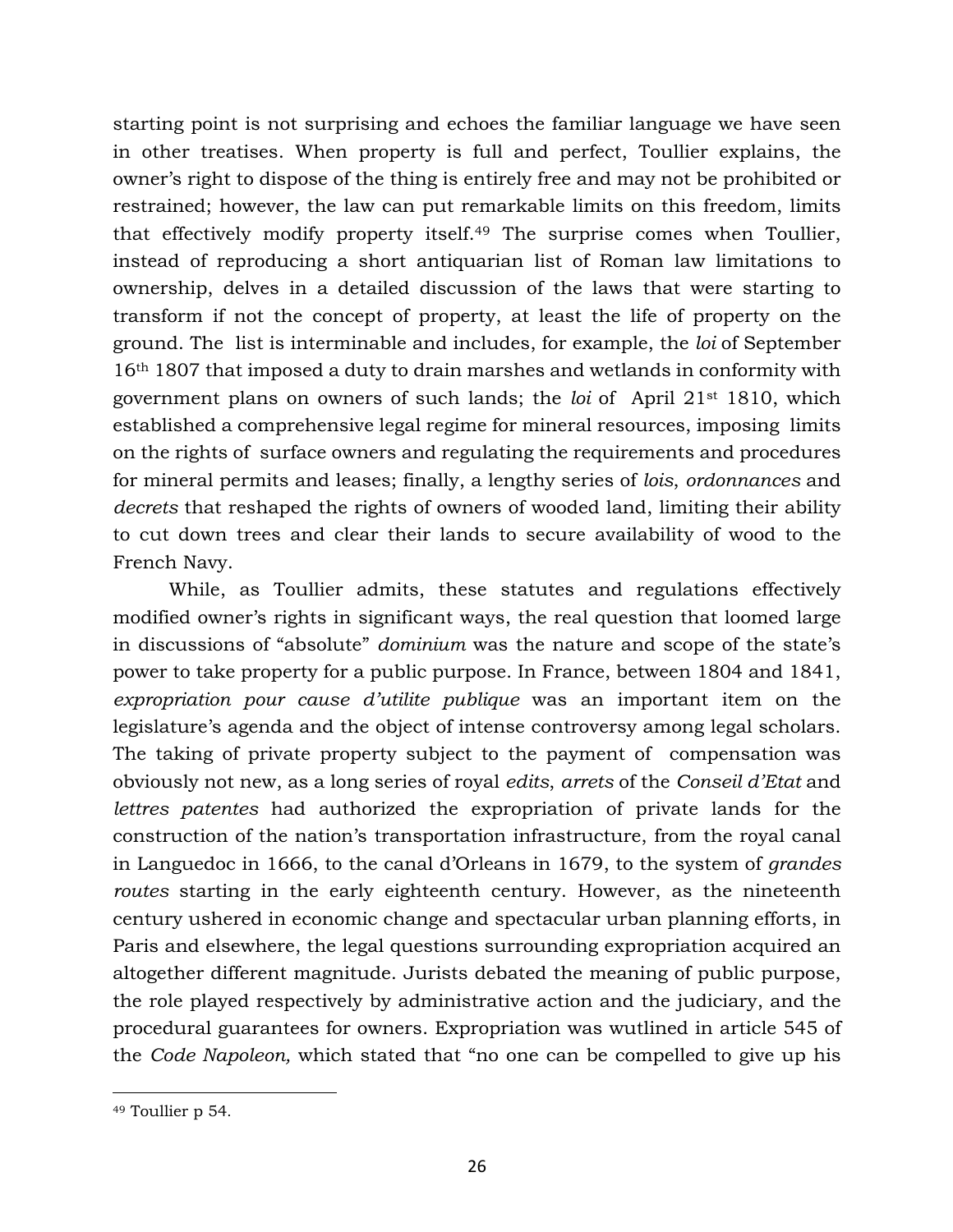property except for the public good and with payment of a fair and previous compensation", and further regulated by three successive laws in the short span of three decades. Each of these three laws, the *loi* of March 8th 1810, the *loi* of July 7th 1833 and the *loi* of May 3rd 1841, redesigned the process of expropriation but failed to appease the scholarly controversies about the procedural and substantive conditions for expropriation. More fundamentally, these laws only magnified the core tension between the almost sacrosanct respect owed to "absolute" private property and the modern state's unquestionable right to take property for a public purpose.

The liberal jurists' strategy to minimize this tension was to emphasize the exceptional nature of expropriation. Expropriation was exceptional in many ways. To begin with, it was an un-Roman idea, a tool unknown to Roman law made necessary by the economic and technological transformations of modern society and made acceptable by the political sensibility of modern liberalism. As successive legislatures were intent at honing the procedures for expropriation, the Romanists engaged in a fierce debate on whether Roman law knew a doctrine of expropriation. The puzzle was a fascinating one. On the one hand, the idea of government takings seemed at odds with the Roman political and legal culture, which the nineteenth century Romanists presented as fundamentally committed to the idea of private property. On the other hand, it appeared unlikely that the Roman state could have realized its impressive program of public works, from the advanced aqueducts, to the sewage system, to the road infrastructure, without a doctrine of expropriation for a public purpose. While some Romanists retrieved traces of a doctrine of expropriation ultimately not dissimilar form the modern one, most questioned the existence of expropriation in Roman law. As Rene Bauny de Recy (1844-1894), *chef de bureau a la Direction Generale de l'Enregistrement et des Domaines* and author of well-received treatise on expropriation explained:

> Based on the vague data we have we can only formulate conjectures with regards to the question of expropriation for the public good in Rome, but based on what we can see, it seems difficult to argue that this exceptional doctrine existed.<sup>50</sup>

<sup>50</sup> Bauny de Recy, Theorie de l'expropriation, 1872, p 8.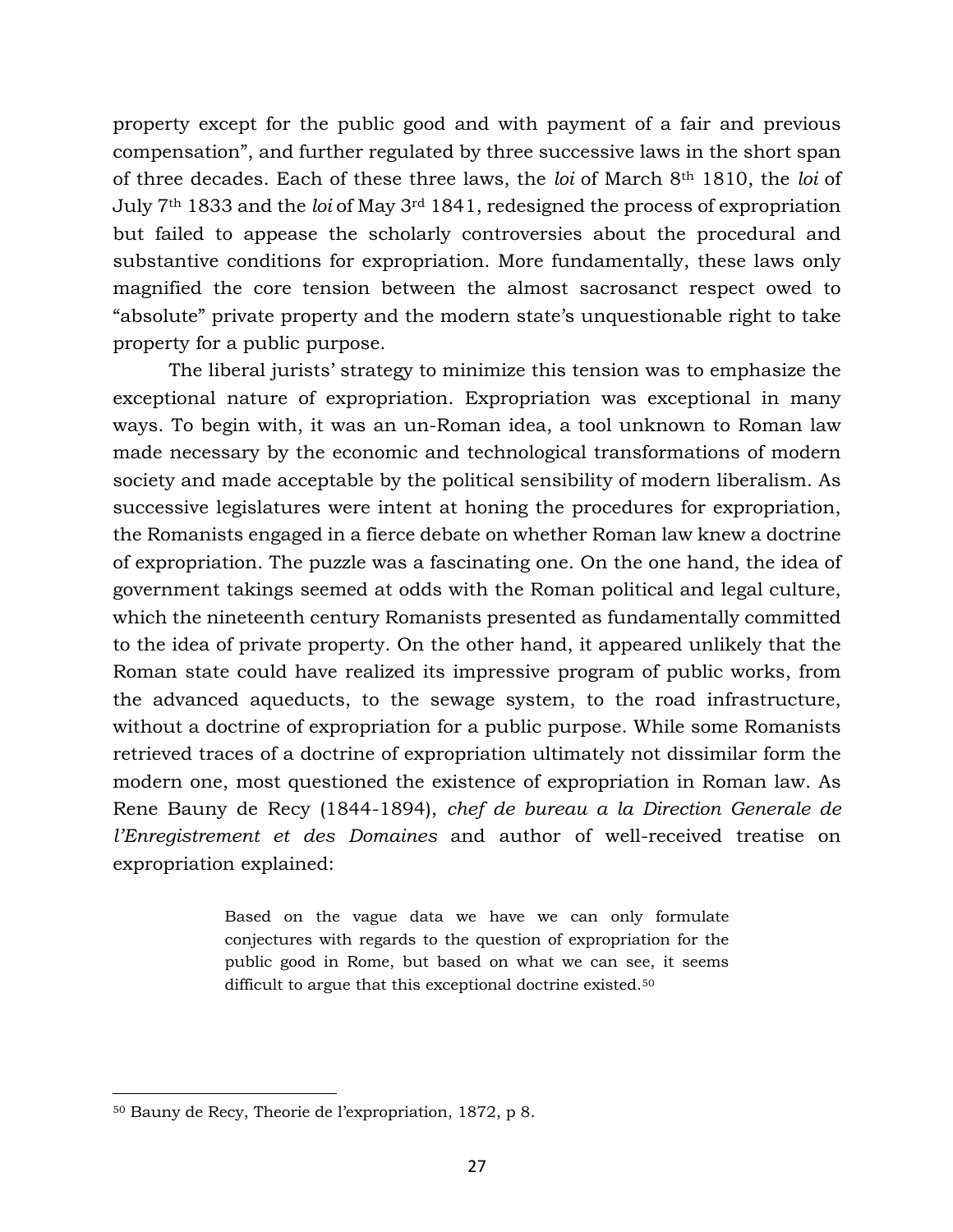To explain how Roman society could possibly function and how the Roman state could have erected its massive infrastructure in the absence of a doctrine of expropriation, Bauny de Recy conjured up cultural and institutional arguments, drawing attention to a number of peculiarities of Roman society. Religion, patriotism and a large public domain, Bauny de Recy argued, made expropriation unnecessary in Rome. The first and foremost safeguard for property, came not from law but from religion. Individuals' property was often placed under the protection of tutelary deities and religious devotion not only secured respect for private property but it also occasionally allowed the pontifices, the highest Roman priesthood, to easily obtain owner's consent to the transfer of property to the state in the interest of the public.<sup>51</sup> Further, the strong patriotic sense of the early Roman citizenry and, later, the hunger for power and status that led wealthy private citizens to finance public works and art from their own pockets also explain why expropriation was not necessary.52 Finally, large swaths of land were actually public land (*ager publicus*) assigned to private possessors with no guarantee of security of tenure and could taken back at any point if the public interest demanded it.53

Besides highlighting its absence in Roman law, the jurists also presented expropriation as exceptional in another sense. Expropriation, treatise writers invariably argued, is a painful but necessary "sacrifice" that modern society requires of owners in extraordinary circumstances. In his *Traite de l'expropriation pour cause d'utilite publique*, Charles Delalleau (1791-1850), who served as *avocat* in the royal court of Paris, described expropriation as a sacrifice justified by an intractable normative trade-off between two equally vital principles and one that needs to be imposed with an eye to distributive equity. The sensation caused by the marvelous public works that have transformed the appearance of French cities in recent decades, Delalleau writes, should not make us forget the gravity of the government's action and the fact that, every time the government takes private property, two equally important principles come into conflict:

> One is the respect for property, a right that governments neither create nor concede but that is inherent in human nature and in the exercise of the individual's freedom, a right that is the

<sup>51</sup> Bauny de Recy, supra, p 11.

<sup>52</sup> Bauny de Recy, supra, p 15.

<sup>53</sup> Bauny de Recy, supra, p 16-18.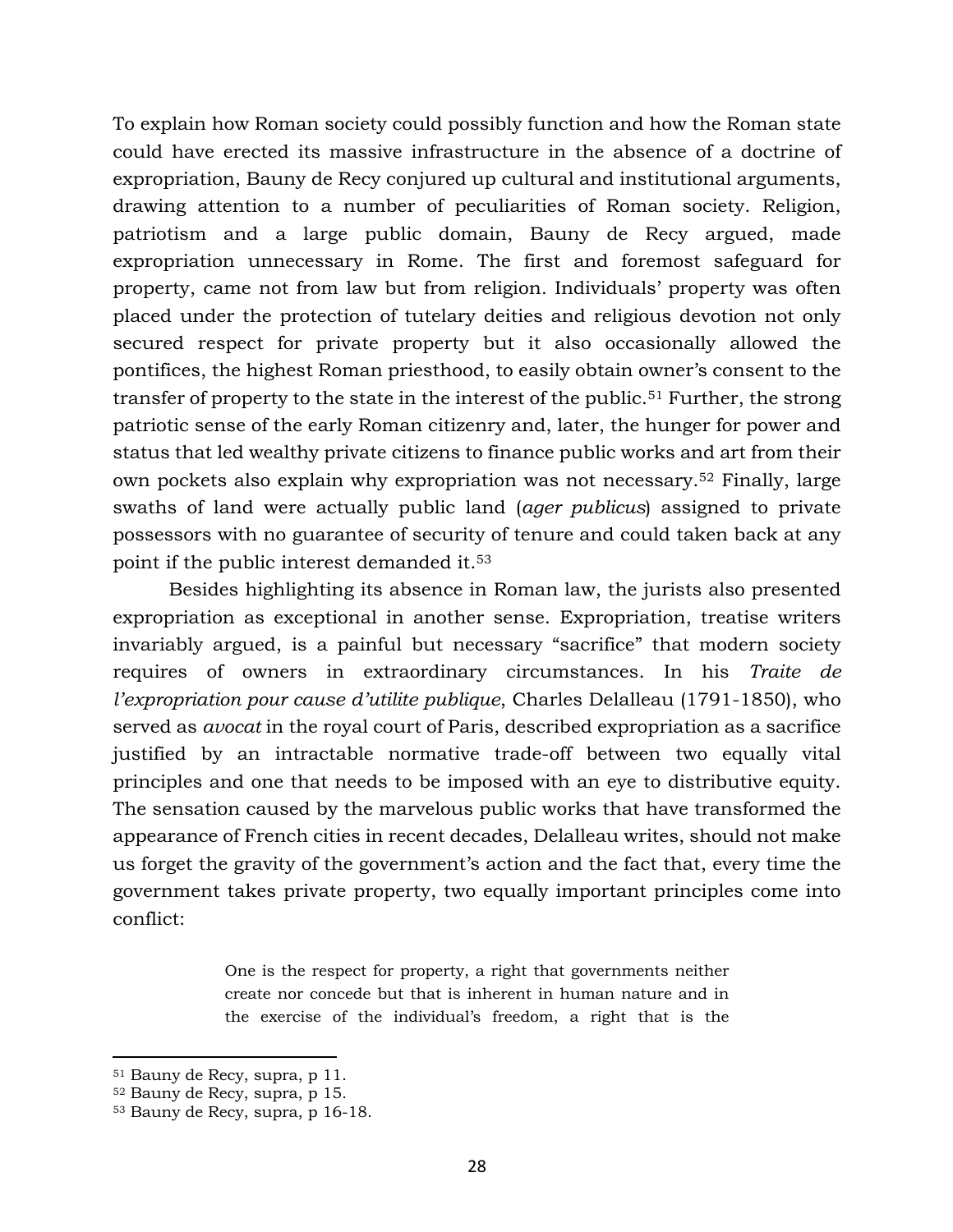foundation on which all social institutions are built. The other is the right of the nation to prosper and to provide for its internal and external security, its welfare and advancement through any means that intelligence, industry and the progress of the arts and sciences make available. […] Because the transfer of property is a sacrifice for the benefit of the state and imposed in the name of the state, the burdens of state action need to be distributed equally and proportionally. All equality and proportion is destroyed if a single individual can be forced to make a sacrifice to which others do not contribute.54

The idea that government takings are exceptional also pervades Proudhon's discussion of expropriation in his property treatise. Proudhon's choice to address *expropriation pour cause d'utilitie' publique* in one of the most important chapters of his treatise, titled "*The Substance of Property*", is a telling sign that, in juristic circles, expropriation was seen as the critical point of strain in the theory of modern "absolute" property.55 Expropriation, Proudhon explains, is necessary and extraordinary sacrifice that requires exceptional substantive and procedural guarantees: the nature and significance of the public purpose needs to be assessed thoroughly; the burden of expropriation is to be distributed with an eye to equity; finally, the procedure for expropriation is unique, part administrative and part judicial.

> In the case of expropriation for the public good, one has to start with investigating whether the public purpose is sufficient to induce the government to commit to the expenditures necessary for the realization of the project as well as to justify taking property from an individual who has no specific and explicit obligation in this regard, and can be asked to make this sacrifice only for the general maxim that the public good should prevail over private interests, maxim in the application of which it is easy to make a thousand mistakes. […] From what we said it is clear that expropriation is a peculiar procedure, entirely different and not governed by the principles that govern ordinary litigation.56

At the level of legal doctrine, this emphasis on the exceptional nature of expropriation translated in a very narrow formal definition of expropriation.

<sup>54</sup> Delalleau, supra,vol I p 3.

<sup>55</sup> Proudhon, supra, vol II p 13.

<sup>56</sup> Proudhon, supra, vol II p 14-15.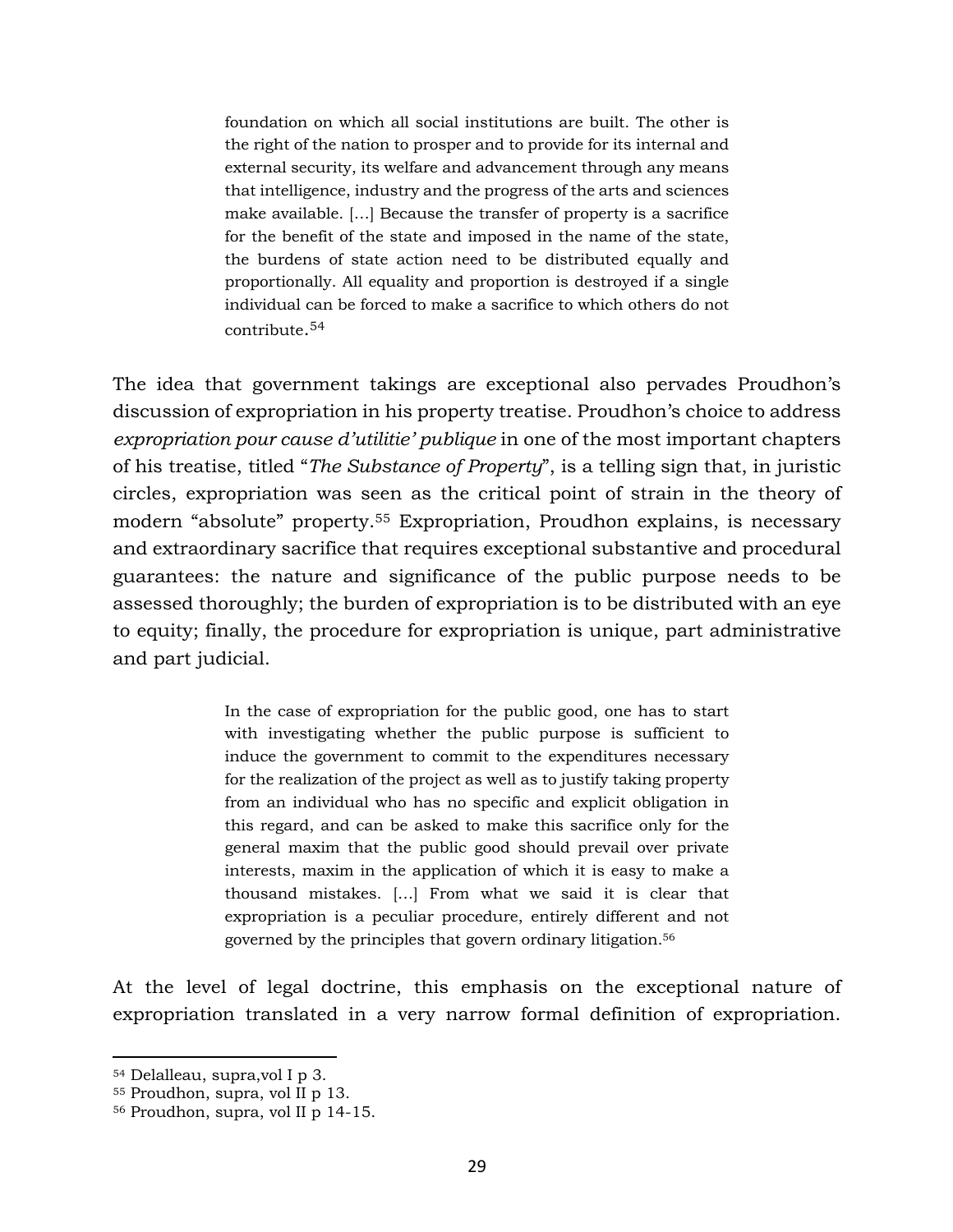Dallelau explained that the legislature's recent attempts to redesign the procedures for expropriation suggest that *expropriation pour cause d'utilite publique,* properly defined, has four characteristic features. To begin expropriation refers only to cases in which there is an actual *transfer* of title from a private individual to the state; second, the special legislation on expropriation only applies to *immovable* property; further, expropriation needs to be justified by a *public purpose* narrowly conceived and property may never be taken to benefit another private individual; finally, expropriation requires the *prompt* payment of *full compensation*.57

However, on the ground, things looked quite different. This narrow doctrine of expropriation failed to account for the many other instances in which the state demanded "sacrifices" from private owners. As the treatise writers themselves acknowledged, a growing number of laws and regulations limited and curtailed owners' entitlements so severely as to effectively amount to instances of expropriation in disguise. While these "regulatory takings" often required compensation, they were not subject to the procedural and substantive requirements for expropriation properly defined. In his treatise, Dellaleau compiled a long list of regulatory limits that may have been regarded as having an impact on owners similar to that of expropriation.58 The list included, most notably, the physical invasion of privately owned land for an indefinite period of time; the temporary occupation or impairment of the use and value of property; the imposition on private owners of an easement or servitude for the benefit of the public or the expansion of an existing easement or servitude; the taking of a servitude enjoyed by a private owner on public property; the taking of a lessee's interest in a lease as well as instances in which an owner was to lease their property to government. While this list may not come as a surprise for today's reader, it was definitely at odds with the idea of absolute *dominium* and with the asserted Napoleonic emphasis on giving full and meaningful protection to private property.

## *Common Ownership: A Hieroglyphic that Cannot be Deciphered*

In his devastating critique of Bernard Windscheid's influential theory of common ownership, Italian Romanist Sergio Perozzi dubbed Windscheid's

<sup>57</sup> Delalleau, supra, vol I p 78-103.

<sup>58</sup> Delalleau, supra, vol I p 81 ff.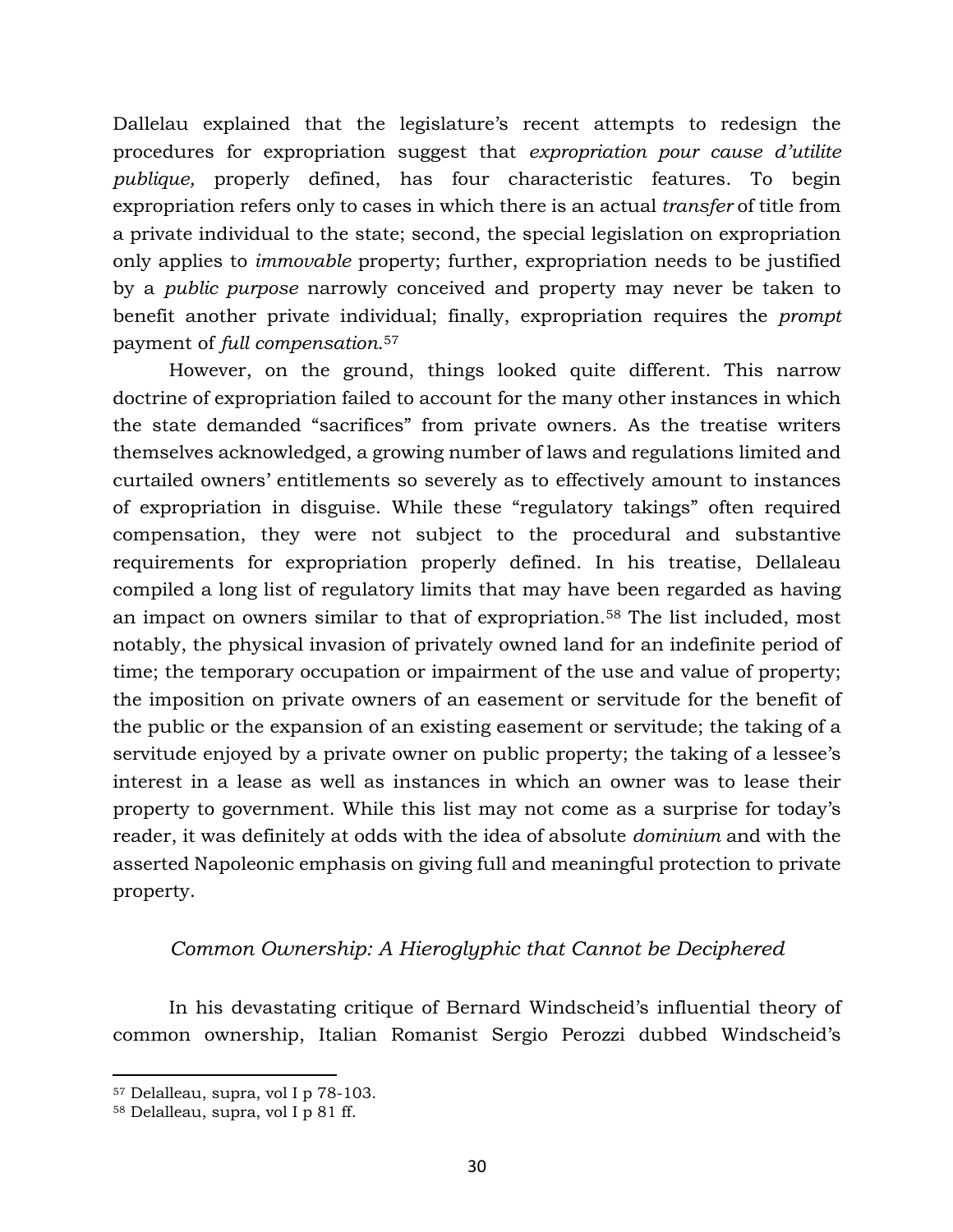attempt to make sense of common ownership a "hieroglyphic that cannot be deciphered".59 Few topics triggered emotions and reciprocal verbal attacks as intense as these generated by common ownership. In the scholarly debate over common ownership, Perozzi lamented, a debate "ideas usually considered axiomatically absurd are taken as valid and writers habitually clear and precise seem content with the strangest, most imprecise and empty ideas one could imagine".60 The crux of the matter was how to reconcile two apparently contradictory ideas of Roman law. The first was the principle, attributed to the Roman jurist Celsius the Young, that two owners cannot own the same thing at the same time (*duo non possunt habere dominium eiusdem rei in solidum*).61 The second was the concept of *communio* or *condominium*, a form of common ownership, established by contract or by law, in which two or more persons owned an undivided fractional interest in the same thing. How to conceptualize the relationship between the various co-owners in a *communio* without coming into conflict with Celsius' maxim? More generally, if property is the individual's exclusive and absolute control of a material thing, how could multiple owners have a right of the same nature and scope over the same thing at the same time? And the difficulties did not end here. For jurists who aspired to build a coherent property system the fact that the rules about *communio* were scattered throughout the Roman law sources and that *communio* seemed to have no obvious logical place in the system was a source of angst. Should *communio* be discussed along with ownership? Or does it pertain to the "law of things", more precisely to the question of whether things are divisible? Finally, could *communio* be an altogether different concept that deserves its own separate place in the system? As a German jurist (and Dante reader) noted, if anyone managed to get out of this labyrinth of questions and opinions, they could happily declare to have found their way out of Dante's "*selva oscura*".62

German and Italian jurists were the fiercest contenders in the debate over common ownership and intra-European intellectual rivalry played a non-trivial role in the dispute. Theories of common ownership were one of the few instances in which the Italians, who were newcomers in the high echelons of European legal thought, explicitly questioned the excesses of German legal formalism. In the very first page of his essay, Perozzi explains that he felt the urge to bring

<sup>59</sup> Perozzi, Saggio critico sulla comproprieta' Il Filangieri, 1890, p 81.

<sup>60</sup> Perozzi, supra, p 364.

<sup>61</sup> D 13.6.5.15

<sup>62</sup> Steinlechner Das Wesen der iuris communio I p 148.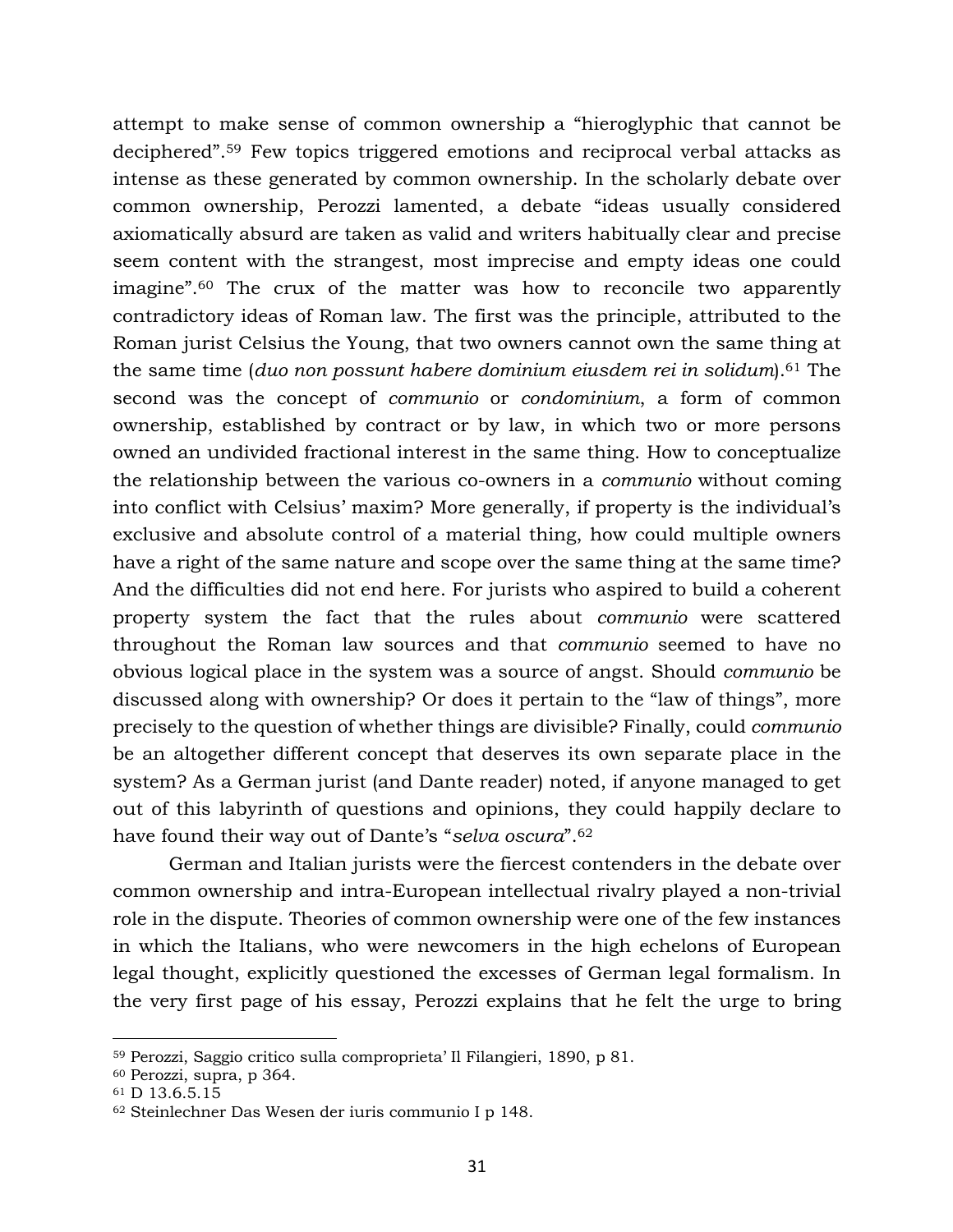clarity and real-world sensibility to a topic that "had too easily offered the German jurists the occasion to display their taste for abstraction which is their main weakness".63 With lively prose and sharp wit, Perozzi walks the reader through the twists and turns of this seemingly unending juristic controversy and finds none of the many theories of *communio* offered by his fellow jurists fully convincing. All these theories, Perozzi argued, are based on the same mistaken assumption that there is only one idea of property (individual property), and that there must be a way to square the puzzle and to demonstrate that multiple coowners can have a right on the same thing that is identical to the right of a sole owner. Take, for example, the oldest theory of common ownership, embraced by the German Pandectist Georg Puchta among many others, who sought to solve the dilemma by arguing that each co-owner had an identical right over an *ideal portion* of the thing. Puchta explained in very plain terms that:

> Given the nature of ownership, there cannot be multiple owners of the same thing. If a thing does in fact have multiple owners (aside from the case in which each owns a distinct material corporeal, material portion of the thing, *pro diviso*) this is fathomable only so long as each owns only an ideal portion of thing, but because this portion exists only in the mind (*iuris intellectu*) it is impossible to marks its boundaries externally, on the thing. This state of affairs is called condominium. None of the co-owners can control the thing in its entirety or even a physical portion of it, but each can withdraw and for partition, thereby transforming their right of ownership *pro indiviso* in ownership *pro diviso.64*

Champions of this theory believed they had solved the puzzle by dividing up the thing in ideal portions which are then "incorporated" in the common thing so that the latter consists of the sum of these ideal parts and belongs jointly to the co-owners. For Perozzi, the fault of this theory is obvious: property is a right over a physical thing but, according to this theory, each co-owner has a right over a creation of the mind, a pure abstraction and "the physical thing" is left with no owner. To say that these imaginary portions are "incorporated" in the physical thing is not an answer; how these imagined parts can be "incorporated" in the thing without losing their nature of mere ideas is a mystery.65

<sup>63</sup> Perozzi, supra, p 1.

<sup>64</sup> Puchta, Corso delle Istituzioni, supra, vol II p 111.

<sup>65</sup> Perozzi, supra, p 66.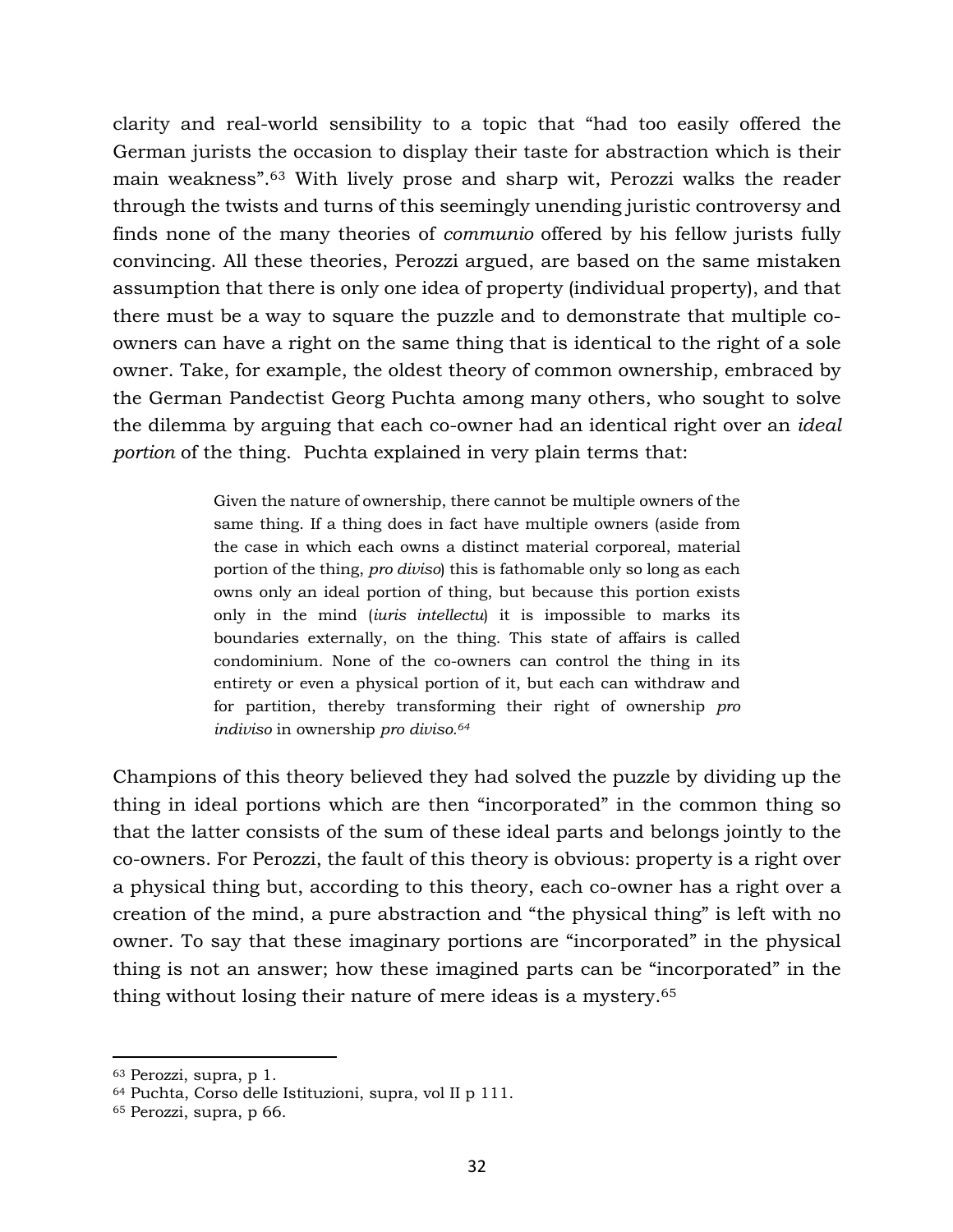Equally faulty was the theory according to which it is the right of ownership itself that is divided, not the thing. Far from being clarificatory, Perozzi noted, this theory only seemed to muddle things up. To begin with, its advocates agreed that the thing is and remains one and it is the right that is divided, but had widely different ideas on how exactly the right of ownership would be divided. For some, the right is one but mentally divided in *ideal* parts which together form the whole, full right.66 Others suggested that these portions of the right of ownership are *real* rather than ideal: the unitary right of ownership is actually and effectively divided up in multiple rights of identical nature.67 Still others would divide the *effects* of the right, not the right itself.<sup>68</sup> A right is divisible, these writers reasoned, when its effects can be divided in fractional shares without altering the essence of the right. While not all the effects of property can be arithmetically divided, what matters for the question of common ownership is that the two effects that allow the owner to appropriate the value of the right, i.e. receiving the revenue produced by the thing and cashing the price resulting from the sale, be divisible. While clever, none of these solutions seemed convincing to Perozzi. The idea of a unitary right divided into ideal parts as simply absurd because it leads to the inevitable conclusion that each co-owner has a right over the thing that *is* and *is not* property at the same time. If the thing is one, then, given the Roman maxim that two owners cannot own the same thing at the same time, it follows that each co-owner's right *is not* property but must rather be another type of real right, short of property. At the same time, each co-owner's right *is* property because it is an ideal part of the common property right.<sup>69</sup> Similarly implausible, Perozzi suggested, is the theory whereby the property right is actually divided in "real" parts, in multiple identical property rights over the undivided thing. To avoid openly contradicting the maxim that two owners cannot own the same thing at the same time, its advocates are left with no choice but to argue that, while the thing is one and undivided, because the right is divided it *appears* that the thing itself is divided. It is readily apparent, Perozzi notes with a hint of mockery, that the notion that the co-owners' distinct property rights have as an object not the actual physical thing but "fractions of the thing that seem to exist but in fact do not exist" is ridiculous and raises the

<sup>66</sup> Bocking Inst, vol II p 9.

<sup>67</sup> Wachter, arch f civil Pr vol 27 p 155; Handbuch des wurt Priv R II, par 43, 75.

<sup>68</sup> Scheurl, Tailbarkeit als Eigenschaf von Rechten p 3 ff.

<sup>69</sup> Perozzi, supr, 69-70.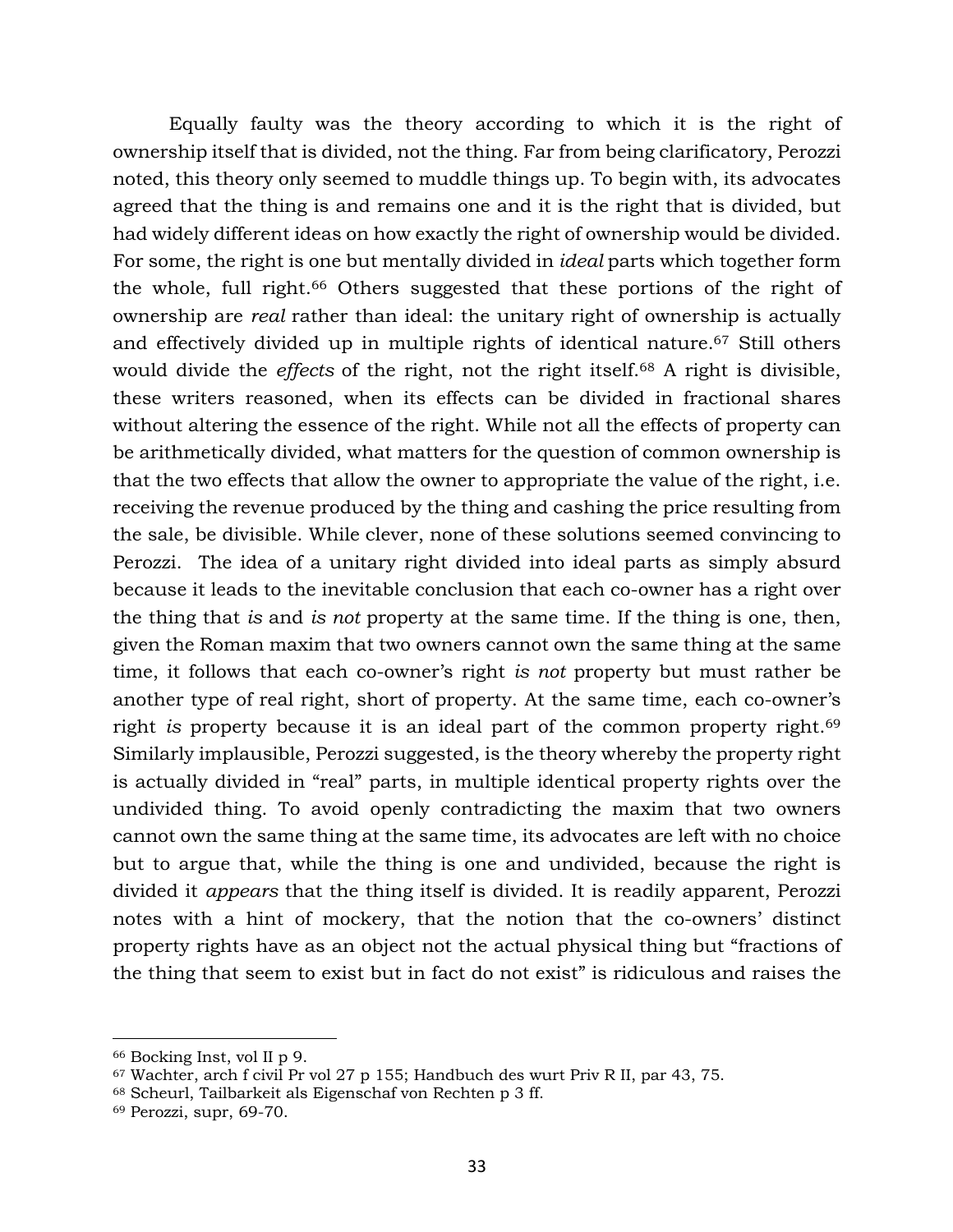exact same difficulties encountered by the theory about the division of the thing in "ideal" parts.70

While Perozzi was not kind to the supporters of these theories, he reserved the most vehement scorn to Windscheid's theory of *communio,* which was rapidly becoming the leading theory in Europe and was widely applauded as innovative. Rather than dividing up the thing or the right, Windscheid conceptualized common ownership as one unitary property right belonging to a collectivity of owners. Windscheid's starting point was the will-based definition of property dominant in Pandectist circles: that a thing belongs to someone as a matter of law means that the will of the owner fully and exclusively controls the thing. However, Windscheid noted, that the full exercise of owner's will is property's core idea does not preclude the possibility of common ownership. As he explained:

> From the concept of property it follows that there cannot be multiple property rights over the same thing. On the other hand, it is possible that the one, unitary, property right over the thing belongs to multiple subjects. We call this *communio*. In this case, the relationship between the multiple owners is such that none of them can take any action with regards to the thing without the will of the others. The size of each owner's share does not matter and the majority does not decide. But this principle is not applied with abstract rigor and each co-owner has to allow the others to use the thing so long as this use does not damage the thing or diminish its use. If one's use precludes the others form using the thing, then the co-owners will parcel the use according to their respective shares. Similarly, the revenue or any other utility produced by the thing is to be divided among co-owners according to their shares and the same is true for the expenses. Each co-owner can represent the group vis a vis third parties but they will only receive what is due to them based on their share. In a similar way, the obligations contracted with regards to the thing bind each co-owner only to the extent of their respective shares.71

In this paragraph, Windscheid admits what seemed anathema to many others, that property may pertain to a group of owners collectively, "so that it can only be set in motion by the collective will of the owners". While the will is exercised collectively by the group, each co-owner receives a portion of the value of the

<sup>70</sup> Perozzi, supra, p 73.

<sup>71</sup> Windscheid, supra, p 603-605.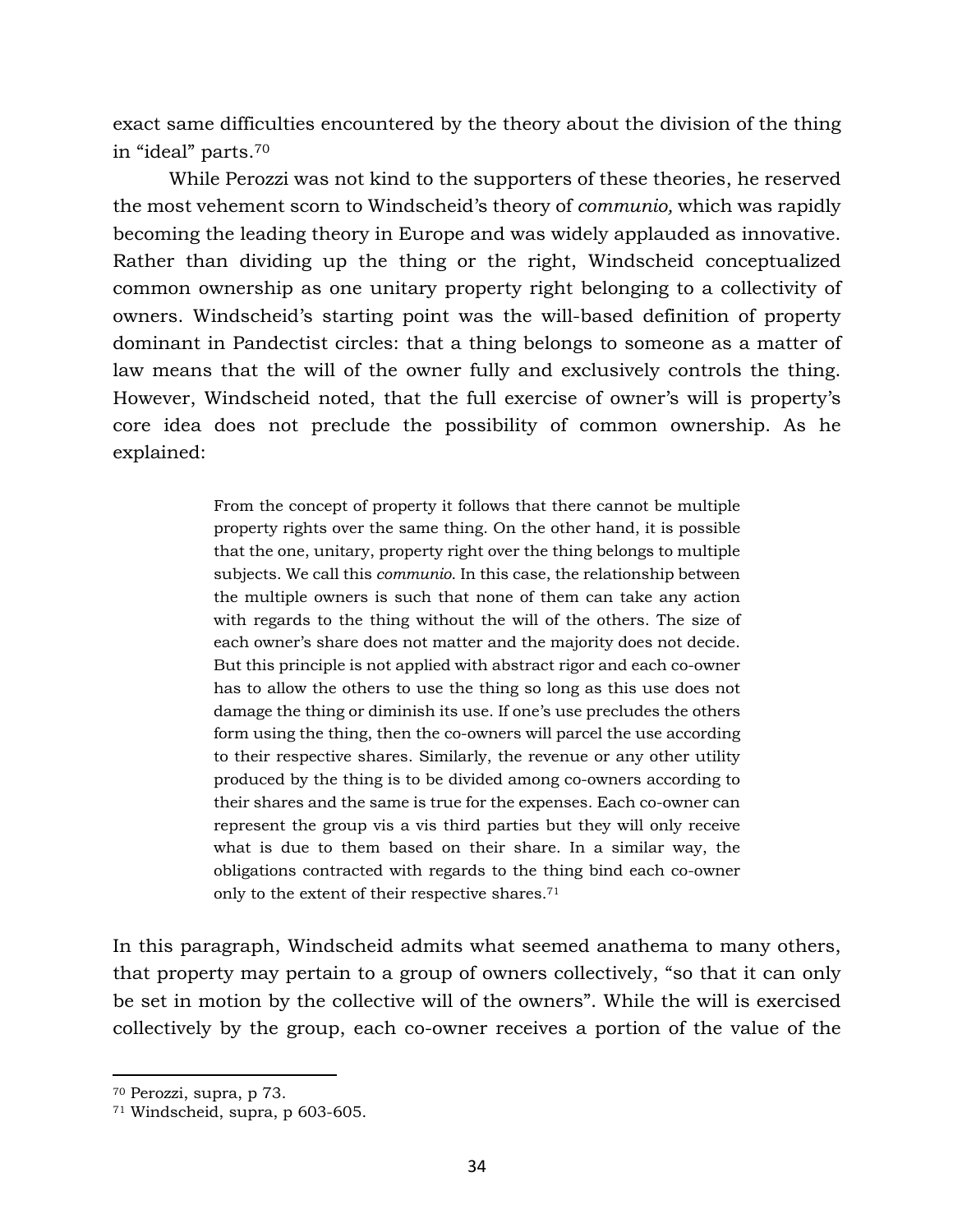thing (the use, the revenue, and the price obtained if the thing is sold) proportional to their share. In other words, what is divided in parts is neither the thing nor the right, but rather the *value* generated by the thing. Having outlined his theory, Windscheid shares with the reader a confession likely to leave many fellow-Romanists bewildered.

> In German law, Roman *communio* is often contrasted with so-called collective ownership (*Gesamteigentum*); while there is disagreement as to the details of this form, it generally describes a situation in which multiple owners collectively own the thing without an ideal, mental partition in arithmetic fractions. Many have expressed concerns about introducing a concept of common ownership different than the Roman one. The essential point in this controversy is to acknowledge that a plurality of property rights over the same thing is a possibility ruled out by the very nature of property and that the same logic precludes the possibility of conceiving of property as the sum of the single entitlements of the various co-owners. Beyond this, one has to confess that common property may be modified in ways not contemplated by Roman law and, in particular, that nothing precludes the possibility that the portion of value due to each may determined otherwise than by fractional shares. […]72

What Windscheid openly admits in this paragraph is that Roman *communio* may not be the only form of common ownership. The Germanic *Gesamteigentum* Winscheid alludes to was a conceptual framework for collective ownership supposedly rooted in an ancient German communitarian agrarian tradition and focused on the group rather than on the individual co-owners. Whether the *Gesamteigentum* was actually a property form unique to the living law of Germany and the pre-unification German states was hotly contested and, yet, allusions to a radically "other" Germanic property tradition were ubiquitous in the Romanists' writings on common ownership. Germanic collective ownership may have been less an actual living institution than an ideological provocation on the part of the scholars known as the "Germanists", who rejected the Roman law scholars' idea of a modern German law based on Roman law and called instead for an authentically Germanic private law inspired by social and communitarian values. Most famously outlined by the great Germanist Georg Beseler, *Gesamteigentum* was heralded as the antithesis of the Roman

<sup>72</sup> Windscheid, supra, p 606-607.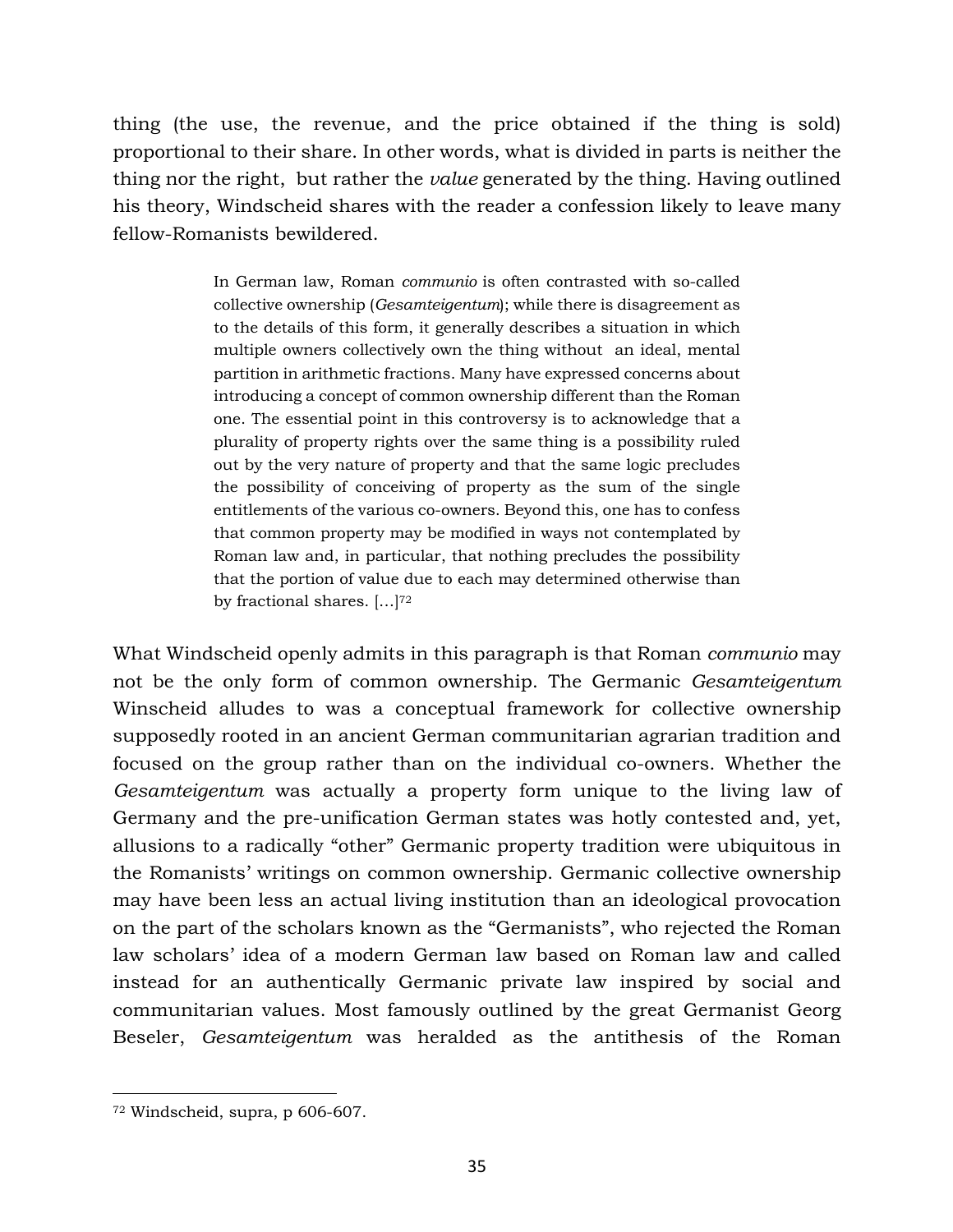*communio*, a diametrically opposed, non-individualistic way of thinking about ownership, of conceiving the relation between the individual, the group and the thing.73 Windscheid's overture to this fundamentally other property tradition is surprising for a member of the Pandectist School, and a tribute to his methodological openness. Interestingly, Windescheid did not persuade Perozzi, who was himself known among the Italian Romanists for his intellectual and methodological autonomy. Windscheid's idea of a unitary property right held collectively by multiple subjects, Perozzi argued, is an undecipherable hieroglyphic, an impossible attempt to reconcile two opposite assumptions: the idea that each member is an actual full owner and the notion that there can be only one property right over a thing.74

The reader who, after this series of firm and colorful rebuttals, cannot wait to hear Perozzi's own theory of common ownership will be disappointed. A sensible legal analysist with a distaste for extravagant conceptual schemas, Perozzi was less interested in proposing yet another theory of common ownership than in convincing the reader that, so long as we hold on to the traditional definition of property as one individual's right to exclusively control a physical thing, the puzzle of common ownership is simply impossible to solve. In other words, to allow for a form of property with multiple owners, we need a new definition of property. Perozzi concludes his essay with an admonition:

> To develop a theory of common ownership one needs to start with a revision of the concept of property. For too long legal science has been caught in a vicious circle; if we do not break this vicious circle, we will continue to do and undo, to play with ideas of property, things, subjects, parts, division, value and effects without ever finding an intelligible solution. This at least is my conviction, and I hope that, one day, it will become everyone's conviction.75

Perozzi's invitation to set aside their property monism, that is their belief that there exists only one concept of property, to discard their formalistic and hyperindividualistic assumptions about Roman property and to turn with fresh eyes to the pluralism of Roman property forms was largely ignored and the question

<sup>73</sup> Beseler, Volksrecht und Juristenrecht, 1843, p 193-194; Id., System des gemainen deutschen Privatrechts, , 1885 par 82; Gierke, Deutsches Privatrechts vol II.

<sup>74</sup> Perozzi, supra p 81.

<sup>75</sup> Perozzi, supra p 368.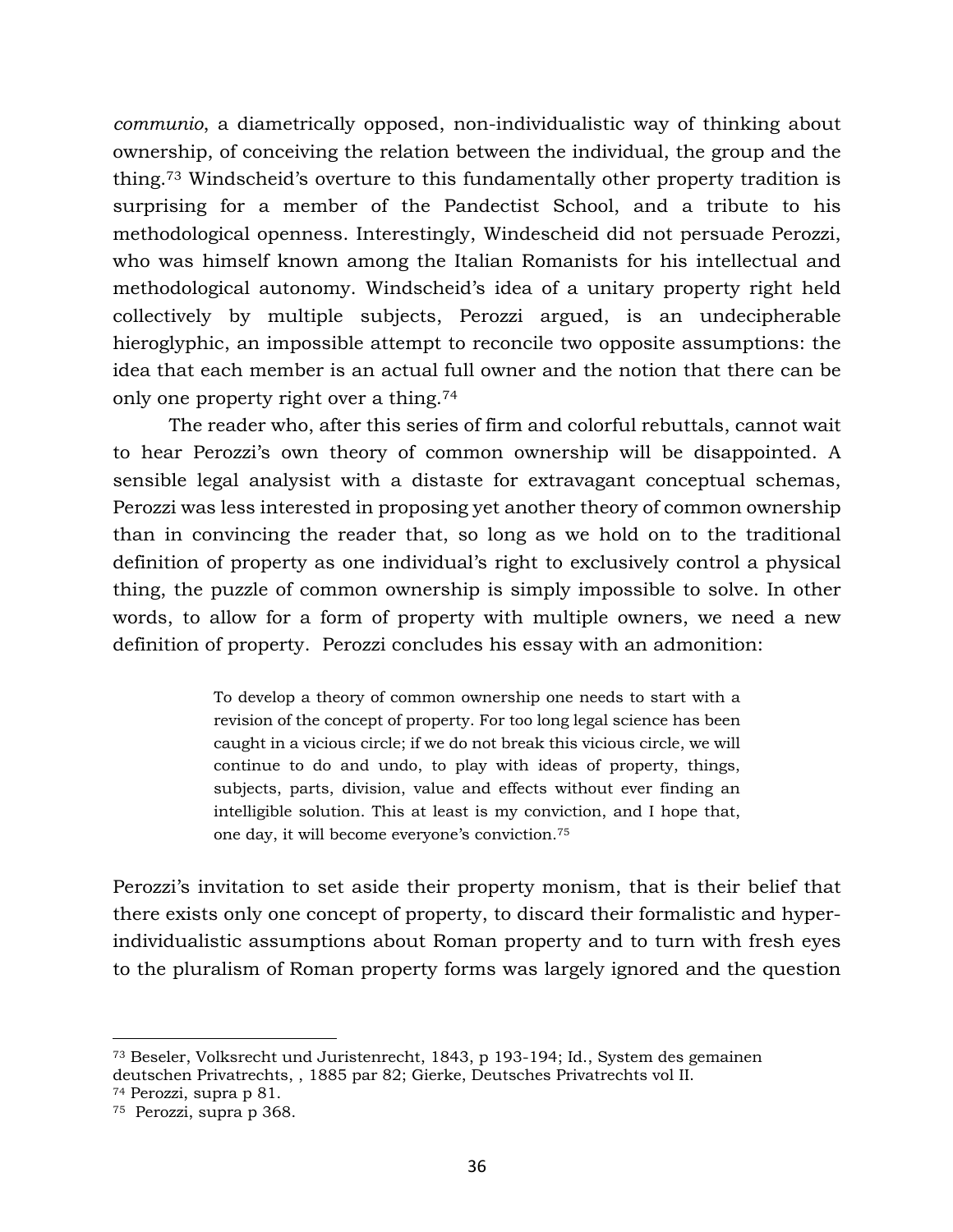of how to conceptualize *communio* remained a highly contested one well for many more decades.

#### *Conclusion*

This brief glance at the intricate, abstract and seemingly endless controversies over the place of *emphyteusis* in the modern property system, the reasons for protecting possession regardless of ownership, the ever-expanding limits on ownership entitlements and the nature of common ownership reveals the ineludible difficulties and the complexity of modern Romanist property, unspoken and carefully disguised in the magniloquent programmatic statements of the jurists. Each of these questions presented a true conceptual puzzle, showing the fuzziness of apparently neat conceptual boundaries such as that between *dominium* and *emphyteusis* and the elusiveness of any one-way to logically organize the concepts that made up the property "system", as in the case of possession or common ownership.

Most importantly, each of these forms presented jurists and courts with a tension between the individualistic idea of a modern property system designed to maximize the will of *the* owner and the need to attend to the relations among multiple stakeholders with regards to scarce and valuable resources with an eye to larger goals such as promoting greater distributive equity, enhanced productivity, or civic virtue. *Emphyteusis* effectively "emptied" the title-owner's right but had the potential to expand access to the material and moral benefits of "ownership" and to stimulate agrarian development. Protecting possession regardless of ownership made it easier for owners to fend off disturbances by granting them temporary protection without the difficulties of proving an uninterrupted chain of title; and yet it also encouraged a variety of occupants and improvers, from cattle owners seeking grazing land to timber harvesters, to use land they did not own. Common ownership limited individual co-owners' ability to freely control and fully benefit of the resource for the duration of the arrangement, until partition, but it also enabled the cooperative management of resources within egalitarian and communitarian family or group institutions.

The scholarly debates explored in this chapter also attest the resilience and "stickiness" of the Roman conceptual vocabulary of property. No matter how selectively the nineteenth century jurists mined the texts of the Roman jurists in their attempt to shape a modern, Romanist and individualistic property system,